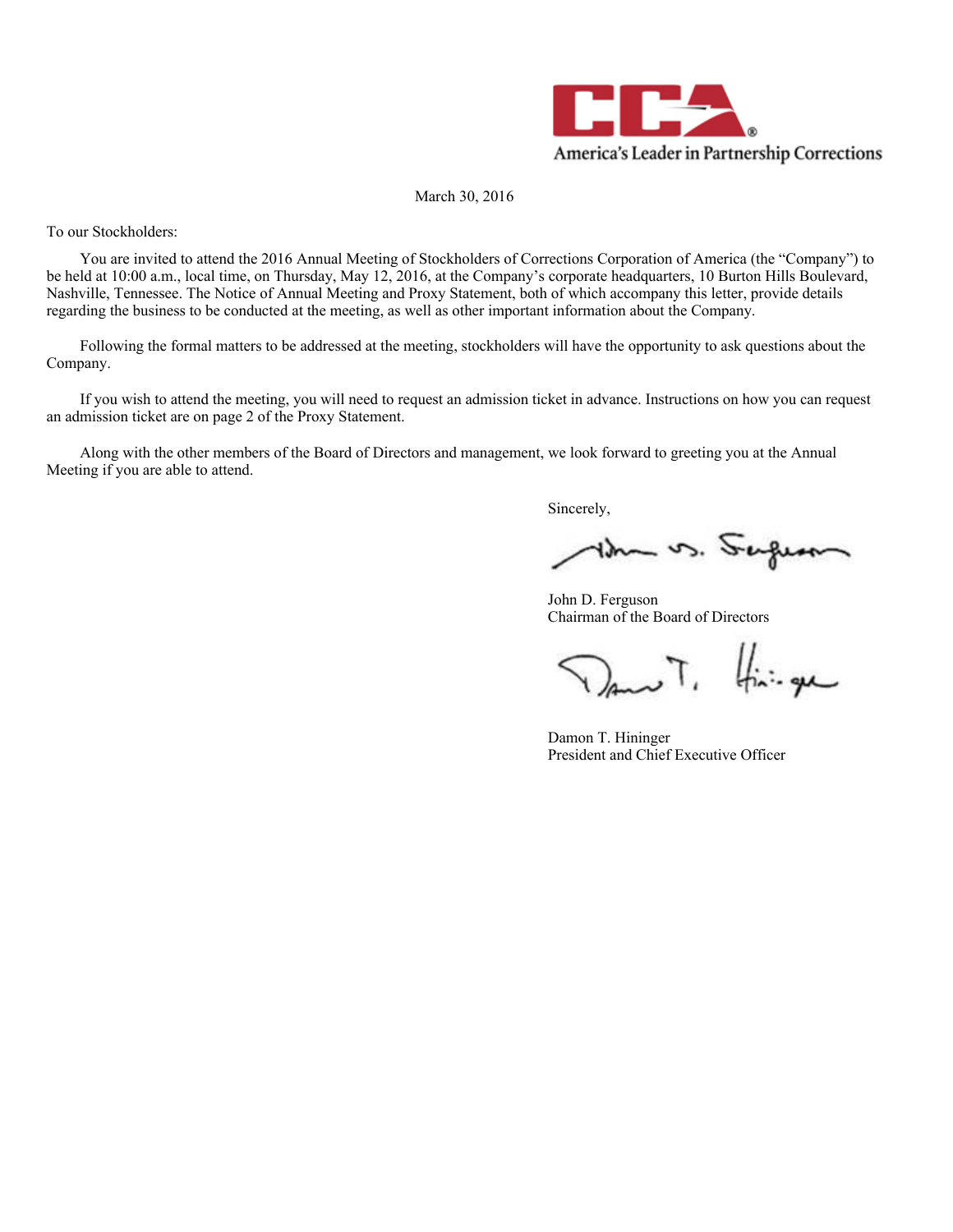# **CORRECTIONS CORPORATION OF AMERICA**

## **10 Burton Hills Boulevard Nashville, Tennessee 37215**

# **NOTICE OF ANNUAL MEETING OF STOCKHOLDERS TO BE HELD ON THURSDAY, MAY 12, 2016**

The Annual Meeting of Stockholders will be held at 10:00 a.m., local time, on Thursday, May 12, 2016, at our corporate headquarters, 10 Burton Hills Boulevard, Nashville, Tennessee. At the Annual Meeting, stockholders will consider and act on the following items of business:

- (1) The election of the 9 nominees named in the accompanying Proxy Statement to serve on our Board of Directors. The nominees are Damon T. Hininger, Donna M. Alvarado, Robert J. Dennis, C. Michael Jacobi, Anne L. Mariucci, Mark A. Emkes, Thurgood Marshall, Jr., Charles L. Overby and John R. Prann, Jr.
- (2) The ratification of the appointment by our Audit Committee of Ernst & Young LLP as our independent registered public accounting firm for the fiscal year ending December 31, 2016.
- (3) An advisory vote to approve the compensation of our named executive officers.
- (4) Such other matters as may properly come before the Annual Meeting or any adjournments or postponements thereof.

We are pleased to take advantage of Securities and Exchange Commission ("SEC") rules that allow issuers to furnish proxy materials to their stockholders over the internet. We believe these rules allow us to provide our stockholders with the information they need in a timely and convenient manner, while lowering the costs of delivery and reducing the environmental impact of our annual meeting. Our Proxy Statement and Annual Report to Stockholders (including our Letter to Stockholders and 2015 Annual Report on Form 10-K) are available on our website at www.cca.com. Additionally, and in accordance with SEC rules, you may access our proxy materials at http://materials.proxyvote.com/22025Y. You can request copies of the proxy materials, including our Proxy Statement, without charge by sending a written request to CCA, Attention: Cameron Hopewell, 10 Burton Hills Boulevard, Nashville, Tennessee 37215, or by calling Cameron Hopewell at (615) 263-3000.

Your vote is important. You may vote by internet or toll-free telephone. If you receive a copy of the proxy statement and card by mail, you may vote by completing, signing and returning the proxy card in the accompanying postage-paid envelope. Please refer to the proxy card and the accompanying Proxy Statement for additional information regarding your voting options. Even if you plan to attend the Annual Meeting, please take advantage of one of the advance voting options to ensure that your shares are represented at the Annual Meeting. You may revoke your proxy at any time before it is voted by following the procedures described in the accompanying Proxy Statement.

Stockholders of record at the close of business on March 14, 2016 are entitled to vote at the Annual Meeting and any adjournments or postponements thereof.

By Order of the Board of Directors,

Steve Groom

Steven E. Groom Executive Vice President, General Counsel and Secretary

March 30, 2016 Nashville, Tennessee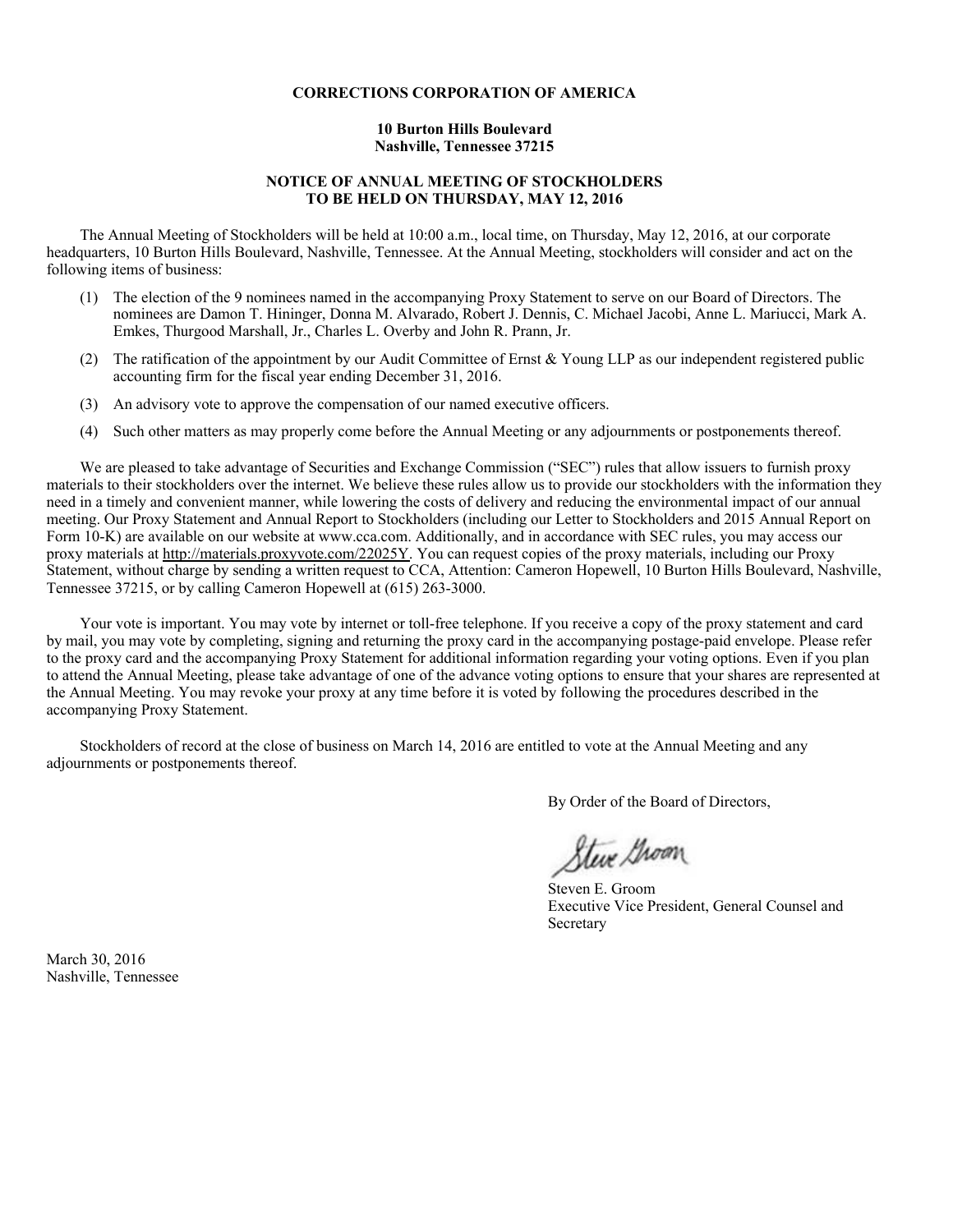# **TABLE OF CONTENTS**

| <b>IMPORTANT NOTICE REGARDING THE AVAILABILITY OF PROXY MATERIALS FOR THE</b><br>STOCKHOLDER MEETING TO BE HELD ON THURSDAY, MAY 12, 2016                                                                                                                                                                                                                                                                                                 | Page<br>1                                                                                                          |
|-------------------------------------------------------------------------------------------------------------------------------------------------------------------------------------------------------------------------------------------------------------------------------------------------------------------------------------------------------------------------------------------------------------------------------------------|--------------------------------------------------------------------------------------------------------------------|
| <b>INFORMATION ABOUT THE ANNUAL MEETING AND VOTING</b>                                                                                                                                                                                                                                                                                                                                                                                    | $\overline{2}$                                                                                                     |
| What matters will be acted on at the Annual Meeting?<br>Who is entitled to vote at the Annual Meeting?<br>What do I need to attend the Annual Meeting?<br>What are the Board of Directors' recommendations?<br>Why did I receive a Notice in the mail instead of a full set of printed proxy materials?<br>How do I vote?<br>What are broker non-votes?                                                                                   | $\overline{2}$<br>$\sqrt{2}$<br>$\begin{array}{c} 2 \\ 2 \\ 2 \\ 3 \end{array}$                                    |
| What vote is required to approve each proposal?<br>Where can I find the voting results?<br>How and when may I submit a stockholder proposal for the Company's 2017 Annual Meeting?<br>How can I obtain the Company's Annual Report on Form 10-K?<br>What are the costs of soliciting these proxies?<br>How many copies should I receive if I share an address with another stockholder?<br>Whom should I contact if I have any questions? | $\frac{3}{3}$<br>$\overline{4}$<br>$\overline{4}$<br>$\overline{\mathcal{A}}$<br>$\overline{\mathbf{4}}$<br>4<br>5 |
| <b>CORPORATE GOVERNANCE</b>                                                                                                                                                                                                                                                                                                                                                                                                               | 6                                                                                                                  |
| Director Independence<br>Separation of Chairman and Chief Executive Officer<br><b>Executive Sessions</b><br><b>Board of Directors Meetings and Committees</b><br><b>Limitations on Other Board Service</b><br><b>Communications with Directors</b><br><b>Certain Relationships and Related Transactions</b><br><b>Stock Ownership Guidelines</b><br>No Hedging and Pledging Permitted<br><b>Code of Ethics and Business Conduct</b>       | 6<br>$\sqrt{6}$<br>$\boldsymbol{6}$<br>$\tau$<br>10<br>10<br>10<br>11<br>11<br>11                                  |
| <b>Risk Oversight</b><br><b>Compensation Risk Assessment</b>                                                                                                                                                                                                                                                                                                                                                                              | 11<br>12                                                                                                           |
| <b>PROPOSAL 1 - ELECTION OF DIRECTORS</b>                                                                                                                                                                                                                                                                                                                                                                                                 | 13                                                                                                                 |
| <b>Nominees Standing for Election</b>                                                                                                                                                                                                                                                                                                                                                                                                     | 13                                                                                                                 |
| PROPOSAL 2 - RATIFICATION OF APPOINTMENT OF INDEPENDENT REGISTERED PUBLIC<br><b>ACCOUNTING FIRM</b>                                                                                                                                                                                                                                                                                                                                       | 17                                                                                                                 |
| <b>AUDIT MATTERS</b>                                                                                                                                                                                                                                                                                                                                                                                                                      | 18                                                                                                                 |
| <b>Audit and Non-Audit Fees</b><br>Pre-Approval of Audit and Non-Audit Fees<br>Report of the Audit Committee                                                                                                                                                                                                                                                                                                                              | 18<br>18<br>18                                                                                                     |
| <b>PROPOSAL 3 - ADVISORY VOTE TO APPROVE THE COMPENSATION OF NAMED EXECUTIVE</b><br><b>OFFICERS</b>                                                                                                                                                                                                                                                                                                                                       | 20                                                                                                                 |
| <b>EXECUTIVE OFFICERS</b>                                                                                                                                                                                                                                                                                                                                                                                                                 | 22                                                                                                                 |
| <b>EXECUTIVE AND DIRECTOR COMPENSATION</b>                                                                                                                                                                                                                                                                                                                                                                                                | 24                                                                                                                 |
| <b>Compensation Discussion and Analysis</b><br><b>Report of the Compensation Committee</b><br><b>Summary Compensation Table</b><br>Grants of Plan-Based Awards in 2015<br><b>Employment and Transition Agreements</b><br>Outstanding Equity Awards at 2015 Fiscal Year-End<br>Option Exercises and Stock Vested in 2015                                                                                                                   | 24<br>35<br>36<br>37<br>37<br>38<br>39                                                                             |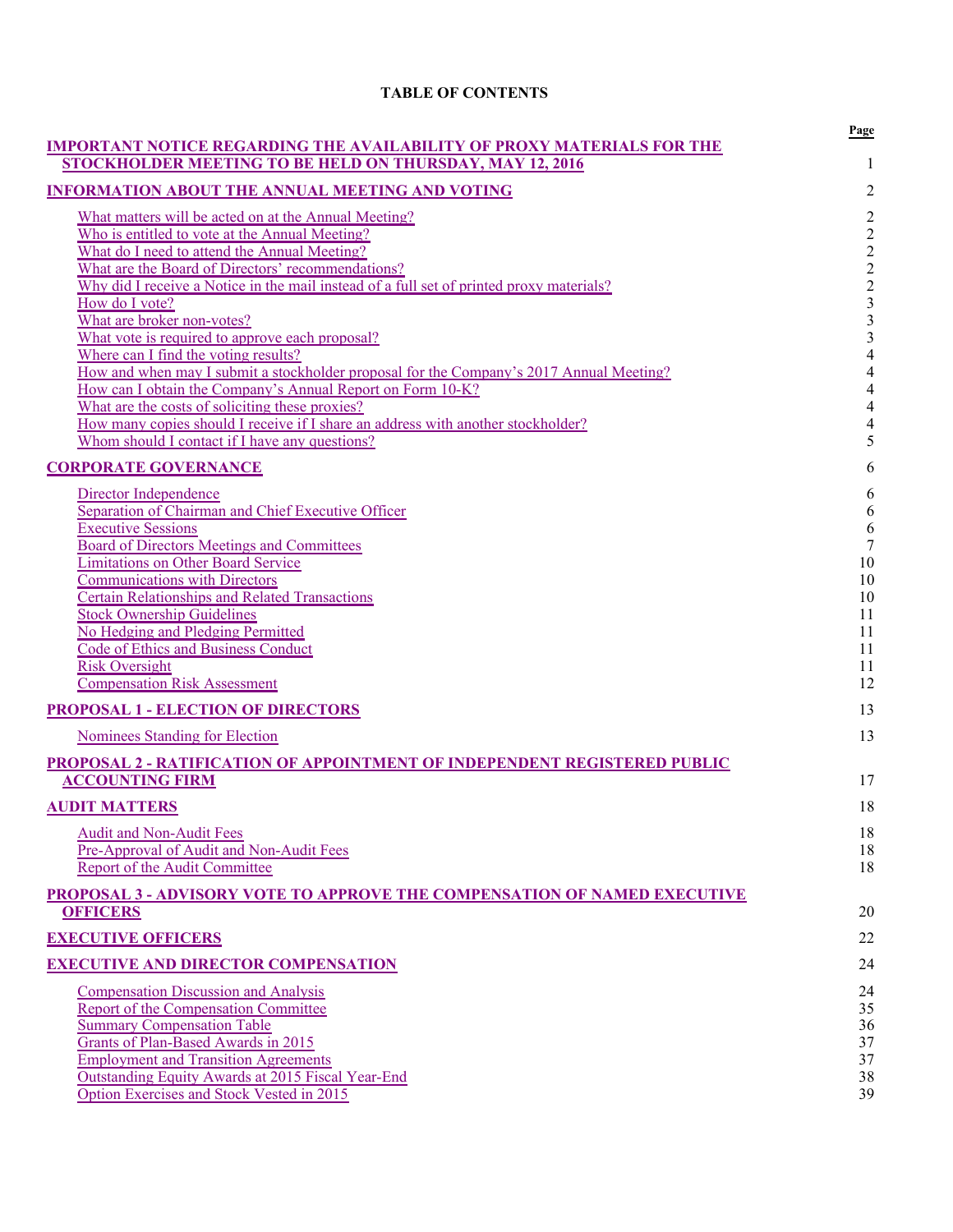| Nonqualified Deferred Compensation in 2015                        | 39 |
|-------------------------------------------------------------------|----|
| Potential Payments Upon Termination or Change in Control          | 40 |
| Table of Potential Payments Upon Termination or Change in Control | 41 |
| Director Compensation                                             | 43 |
| 2015 Director Compensation Table                                  | 44 |
| SECURITY OWNERSHIP OF CERTAIN BENEFICIAL OWNERS AND MANAGEMENT    | 46 |
| Ownership of Common Stock – Directors and Executive Officers      | 46 |
| Ownership of Common Stock – Principal Stockholders                | 47 |
| Section 16(a) Beneficial Ownership Reporting Compliance           | 47 |
| OTHER                                                             | 48 |
| No Incorporation by Reference                                     | 48 |
| <b>Forward-Looking Statements</b>                                 | 48 |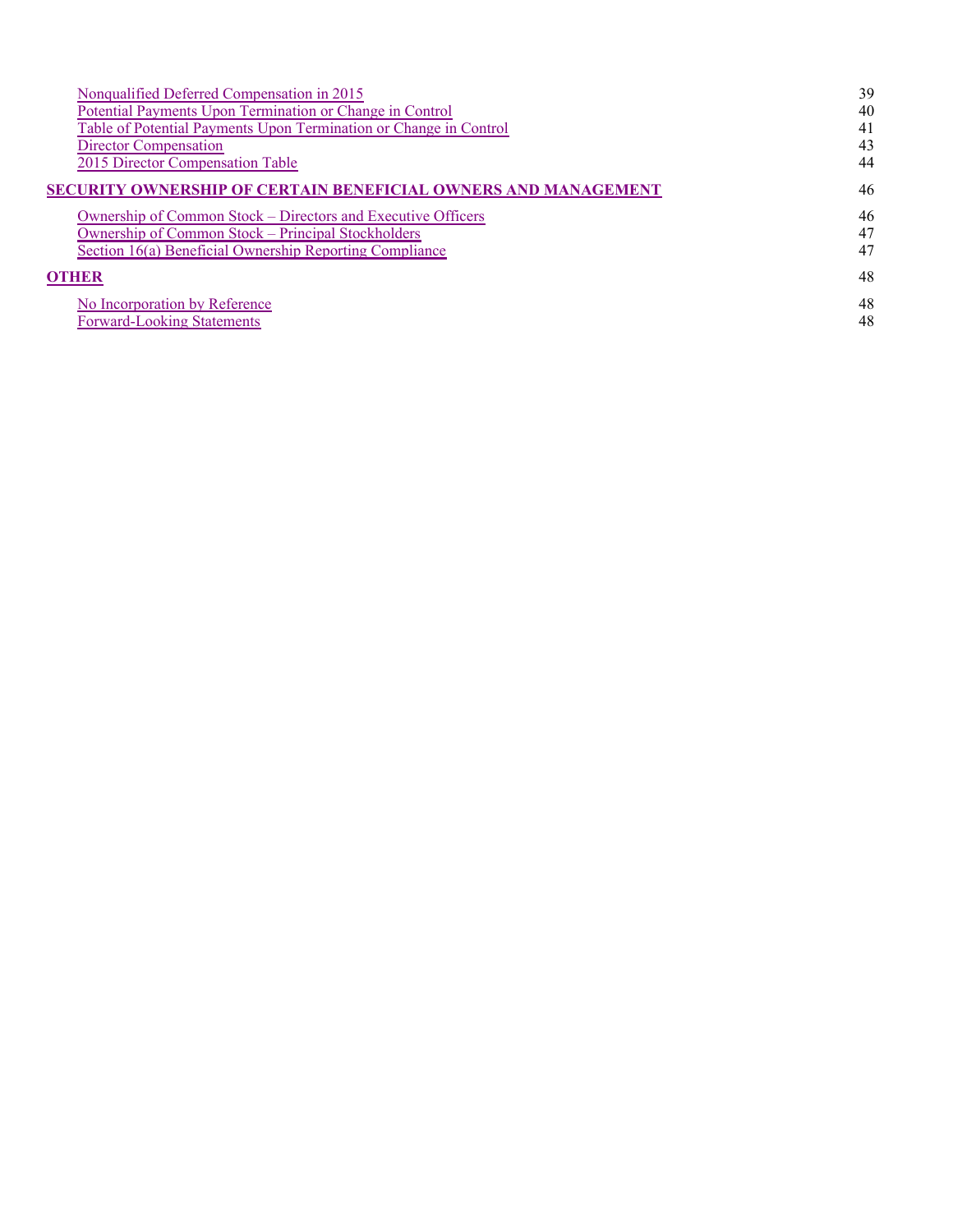# **CORRECTIONS CORPORATION OF AMERICA**

# **PROXY STATEMENT FOR THE ANNUAL MEETING OF STOCKHOLDERS TO BE HELD ON THURSDAY, MAY 12, 2016**

We are providing this Proxy Statement in connection with the solicitation by the Board of Directors, or the Board, of Corrections Corporation of America, a Maryland corporation (the "Company," "CCA," "we" or "us"), of proxies to be voted at our 2016 Annual Meeting of Stockholders and any adjournment or postponement of the meeting (the "Annual Meeting").

On or about March 30, 2016, a Notice of Internet Availability of Proxy Materials (the "Notice") will be mailed to our stockholders as of the record date containing instructions on how to access this Proxy Statement, and the Annual Report to Stockholders (including our Letter to Stockholders and 2015 Annual Report on Form 10-K) and other proxy materials online, and how to vote. If you prefer to receive the proxy materials in the mail and to vote by mail, the Notice also contains instructions on how to request a printed copy. You will not receive printed copies of the proxy materials in the mail unless you specifically request them.

The Annual Meeting will take place on Thursday, May 12, 2016, at 10:00 a.m., local time, at our corporate headquarters, 10 Burton Hills Boulevard, Nashville, Tennessee. All stockholders who are entitled to vote at the meeting are invited to attend. Seating at the Annual Meeting is limited and will be available on a first come, first served basis. All stockholders of record will need to present an admission ticket and a form of personal photo identification in order to be admitted to the Annual Meeting. Instructions on how stockholders can request an admission ticket are provided on page 2 of the Proxy Statement under the heading "What do I need to attend the Annual Meeting?". The Notice provides proof of ownership or, if your shares are held in the name of a bank, broker or other holder of record, you may bring a brokerage statement dated on or after March 14, 2016 as proof of ownership with you to the Annual Meeting. To obtain directions to attend the Annual Meeting and vote in person, please contact Cameron Hopewell, our Managing Director, Investor Relations, at 10 Burton Hills Boulevard, Nashville, Tennessee 37215, (615) 263-3000.

# **IMPORTANT NOTICE REGARDING THE AVAILABILITY OF PROXY MATERIALS FOR THE STOCKHOLDER MEETING TO BE HELD ON THURSDAY, MAY 12, 2016.**

**The Company's Proxy Statement and Annual Report to Stockholders (including our Letter to Stockholders and 2015 Annual Report on Form 10-K) are available on our website at www.cca.com. Additionally, and in accordance with SEC rules, you may access our proxy materials at http://materials.proxyvote.com/22025Y**.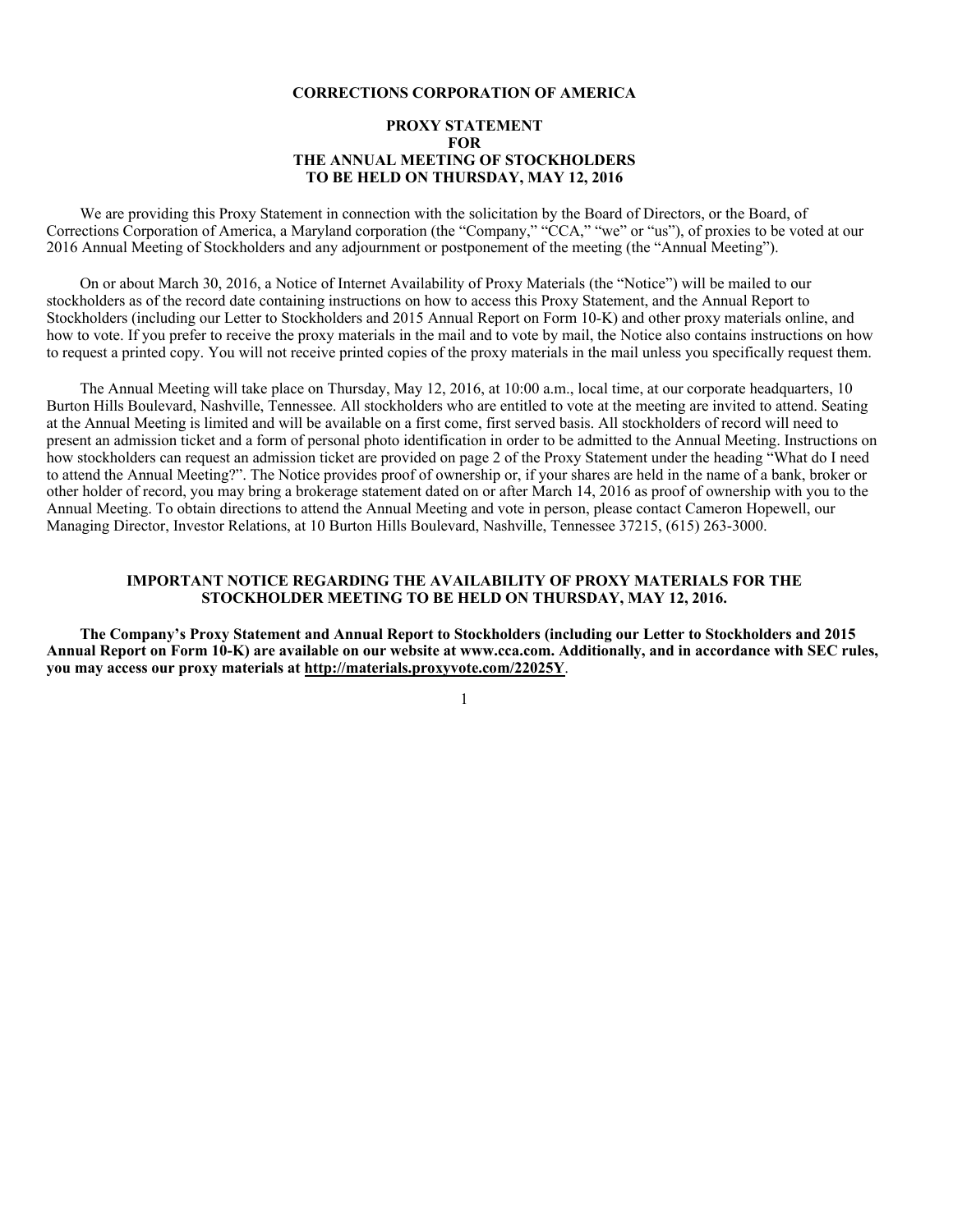# **INFORMATION ABOUT THE ANNUAL MEETING AND VOTING**

#### **What matters will be acted on at the Annual Meeting?**

Stockholders are asked to consider and vote on the following matters at the Annual Meeting:

- Proposal 1. The election of 9 nominees named in this Proxy Statement to our Board of Directors.
- Proposal 2. The ratification of the appointment by our Audit Committee of Ernst & Young LLP as our independent registered public accounting firm for the fiscal year ending December 31, 2016.
- Proposal 3. An advisory vote to approve the compensation paid to our named executive officers.
- Proposal 4. Such other matters as may properly come before the Annual Meeting or any adjournments or postponements thereof.

As of the date of this Proxy Statement, we are not aware of any other matters that will be presented for action at the Annual Meeting.

#### **Who is entitled to vote at the Annual Meeting?**

Stockholders of record of our common stock at the close of business on the "record date" are entitled to receive notice of and to vote at the Annual Meeting. The Board of Directors has fixed the close of business on March 14, 2016 as the record date.

As of the record date, there were 117,460,831 shares of common stock outstanding and entitled to vote. Holders of common stock are entitled to one vote for each share of common stock held as of the record date on each matter to be voted on at the Annual Meeting.

#### **What do I need to attend the Annual Meeting?**

If you wish to attend the Annual Meeting, you must be a stockholder as of the March 14, 2016 record date. You must request an admission ticket in advance by visiting www.proxyvote.com and following the instructions provided (you will need the 12 digit control number included on your proxy card, voter instruction form or Notice). Tickets will be issued only to registered and beneficial owners. Stockholders who own shares as joint-tenants will be issued one ticket with both names on the ticket.

Requests for admission tickets will be processed in the order in which they are received and must be requested no later than May 11, 2016. Please note that seating is limited and requests for tickets will be accepted on a first-come, first-served basis. On the day of the Annual Meeting, each stockholder will be required to present valid picture identification such as a driver's license or passport with their admission ticket. Seating will begin at 9:15 a.m. local time and the Annual Meeting will begin at 10:00 a.m. local time.

Please note that cameras (including cell phones with photographic or video capabilities), recording devices and other electronic devices will not be permitted at the meeting.

#### **What are the Board of Directors' recommendations?**

Our Board of Directors recommends that you vote:

- **FOR** the election of each of the 9 nominees to serve as directors on our Board of Directors.
- **FOR** the ratification of the appointment of Ernst & Young LLP.
- **FOR** the approval, by a non-binding advisory vote, of the compensation paid to our named executive officers.

If you submit a signed proxy card or submit your proxy by telephone or internet and do not specify how you want your shares voted, the proxy holder will vote your shares with the recommendations of the Board of Directors set forth above. Further, if any other matter properly comes before the Annual Meeting or any adjournment or postponement thereof, the proxy holders will vote as recommended by the Board of Directors or, if no recommendation is given, in their own discretion.

# **Why did I receive a Notice in the mail instead of a full set of printed proxy materials?**

Pursuant to rules adopted by the SEC, we have elected to provide access to our proxy materials over the internet. Accordingly, we are sending a Notice regarding the internet availability of the proxy materials to most of our stockholders of record and beneficial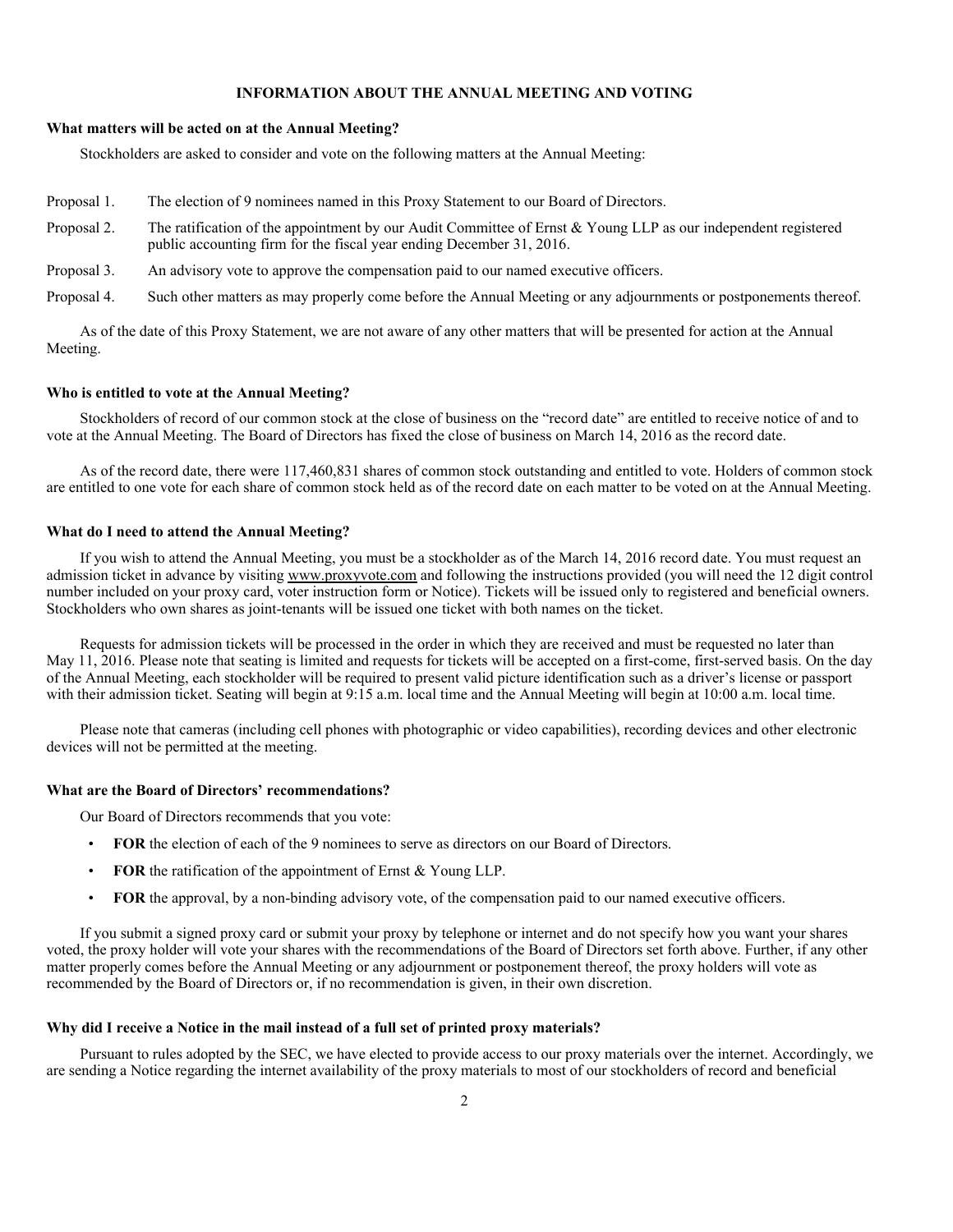owners. All stockholders will have the ability to access the proxy materials on the website referred to in the Notice or to request to receive a printed set of proxy materials. Instructions on how to access the proxy materials over the internet or to request a printed copy may be found in the Notice. In addition, stockholders may request receipt of proxy materials in printed form by mail or electronically by e-mail on an ongoing basis by following instructions set forth in the Notice.

# **How do I vote?**

You can vote either in person by attending the Annual Meeting or by proxy without attending the Annual Meeting.

If you are a record holder, you can submit your vote by proxy in any of the following ways:

- vote by internet (instructions are in the Notice you received in the mail or are on the proxy card);
- vote by toll-free telephone (instructions are on the proxy card); or
- if you requested and received printed copies of this Proxy Statement and Annual Report to Stockholders (including our Letter to Stockholders and 2015 Annual Report on Form 10-K) and other proxy materials, fill out the proxy card enclosed with the materials, date and sign it, and return it in the accompanying postage-paid envelope.

If a bank, broker or other nominee was the record holder of your stock on the record date, you will be able to instruct your bank, broker or other nominee on how to vote by following the instructions on the voting instruction form or Notice that you receive from your bank, broker or other nominee. If you wish to vote in person at the Annual Meeting, you will need to present a valid proxy from your broker, bank or other nominee authorizing you to vote your shares at the Annual Meeting.

As a record holder, if you submit voting instructions by telephone or by the internet, you may change your vote by following the same instructions used in originally voting your shares. If your shares are held in the name of a broker, bank, trust or other nominee, you may change your voting instructions by following the instructions of your broker, bank, trust or other nominee. Attendance at the meeting will not by itself revoke a previously granted proxy.

# *Your vote is important. Whether or not you plan to attend the Annual Meeting in person, we urge you to submit your voting instructions to the proxy holders as soon as possible.*

# **What are broker non-votes?**

A "broker non-vote" occurs when a broker or nominee holding shares for a beneficial owner has not received voting instructions from the beneficial owner and the nominee does not have discretionary authority to vote the shares. Brokers and other nominees do not have discretionary authority to vote on the election of directors to serve on our Board (Proposal 1) or the advisory vote to approve our executive compensation (Proposal 3). Thus, if you hold your shares in street name and do not provide voting instructions to your broker or other nominee on these proposals, your shares will be considered to be broker non-votes and will not be voted on such proposal. Shares that constitute broker non-votes will be counted as present at the Annual Meeting for the purpose of determining a quorum, but will not be considered entitled to vote on the proposal in question. Brokers and nominees generally have discretionary authority to vote on Proposal 2, the ratification of the selection of Ernst & Young LLP as our independent registered public accountants.

#### **What vote is required to approve each proposal?**

*Quorum Requirement*. The presence, in person or by proxy, of the Company's stockholders entitled to cast a majority of the votes entitled to be cast at the Annual Meeting is necessary to constitute a quorum for the transaction of business at the Annual Meeting. Abstentions and broker non-votes will be treated as shares present and entitled to vote for purposes of determining the presence of a quorum. Failure of a quorum to be represented at the Annual Meeting will necessitate an adjournment or postponement and will subject the Company to additional expense.

*Election of Directors*. Under the Company's Seventh Amended and Restated Bylaws (the "Bylaws"), adopted by the Board in January 2016, a majority of all of the votes cast at the Annual Meeting is required for the election of each nominee in an uncontested election of directors. A majority of votes cast means the number of shares cast "for" a nominee's election exceeds the number of votes cast "against" that nominee. Brokers do not have discretionary authority to vote on the election of directors. Abstentions and broker nonvotes will have no effect on the outcome of the vote of the election of directors as they are not considered votes cast.

Director nominees in contested elections will continue to be elected by plurality vote. An election will be considered contested if conducted at a meeting at which a stockholder has nominated an individual for election for director in compliance with the advance notice requirements set forth in the Bylaws, and such stockholder nomination has not been withdrawn on or prior to the tenth day preceding the date the Company first mails its notice of such meeting to the stockholders.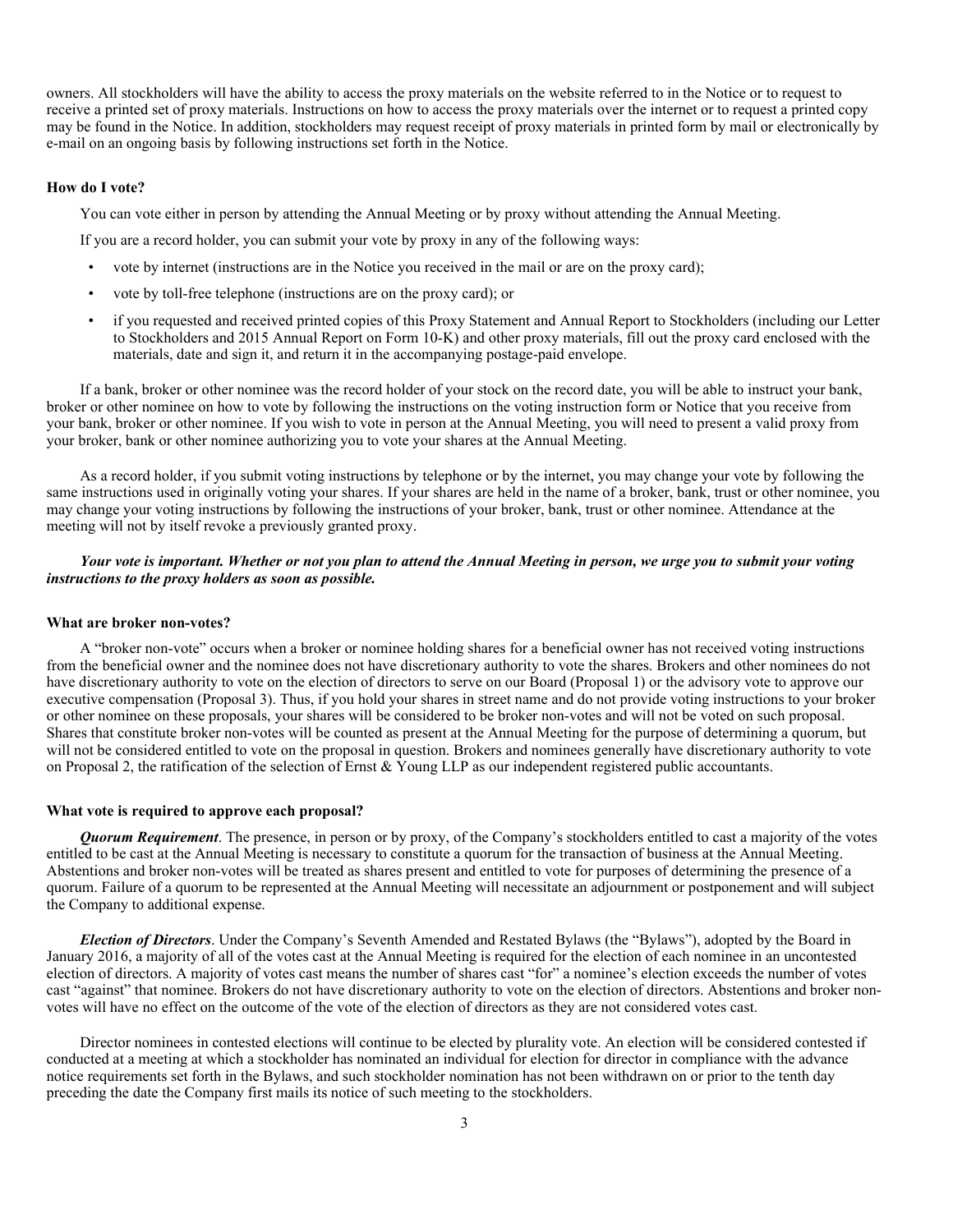If a director nominee is an incumbent director and does not receive a majority of the votes cast in an uncontested election, that director will continue to serve on the Board as a "holdover" director, but must tender his or her resignation to the Board promptly after certification of the election results of the stockholder vote. The Nominating and Governance Committee of the Board will then recommend to the Board whether to accept the resignation or whether other action should be taken. The Board will act on the tendered resignation, taking into account the recommendation of the Nominating and Governance Committee, and the Board's decision will be publicly disclosed within 90 days after certification of the election results of the stockholder vote. A director who tenders his or her resignation after failing to receive a majority of the votes cast will not participate in the recommendation of the Nominating and Governance Committee or the decision of the Board with respect to his or her resignation.

*Ratification of Ernst & Young LLP*. The affirmative vote of a majority of votes cast is required to approve the ratification of the appointment of Ernst  $&$  Young LLP as the Company's independent registered public accounting firm for the fiscal year ending December 31, 2016. If the Company's stockholders do not ratify the appointment of Ernst & Young LLP, the Audit Committee will reconsider the appointment and may affirm the appointment or retain another independent accounting firm. If the appointment is ratified, the Audit Committee may in the future replace Ernst & Young LLP as our independent registered public accounting firm if it is in the Company's best interest to do so. Abstentions and broker non-votes will not be counted as "for" or "against" the ratification and thus will have no effect on the proposal. Because brokers have discretionary authority to vote on the ratification of auditor, we do not expect any broker non-votes in connection with this proposal.

*Advisory Vote on Executive Compensation*. The affirmative vote of a majority of votes cast is required to approve the non-binding advisory vote of compensation paid to our named executive officers. Because your vote is advisory, it will not be binding on the Board of Directors or the Company. However, the Board of Directors will review the voting results and take them into consideration when making future decisions regarding executive compensation paid by the Company to its named executive officers. Abstentions and broker nonvotes will not be counted as "for" or "against" the approval of our advisory vote on executive compensation and thus will have no effect on this proposal.

## **Where can I find the voting results?**

We will announce the voting results at the Annual Meeting. We also will report the voting results on a Form 8-K, which we expect to file with the SEC within four business days after the Annual Meeting has been held.

## **How and when may I submit a stockholder proposal for the Company's 2017 Annual Meeting?**

Our annual meeting of stockholders generally is held in May of each year. Consistent with applicable SEC rules, we will consider for inclusion in our proxy materials for next year's annual meeting stockholder proposals that are received at our executive offices no later than December 2, 2016 and that comply with other SEC rules regarding form and content. Proposals must be sent to the following address: CCA, Attention: Secretary, 10 Burton Hills Boulevard, Nashville, Tennessee 37215.

Other stockholder proposals may be raised at next year's annual meeting (but not considered for inclusion in our proxy materials) if timely received and otherwise in compliance with the advance notice provisions of our Bylaws. In order to be timely, notice must be received at our executive offices (the address listed above) between February 13, 2017 and March 13, 2017.

# **How can I obtain the Company's Annual Report on Form 10-K?**

Any stockholder who desires a copy of our Annual Report on Form 10-K for the year ended December 31, 2015, as filed with the SEC, may obtain a copy without charge by visiting our website, www.cca.com. A copy of our Annual Report on Form 10-K can also be obtained, free of charge, upon written request to the Managing Director of Investor Relations, Corrections Corporation of America, 10 Burton Hills Boulevard, Nashville, Tennessee 37215.

## **What are the costs of soliciting these proxies?**

The Company pays the cost of soliciting proxies. Solicitation initially will be made by mail. Forms of proxies and proxy materials may also be distributed through brokers, custodians and other like parties to the beneficial owners of shares of our common stock, in which case we will reimburse these parties for their reasonable out-of-pocket expenses. Proxies may also be solicited personally or by telephone or fax by directors, officers and employees of the Company. No additional compensation will be paid for these services.

## **How many copies should I receive if I share an address with another stockholder?**

The SEC has adopted rules that permit companies and intermediaries such as brokers to satisfy delivery requirements for proxy statements and annual reports with respect to two or more stockholders sharing the same address by delivering a single Notice and, to the extent requested, single set of proxy materials addressed to those stockholders. This process, which is commonly referred to as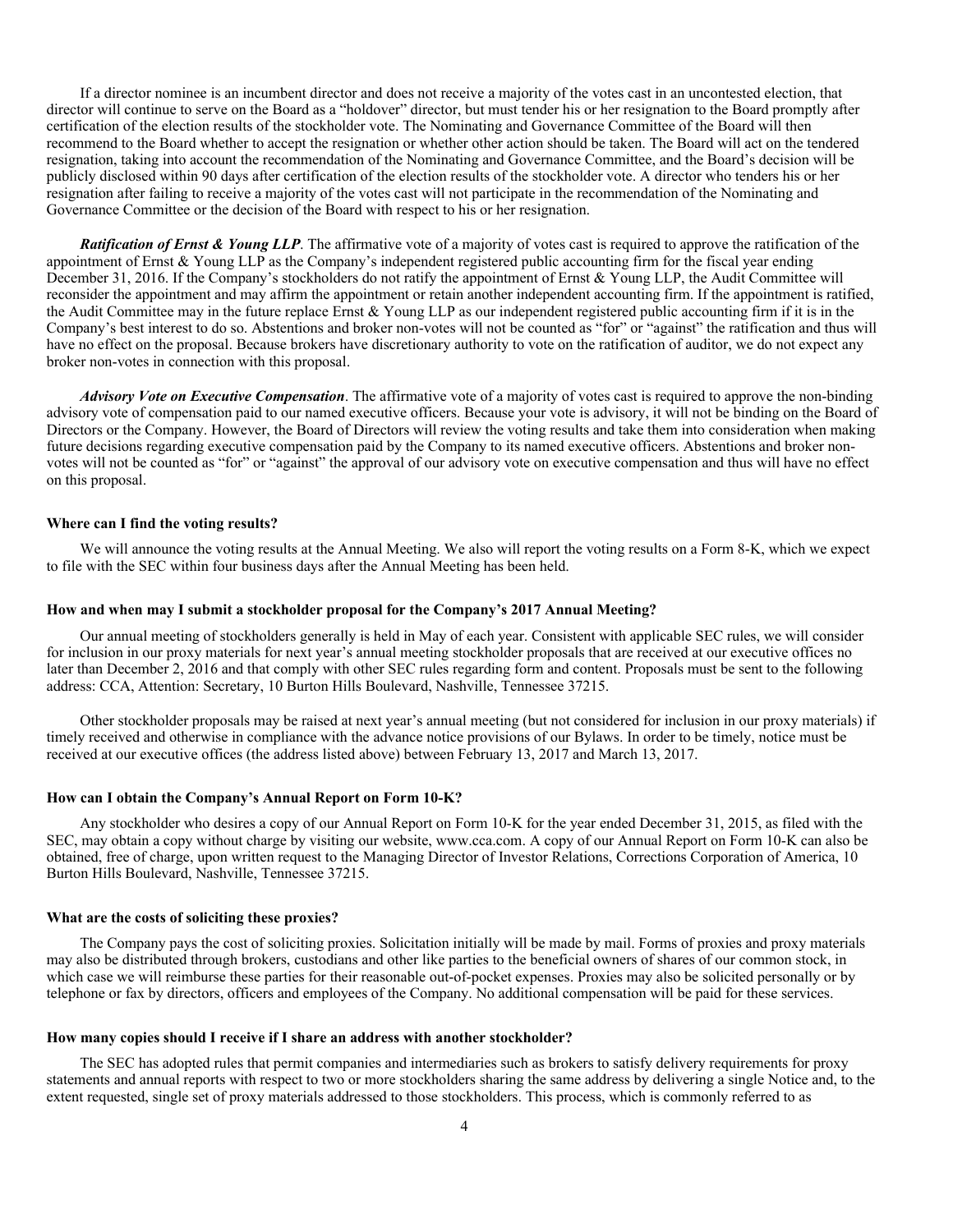"householding," potentially provides extra convenience for stockholders and cost savings for companies. The Company and some brokers household proxy materials unless contrary instructions have been received from the affected stockholders. Once you have received notice from your broker or us that they or we will be householding materials to your address, householding will continue until you are notified otherwise or until you revoke your consent. If at any time you no longer wish to participate in householding and would prefer to receive a separate Notice or, to the extent requested, set of proxy materials, or if you are receiving multiple copies of proxy materials and wish to receive only one, please notify your broker if your shares are held in a brokerage account or our transfer agent, identified below, if you hold registered shares. You can also notify us by sending a written request to CCA, Attention: Cameron Hopewell, 10 Burton Hills Boulevard, Nashville, Tennessee 37215, or by calling Cameron Hopewell at (615) 263-3000.

## **Whom should I contact if I have any questions?**

If you have any questions about the Annual Meeting or these proxy materials, please contact Cameron Hopewell, our Managing Director of Investor Relations, at 10 Burton Hills Boulevard, Nashville, Tennessee 37215, (615) 263-3000. If you are a registered stockholder and have any questions about your ownership of our common stock, please contact our transfer agent, the American Stock Transfer and Trust Company, at 6201 15th Avenue, Brooklyn, New York 11219, (800) 937-5449, or Cameron Hopewell at the address and phone number above. If your shares are held in a brokerage account, please contact your broker.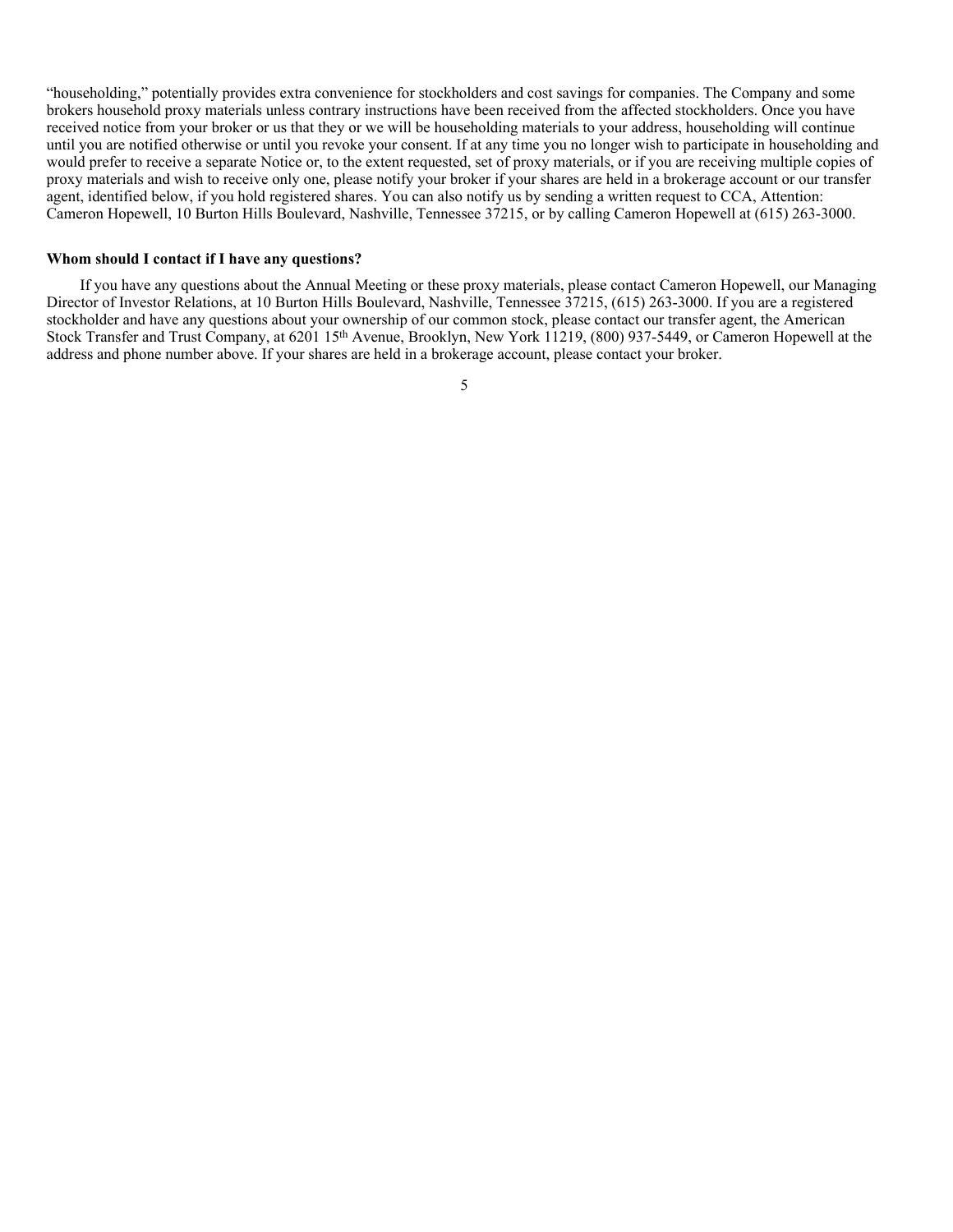# **CORPORATE GOVERNANCE**

We believe that effective corporate governance is important to our long-term health and our ability to create value for our stockholders. With leadership from our Nominating and Governance Committee, our Board of Directors regularly evaluates regulatory developments and trends in corporate governance to determine whether our policies and practices in this area should be enhanced. The Nominating and Governance Committee also administers an annual self-evaluation process for the Board of Directors and its standing committees. In addition, our directors are encouraged to attend director education programs, which are reimbursed by the Company.

You can access our current corporate charter, Bylaws, Corporate Governance Guidelines, Board committee charters, Code of Ethics and Business Conduct and certain other corporate governance information on our website, www.cca.com (under the "Corporate Governance" section of the Investors page).

#### **Director Independence**

Mr. Ferguson and Mr. Hininger are the only members of the Board of Directors who currently are employed by the Company and are thus not independent, and as we announced in February 2015, Mr. Ferguson has announced his intention to retire from the Board and will not stand for re-election at the Annual Meeting. The Board has determined that all of our other directors are independent. Accordingly, 9 of our 11 current directors and 8 of our 9 director nominees are independent and our Audit, Risk, Compensation and Nominating and Governance Committees are composed entirely of independent directors. In making its independence determinations, the Board used the standards for director independence set forth in the New York Stock Exchange ("NYSE") corporate governance listing standards (Section 303A) and, with respect to Audit Committee members, Section  $10\text{A}(m)(3)$ of the Securities Exchange Act of 1934.

## **Separation of Chairman and Chief Executive Officer**

We do not have a formal policy regarding the separation of our Chairman and Chief Executive Officer ("CEO") positions. In general, the Board of Directors believes that the determination depends on the circumstances, including the Board of Directors' evaluation of the person or persons available to serve in those positions and the needs of the Company at a particular time.

Pursuant to our Bylaws, the Chairman presides over meetings of the Board of Directors and meetings of the stockholders at which he is present and has general oversight responsibility for our business and affairs. The CEO has responsibility for implementation of the policies of the Company, as determined by the Board of Directors, and for the administration of our business affairs. The CEO also has responsibility for presiding over any meeting of the Board of Directors or of the stockholders at which the Chairman is not present.

Since October 2009, the roles of Chairman and CEO have been held separately. John D. Ferguson currently serves as executive Chairman of the Board of Directors and is an employee of the Company, while Damon T. Hininger serves as President and CEO. Prior to October 2009, Mr. Ferguson served as our CEO. Mr. Ferguson has previously announced his intention to retire from the Board and is not standing for re-election at the Annual Meeting. The Board reviewed and discussed the Board leadership structure and the specific role and responsibilities of the Chairman of the Board and in February 2016 appointed Mr. Emkes to serve as Chairman of the Board, effective as of Mr. Ferguson's retirement at the Annual Meeting.

The Board of Directors believes that the Company's leadership structure is appropriate. Having Mr. Hininger serve as President and CEO, while Mr. Emkes will serve as independent Chairman, helps us achieve important objectives. Mr. Hininger is positioned to fully focus his energies on implementing our business strategy and administering our day-to-day affairs. Mr. Emkes will be positioned to draw on his relationships with existing Board members and his past experience to effectively discharge the duties of Chairman, while also serving as a resource to Mr. Hininger. The Board of Directors considers many factors when determining how to best select the Chairman, including: familiarity with the Company and its business, proximity in location to the Company's headquarters, experience as a leader and consensus builder, willingness and availability to dedicate sufficient time to the Company and experience working with other public companies.

## **Executive Sessions**

Executive sessions, or meetings of our non-management directors without management present, are held periodically in order to provide an opportunity for the outside directors to discuss openly any and all matters. During 2015, the outside directors met in executive session two (2) times. Our Corporate Governance Guidelines provide that Executive sessions are called and chaired by an independent director appointed from time to time by the Nominating and Governance Committee. Joseph V. Russell currently serves as the Executive session chair; Charles L. Overby served in such role until Mr. Russell's appointment in May 2015.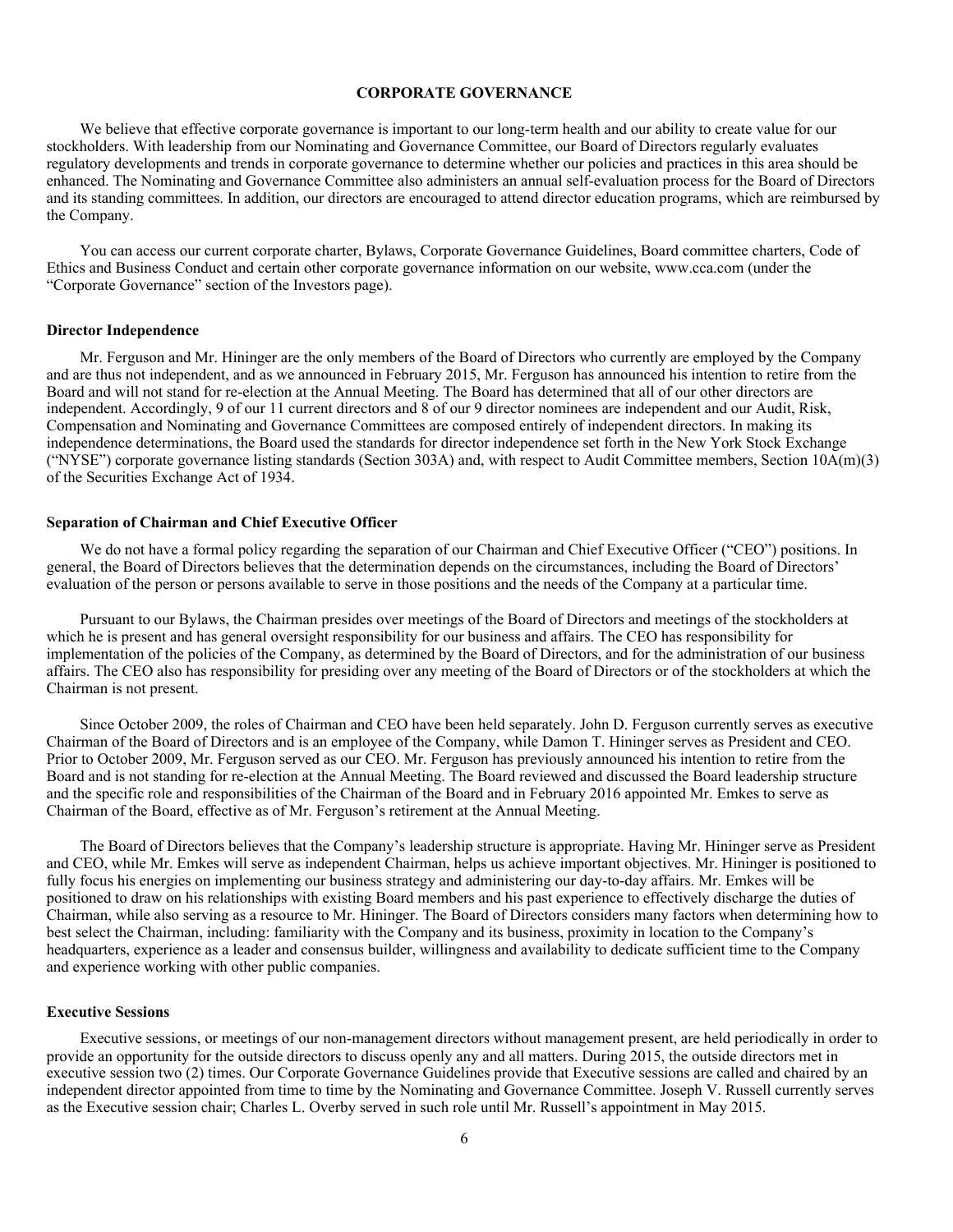# **Board of Directors Meetings and Committees**

Our Board of Directors is responsible for establishing the Company's broad corporate policies and strategic objectives, reviewing our overall performance and overseeing management's performance. Among other things, the Board of Directors selects and evaluates our executive officers, establishes, reviews and approves our corporate objectives and strategies and evaluates and approves major acquisitions and capital commitments.

The Board of Directors currently consists of 11 members, 9 of whom are standing for re-election and are identified, along with their biographical information, under "Proposal 1—Election of Directors."

The Board of Directors met five times in 2015. Each director attended at least 75% of the total number of meetings of the Board of Directors and of the meetings held by all board committees on which such director served. The Board of Directors has adopted as its policy that directors are strongly encouraged to attend each annual meeting of stockholders. All of the directors attended last year's annual meeting of stockholders.

Our Board of Directors has five regularly standing committees: the Audit, Compensation, Nominating and Governance, Risk and Executive Committees. The Risk Committee was first established in August 2015. Each committee has a written charter that has been approved by the committee and the Board of Directors and that is reviewed at least annually. The table below shows the current composition of each of our regularly standing Board committees, together with a summary of each committee's responsibilities and the number of meetings each committee held in 2015. The Board of Directors and its committees also act by unanimous written consent and the Board of Directors appoints and delegates certain duties to special committees of the Board from time to time as permitted by the Bylaws of the Company. A more complete description of the standing committees follows the table.

| Committee                           | <b>Members</b>                                                                                                   | <b>Summary of Responsibilities</b>                                                                                                                                                                                                                                 | 2015<br><b>Meetings</b> |
|-------------------------------------|------------------------------------------------------------------------------------------------------------------|--------------------------------------------------------------------------------------------------------------------------------------------------------------------------------------------------------------------------------------------------------------------|-------------------------|
| <b>Audit</b>                        | C. Michael Jacobi (Chair)<br>Donna M. Alvarado<br>Anne L. Mariucci<br>Charles L. Overby*<br>John R. Prann, Jr.   | Responsibilities include oversight of the integrity of our<br>financial statements; and the hiring, qualifications,<br>independence and performance of our independent<br>registered public accountants and our internal audit<br>function.                        | 5                       |
| Compensation                        | Joseph V. Russell (Chair)**<br>John D. Correnti***<br>Mark A. Emkes<br>John R. Prann, Jr.<br>Robert J. Dennis    | Responsibilities include setting executive officer<br>compensation and overseeing the evaluation of the<br>executive officers' performance, and periodically<br>reviewing and approving the Company's compensation<br>philosophy regarding executive compensation. | 5                       |
| <b>Nominating and</b><br>Governance | Charles L. Overby (Chair)<br>Donna M. Alvarado<br>Mark A. Emkes<br>Thurgood Marshall, Jr.<br>Joseph V. Russell** | Responsibilities include identifying and recommending<br>director nominees to the full Board and taking a<br>leadership role in shaping and evaluating the Board's<br>corporate governance initiatives.                                                            | 4                       |
| <b>Risk</b>                         | Thurgood Marshall, Jr. (Chair)<br>Donna Alvarado<br>Anne Mariucci<br>Charles Overby                              | Responsibilities include coordinating the Board's<br>oversight of the Company's risk assessment and risk<br>management practices and the Company's legal,<br>regulatory and contract compliance.                                                                   |                         |
| <b>Executive</b>                    | John D. Ferguson (Chair)**<br>Robert J. Dennis<br>Damon T. Hininger<br>Joseph V. Russell**                       | When necessary, and subject to authority limitations<br>with respect to significant corporate actions, responsible<br>for acting on behalf of the full Board during intervals<br>between Board meetings.                                                           |                         |

No longer a member of the committee as he stepped down following the committee's November 2015 meeting in connection with his appointment to the Risk Committee.

Will retire as of the Annual Meeting and will no longer be a member of the committee.

\*\*\* Former Director; deceased in August 2015 and no longer a member of the committee.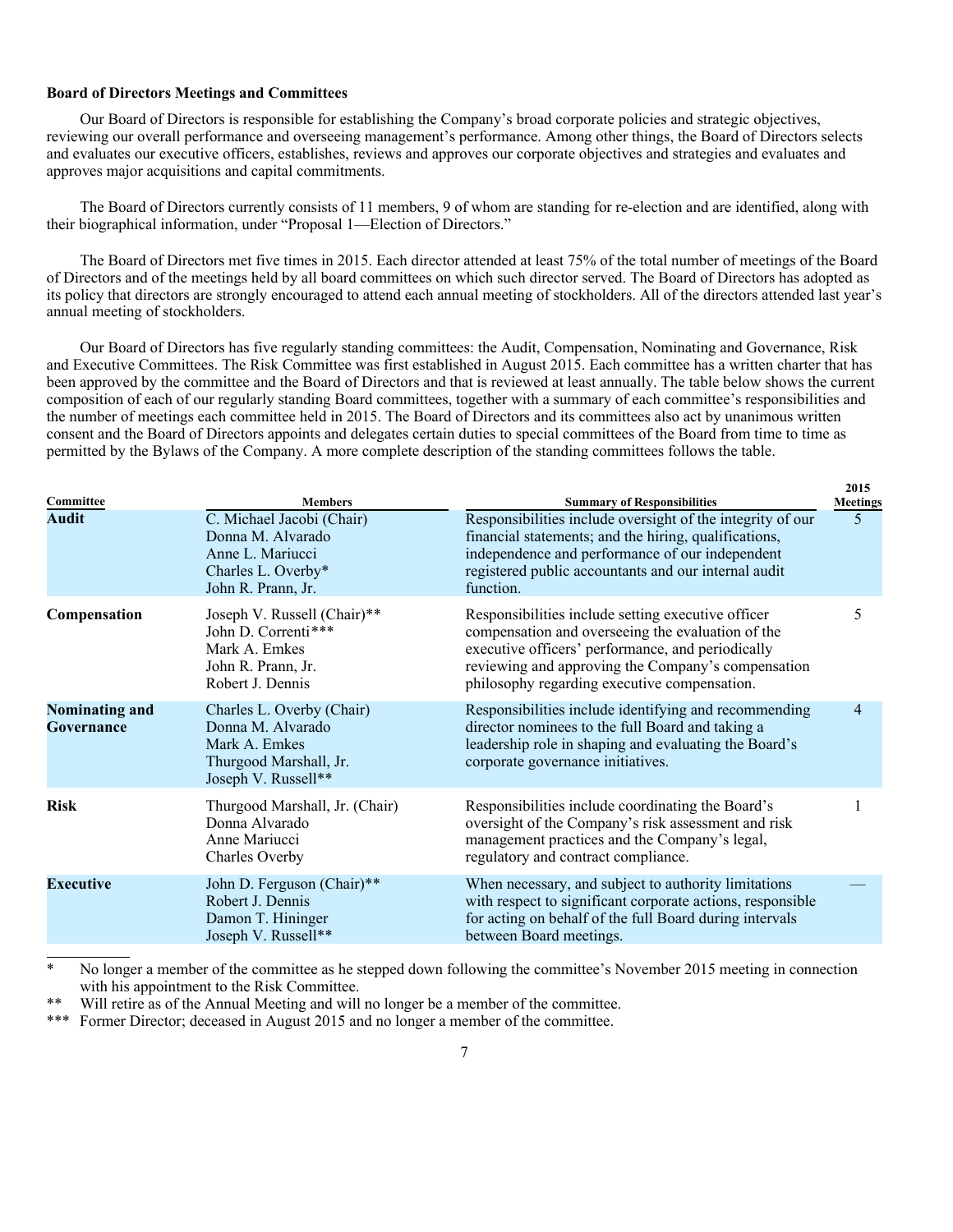# *Audit Committee*

Our Audit Committee is charged with:

- overseeing the integrity of our financial statements;
- reviewing the effectiveness of our internal control over financial reporting;
- supervising our relationship with our independent registered public accounting firm, including making decisions with respect to the appointment or removal, fees, scope of audit services, approval of audit and non-audit services and annual evaluation of the audit firm's independence;
- monitoring preparation by our management of quarterly and annual financial reports and interim earnings releases and the performance of our internal audit function;
- reviewing of Management's Discussion and Analysis of Financial Condition and Results of Operations prior to the filing of our periodic reports with the SEC;
- overseeing management's implementation and maintenance of effective systems of internal accounting and disclosure controls, including review of our internal auditing program;
- overseeing and making determinations with respect to our Related Party Transaction policy; and
- issuing the Audit Committee Report in this proxy.

The Board has determined that each member of the Audit Committee is independent as defined by the standards of the NYSE and Rule 10A-3 under the Securities Exchange Act of 1934. The Board also has determined that each member is "financially literate" as defined by the rules of the NYSE and that Mr. Jacobi and Mr. Prann each are qualified as an "audit committee financial expert" as defined in Item 407(d) of Regulation S-K under the Securities Exchange Act of 1934. The full text of the Audit Committee charter is available on the Company's website at www.cca.com (under the "Corporate Governance" section of the Investors page). The Audit Committee was formerly known as the Audit and Risk Committee. In August 2015, as a result of its regular evaluation of the responsibilities of its committees, our Board amended the responsibilities of the committee in its charter to refine and confirm its leadership role in oversight of audit matters specifically, renamed the committee the Audit Committee to reflect these changes and created a new committee, the Risk Committee, to oversee the coordination of the Board's oversight of risk assessment and management. The Risk Committee is further discussed below.

# *Compensation Committee*

The Compensation Committee approves the compensation of our CEO and other executive officers, including annually reviewing and approving corporate goals and objectives relevant to their compensation. The Compensation Committee is responsible for ensuring that our compensation programs are designed to encourage high performance, promote accountability and adherence to Company values and align with the interests of our stockholders. The Compensation Committee responsibilities include administration of cash and equity-based incentive compensation plans and stock ownership guidelines, evaluation of the performance of the executive officers and assessment of the material risks of our compensation programs. The Compensation Committee is also responsible for reviewing, and making recommendations to the Board regarding, the compensation of our Board of Directors.

The Board has determined that each member of the Compensation Committee is independent as defined by the standards of the NYSE. We intend that each member also qualifies as an "outside director" within the meaning of Section 162(m) of the Internal Revenue Code and as "non-employee director" within the meaning of the SEC's Rule 16b-3. The full text of the Compensation Committee charter is available on the Company's website at www.cca.com (under the "Corporate Governance" section of the Investors page).

The Compensation Committee has retained PricewaterhouseCoopers LLP, or PwC, as its independent compensation consultant since 2000, to provide the committee with advice and guidance on the design and market competitiveness of the Company's executive compensation programs. PwC works directly with the chair of the Compensation Committee and as directed by the chair of the Compensation Committee, with our Chief Executive Officer. In 2015, PwC was retained to provide certain valuation services, for an aggregate amount of fees paid for such services equal to approximately \$176,000. PwC was also paid an aggregate amount of approximately \$34,000 for consulting with the Compensation Committee on compensation matters. The valuation services were used in connection with the Company's REIT qualification testing. PwC has annually performed valuation services in anticipation of, and since, our initial conversion to a REIT. The decision to hire PwC for these services was made by management, based on  $PwC$ 's experience and familiarity with the Company. Management reviews and obtains approval from the chair of the Compensation Committee prior to engaging PwC for these services. Each year the Compensation Committee reviews the independence of the compensation consultants and other advisors who provide advice to the Compensation Committee, employing the independence factors specified in the NYSE listing standards. In its annual review of the independence of PwC in 2015, the Compensation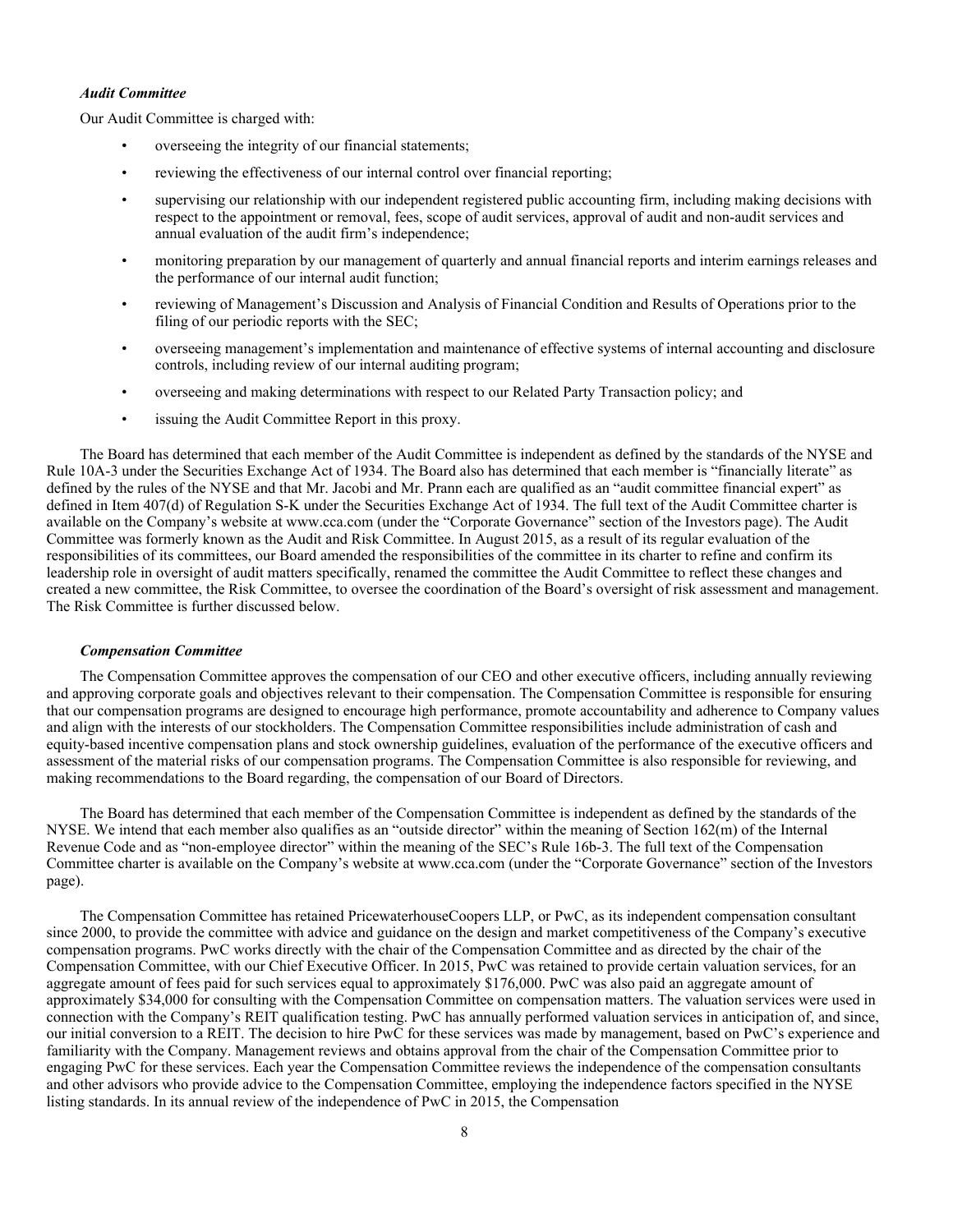Committee reviewed management's retention of PwC for the other services. The Compensation Committee has determined that PwC is independent within the meaning of the NYSE listing standards, and the work of PwC does not raise any conflicts of interest. In 2015, PwC assisted the Compensation Committee providing the following compensation consulting services:

- providing market data regarding peer companies;
- advising regarding compensation for our board of directors; and
- assistance in preparing our annual proxy statement.

## *Nominating and Governance Committee*

The Nominating and Governance Committee is responsible for developing and overseeing the Board's Corporate Governance Guidelines and a code of conduct applicable to members of the Board and for monitoring the independence of the Board. The Nominating and Governance Committee also determines Board membership qualifications, selects, evaluates and recommends to the Board nominees to fill vacancies as they arise, reviews the performance of the Board and its committees and is responsible for director education. Other responsibilities include oversight of the Board's self-evaluation process and leading the Board's executive succession planning efforts. The Board has determined that each member of the Nominating and Governance Committee is independent as defined by the standards of the NYSE. The full text of the Nominating and Governance Committee charter is available on the Company's website at www.cca.com (under the "Corporate Governance" section of the Investors page).

The Nominating and Governance Committee may utilize a variety of methods for identifying nominees for director. Candidates may come to the attention of the Nominating and Governance Committee through current Board members, stockholders, members of management, director search firms and other persons. A stockholder who wishes to recommend a prospective nominee for the Board should notify our Secretary in writing, along with any supporting material the stockholder considers appropriate, in accordance with the stockholder proposal provisions of our Bylaws. General information concerning the submission of stockholder proposals is provided above under the caption "How and when may I submit a stockholder proposal for the Company's 2017 Annual Meeting?". Pursuant to Board policy, there are to be no differences in the manner in which the Committee evaluates candidates based on the source of the recommendation.

The Nominating and Governance Committee is authorized by the Board to identify director candidates, evaluate and consider candidates proposed by any director, member of management or stockholder, develop and implement screening processes it deems necessary and appropriate and recommend for selection by the Board director nominees for each annual meeting of stockholders and, when necessary, vacancies on the Board. The Committee is authorized by the Board to exercise sole authority in retaining any thirdparty search firm the Committee deems appropriate to identify and assist with the evaluation of director candidates and has utilized that authority in past director searches.

The Nominating and Governance Committee evaluates prospective nominees against the criteria in our Corporate Governance Guidelines, which include professional integrity and sound judgment, sufficient time available to devote to Board activities, a general understanding of marketing, finance and other elements relevant to the success of a publicly-traded company in today's business environment, an understanding of our business and factors such as diversity, age, skills and educational and professional background. With respect to diversity, the Committee considers diversity in terms of age, gender and ethnicity, as well as diversity of skills, expertise and experience, in its deliberations.

The Nominating and Governance Committee may also consider other factors it deems relevant, including the current composition of the Board in terms of independence, expertise, experience and special knowledge required for the effective discharge of Board responsibilities, whether there is a need to fill vacancies or expand or contract the size of the Board, the balance of management and independent directors, the structure, membership and need for expertise on our standing committees and the qualifications of other prospective nominees. Nominees are not discriminated against on the basis of race, religion, national origin, sexual orientation, disability or any other basis proscribed by law.

With respect to determining whether current directors should stand for re-election, the Nominating and Governance Committee also considers the director's past attendance at meetings and participation in and contributions to the activities of the Board and the Company. With respect to new candidates for Board service, a full evaluation may also include detailed background checks and inperson and telephonic interviews with the Nominating and Governance Committee and other Board members. The Committee evaluation process culminates with a decision as to whether or not to recommend the prospective nominee to the full Board for appointment and/or nomination.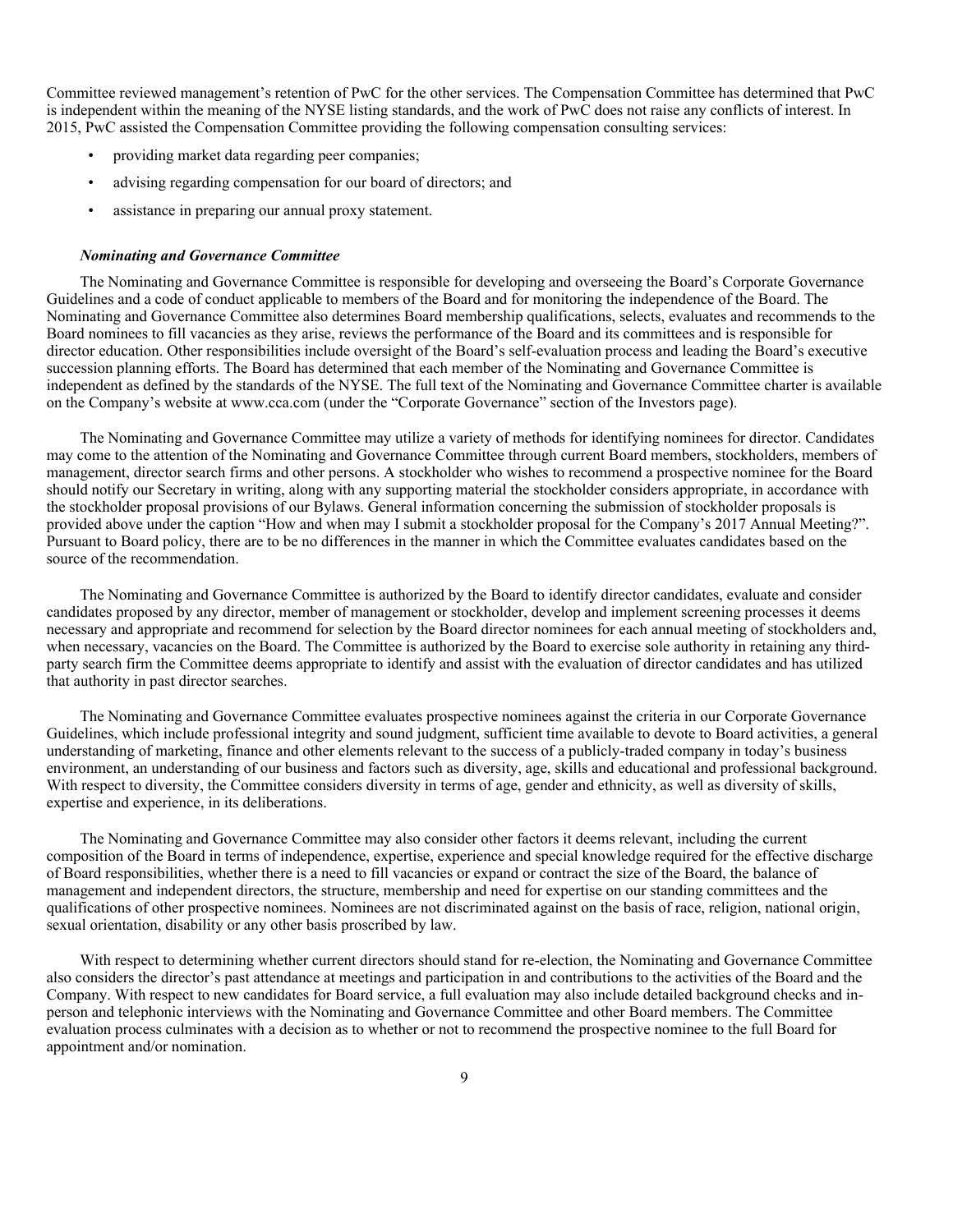## *Risk Committee*

The Risk Committee was created in August 2015 after the Board had previously combined the responsibilities of risk oversight with the formerly-named Audit and Risk Committee, now called the Audit Committee. The Risk Committee is charged with coordinating the Board's oversight of the Company's risk assessment and risk management practices and the Company's legal, regulatory (including the special rules applicable to REITs) and contract compliance (particularly contracts with government entities). The Risk Committee is also responsible for monitoring and reviewing public policy developments and other trends facing the Company that could impact the Company's operation and performance. The Risk Committee further assists the Board of Directors in fulfilling its oversight responsibility with respect to organizational ethics and compliance and receives regular reports from the Company's Corporate Ethics and Compliance Officer, who reports to the Chief Executive Officer and to the chair of the Risk Committee. The full text of the Risk Committee charter is available on the Company's website at www.cca.com (under the "Corporate Governance" section of the Investors page).

#### *Executive Committee*

The Executive Committee is charged with acting on behalf of the full Board when necessary and subject to authority limitations with respect to the transaction of routine, administrative matters that occur between regularly scheduled Board meetings. The full text of the Executive Committee charter is available on the Company's website at www.cca.com (under the "Corporate Governance" section of the Investors page).

## **Limitations on Other Board Service**

The Audit Committee charter provides that a member of the Audit Committee may not serve on the audit committee of more than two other public companies without Board approval. Otherwise, we do not believe that our directors should be categorically prohibited from serving on boards and/or board committees of other organizations. However, our Corporate Governance Guidelines instruct the Nominating and Governance Committee and the full Board to take into account the nature of and time involved with respect to a director's service on other boards as well as other job responsibilities in evaluating the suitability of individual directors and in making its recommendations to our stockholders. Service on boards and/or committees of other organizations must also be consistent with our conflicts of interest policy, as set forth in our Code of Ethics and Business Conduct, which, among other things, requires a director to provide notice to the Board of his or her acceptance of a nomination to serve on the board of another public company.

## **Communications with Directors**

Stockholders, employees and other interested parties may communicate with members of our Board of Directors (including specific members of the Board or non-management directors as a group) by writing to CCA, Attention: Secretary, 10 Burton Hills Boulevard, Nashville, Tennessee 37215. To the extent such communications are received, our Secretary compiles all substantive communications and periodically submits them to the Board, the group of directors or the individual directors to whom they are addressed. Communications that the Secretary would not consider "substantive," and therefore may exercise discretion in submitting to the addressee, may include junk mail, mass mailings, resumes and job inquiries, surveys, business solicitations, advertisements, frivolous communications and other similarly unsuitable communications.

Communications expressing concerns or complaints relating to accounting, internal controls or auditing matters are handled in accordance with procedures established by the Audit Committee. Under those procedures, concerns that are improperly characterized as having to do with accounting, internal controls or auditing matters or that are frivolous or clearly inconsequential may be addressed by the Secretary without presentation to the Audit Committee. However, in all cases the Secretary maintains a log of correspondence addressed to directors that may be reviewed by any director at his or her request.

#### **Certain Relationships and Related Party Transactions**

Since the beginning of the last fiscal year, we are aware of no related party transactions between us and any of our directors, executive officers, 5% stockholders or their family members which require disclosure under Item 404 of Regulation S-K under the Securities Exchange Act of 1934.

Pursuant to its written charter, the Audit Committee has adopted a Related Party Transaction Policy that, subject to certain exceptions, requires the Audit Committee (or the chair of the Audit Committee in certain instances) to review and either ratify, approve or disapprove all "Interested Transactions," which are generally defined to include any transaction, arrangement or relationship or series of similar transactions, arrangements or relationships (including any indebtedness or guarantee of indebtedness) in which:

• the aggregate amount involved exceeded, or will or may be expected to exceed, \$120,000 in any calendar year;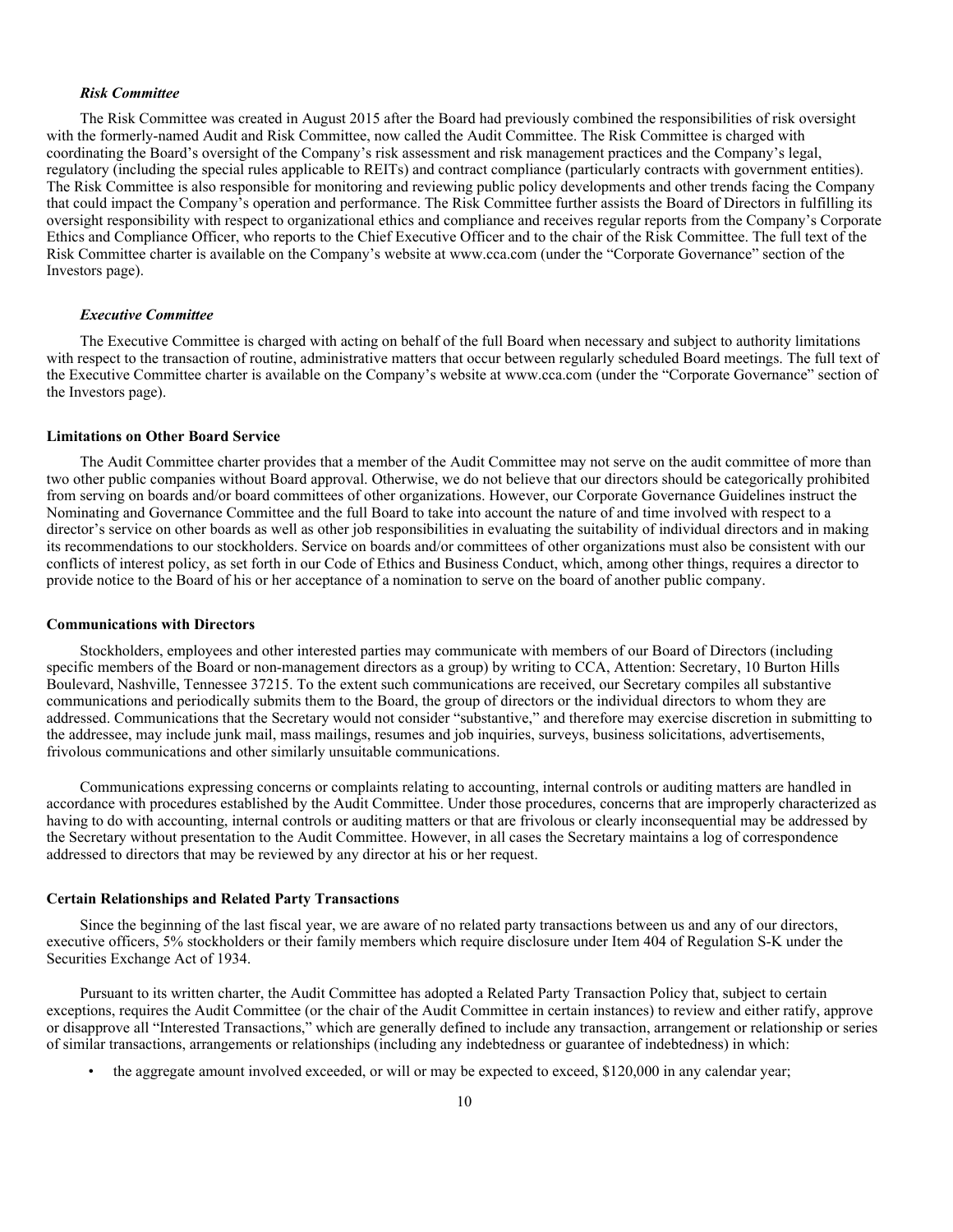- the Company was, is or will be a participant; and
- any Related Party had, has or will have a direct or indirect interest.

For purposes of the policy, a "Related Party" is any:

- person who is or was (since the beginning of the last fiscal year for which the Company has filed a Form 10-K and proxy statement, even if they do not presently serve in that role) an executive officer, director or nominee for election as a director;
- greater than 5% beneficial owner of the Company's common stock;
- immediate family member of any of the foregoing; or
- firm, corporation or other entity in which any of the foregoing persons is employed or is a general partner, managing member or principal or in a similar position or in which such person has a 10% or greater beneficial ownership interest.

In determining whether to approve or ratify an Interested Transaction under the policy, the Audit Committee is to consider all relevant information and facts available to it regarding the Interested Transaction and take into account factors such as the Related Party's relationship to the Company and interest (direct or indirect) in the transaction, the terms of the transaction and the benefits to the Company of the transaction. No director is to participate in the approval of an Interested Transaction for which he or she is a Related Party or otherwise has a direct or indirect interest.

In addition, the Audit Committee is to review and assess ongoing Interested Transactions, if any, on at least an annual basis to determine whether any such transactions remain appropriate or should be modified or terminated.

#### **Stock Ownership Guidelines**

Since 2007, we have maintained stock ownership guidelines (the "Guidelines") for our executive officers and directors because we believe it is important to align the interests of our management and Board with the interests of our stockholders. Under the Guidelines, our executive officers are expected to own a fixed number of shares of Company common stock equal to three times such executive officer's base salary in effect as of the date of their hiring or promotion, divided by the Company's closing common stock price on such date. Our nonexecutive directors are expected to own a fixed number of shares of Company common stock equal to four times their annual Board retainer (excluding any retainer for chairing or serving on a committee) in effect on March 1, 2007 or on the date of their later initial election or appointment to the Board, divided by the Company's closing common stock price on such date. Executive officers and directors serving on the Board at the time these Guidelines were adopted were required to achieve these ownership levels by March 1, 2012 and all others have until five years following their initial hiring or promotion as an executive officer, or election or appointment to the Board, as applicable, to satisfy the Guidelines. The Guidelines are further discussed under "Stock Ownership Guidelines" in the Compensation Discussion and Analysis and the Director Compensation sections of this proxy and are accessible on our website, www.cca.com (under the "Corporate Governance" section of the Investors page).

## **No Hedging or Pledging Permitted**

Our insider trading guidelines include provisions that prohibit members of our Board, executive officers, and other officers and employees from engaging in hedging or pledging transactions involving Company securities. None of the members of our Board or our executive officers are engaged in any hedging or pledging transactions involving Company securities.

#### **Code of Ethics and Business Conduct**

All of our directors and employees, including our Chief Executive Officer, Chief Financial Officer and principal accounting officer, are subject to our Code of Ethics and Business Conduct. Our Code of Ethics and Business Conduct and related compliance policies are designed to promote an environment in which integrity is valued, business is conducted in a legal and ethical manner and ethics and compliance issues are raised and addressed. Our Nominating and Governance Committee is responsible for reviewing the Code annually and our Risk Committee is responsible for addressing any violations or waivers involving our executive officers and directors. We intend to post amendments to or waivers from our Code of Ethics and Business Conduct (to the extent applicable to our directors, chief executive officer, principal financial officer or principal accounting officer) on our website. Our Code of Ethics and Business Conduct is accessible on our website, www.cca.com (under the "Corporate Governance" section of the Investors page).

#### **Risk Oversight**

As discussed above, in August 2015, as a result of its regular evaluation of the responsibilities of its committees, our Board created the "Risk Committee" which has a leadership role on behalf of the Board in oversight of our risk assessment and risk management practices and assists the Board with oversight of our financial, legal, contractual and regulatory risks and organizational ethics and compliance. The Risk Committee is also charged with oversight of management's enterprise risk management ("ERM") program.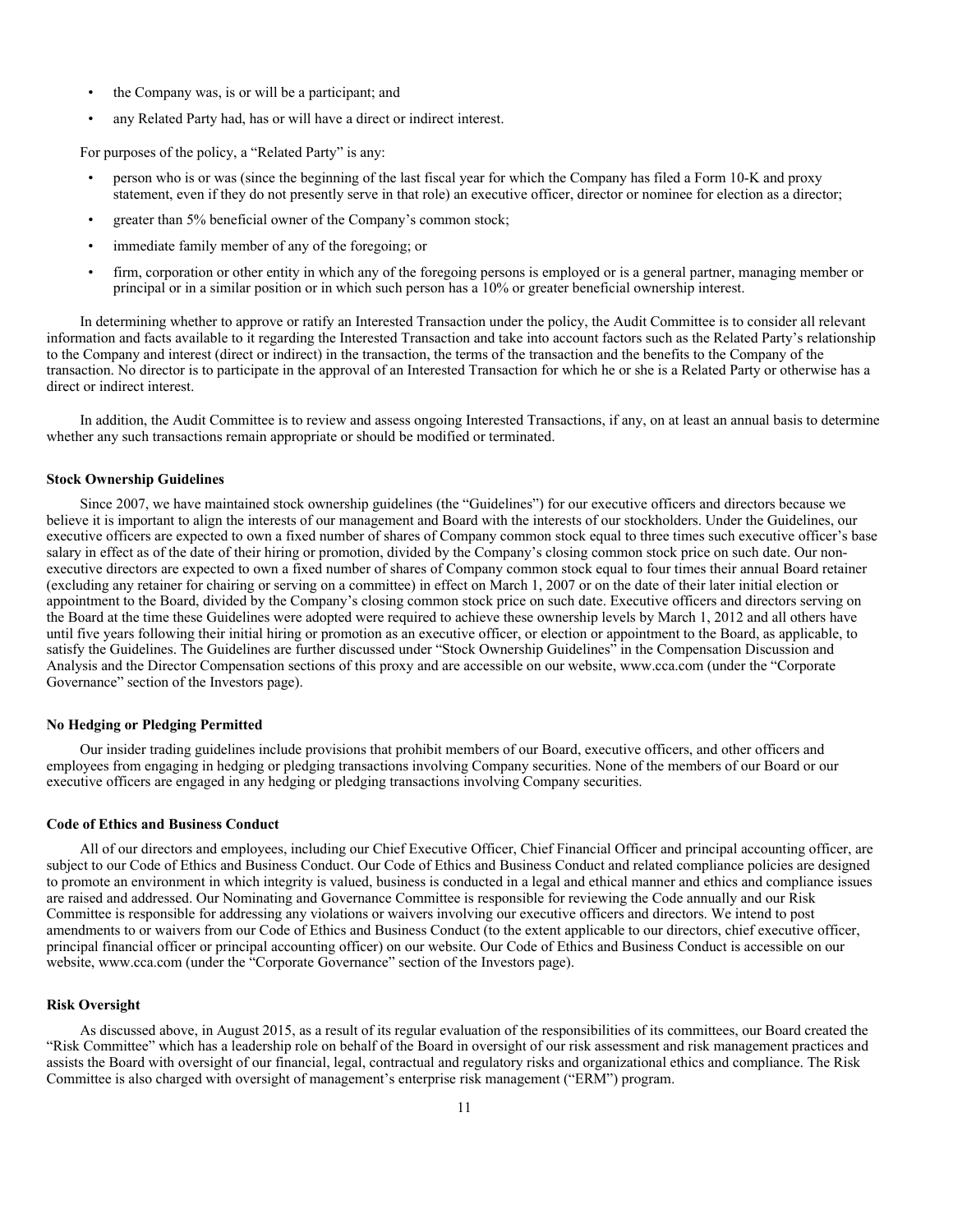Management's ERM program entails the identification, prioritization and assessment of a broad range of risks (*e.g.*, financial, operational, business, reputational, governance and managerial), and the formulation of plans to manage these risks or mitigate their effects in an integrated effort involving the Board, relevant Board committees, management and other personnel. The ERM program is led by our General Counsel and is a component of management's strategic planning process and is overseen by the Risk Committee with periodic reports to the full Board.

The full Board maintains an ongoing, direct role in risk oversight through, among other things, regular reports from the Chair of the Risk Committee, regular reports from our Chief Executive Officer on the ERM process and oversight of management's strategic planning process, which includes an evaluation of opportunities and risks presented by the Company's current strategies and alternative strategies. The Board also receives regular reports from each of the executives with respect to their areas of managerial responsibility. These reports include information concerning risks and risk mitigation strategies. For example, the Board receives quarterly reports from our Chief Corrections Officer with respect to key areas of operational risk; monitors risks relating to our partnership development efforts through quarterly reports from our Chief Development Officer; and receives regular reports from our General Counsel with respect to legal and compliance risks. In addition, the Board evaluates risk in the context of particular business strategies and transactions. For example, the Board monitors significant capital expenditures through its annual budget review and quarterly capital expenditure reports from management and monitors risk relating to our acquisition and financing activities through in depth reviews of proposed acquisition and financing transactions.

In addition to the Risk Committee, other standing committees of the Board also have responsibility for risk oversight within their areas of oversight. The Audit Committee focuses on financial risk, including fraud risk and risks relating to our internal controls over financial reporting. It receives an annual risk assessment report from the Company's internal auditors, as well as financial risk assessment information in connection with particular events or transactions. The Nominating and Governance Committee addresses certain governance-related risks, such as risks related to Board and executive management succession planning. As discussed in detail below, the Compensation Committee addresses risks relating to our executive compensation strategies. The full Board receives regular reports from the chairs of these committees and receives reports and other meeting materials provided to each of the committees.

## **Compensation Risk Assessment**

In setting compensation, our Compensation Committee considers the achievement of CCA's goals that may be inherent in the compensation program as well as the risks to CCA's stockholders. Although a significant portion of our executives' compensation is performance-based and "at-risk," the Compensation Committee believes our executive compensation plans are appropriately structured and do not pose a material risk to CCA. The Compensation Committee considered the following elements of our executive compensation plans and policies when evaluating whether such plans and policies encourage our executives to take unreasonable risks:

- We set performance goals that we believe are reasonable, but uncertain, in light of past performance and current market and economic conditions.
- We use restricted stock units for equity awards because restricted stock units retain value even in a depressed market.
- The performance-based vesting over multiple years for our long-term incentive awards promotes the alignment of our executives' interests with those of our stockholders for the long-term performance of CCA.
- Assuming achievement of at least a minimum level of performance, payouts under our performance-based plans result in some compensation at levels below full target achievement, rather than an "all-or-nothing" approach.
- Our executive stock ownership policy requires our executives to hold certain levels of CCA stock, which aligns an appropriate portion of their personal wealth to the long-term performance of CCA.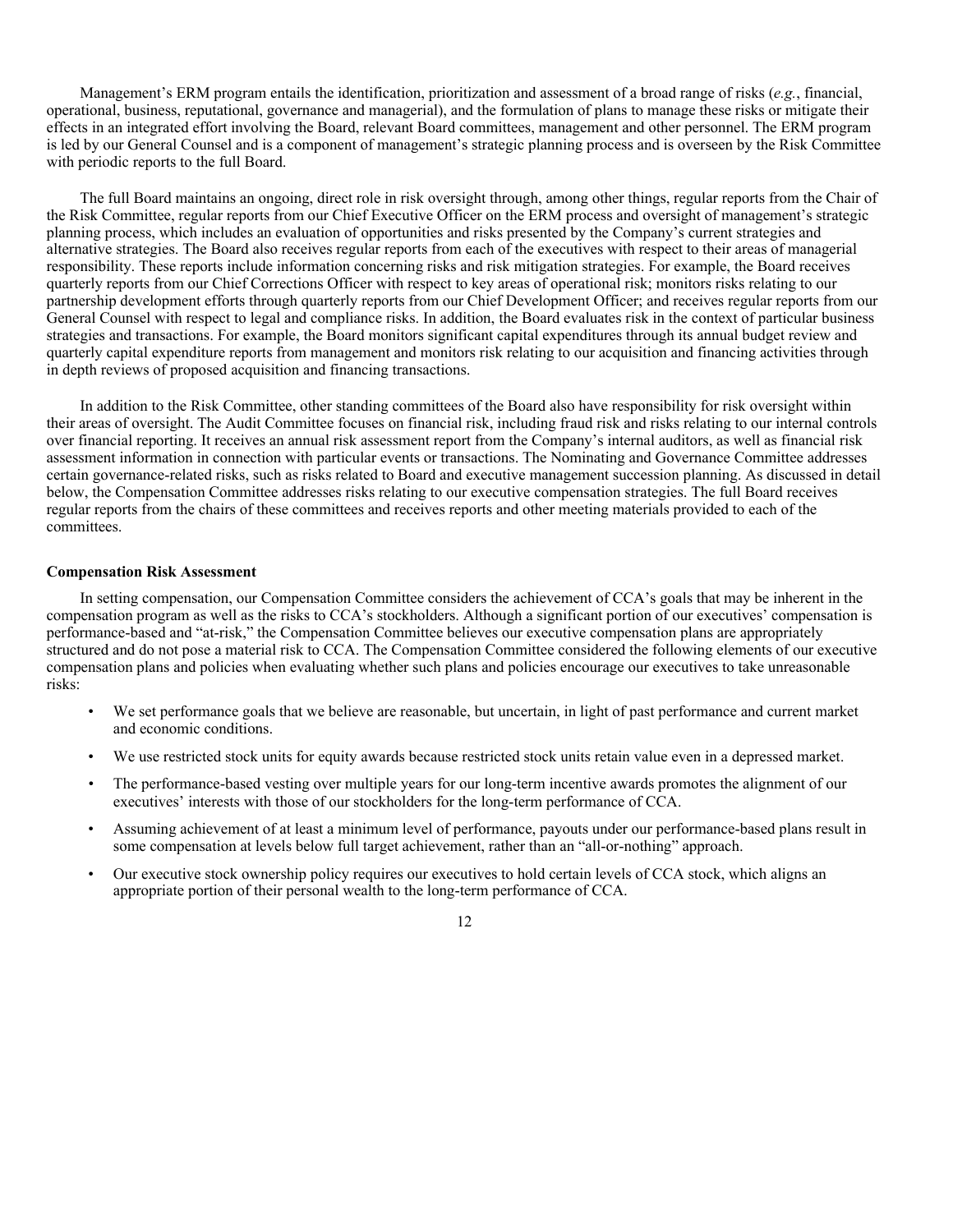# **PROPOSAL 1 - ELECTION OF DIRECTORS**

The current term of office of each of our directors expires at the Annual Meeting. Mr. Correnti passed away in August 2015. We currently have 11 directors, with 9 current members of the Board of Directors standing for re-election at the Annual Meeting. Mr. Ferguson and Mr. Russell will be retiring as of the Annual Meeting and are not standing for re-election. The Board of Directors has reduced the authorized number of directors from 11 to 9 members effective as of the Annual Meeting.

Based on the recommendation of the Nominating and Governance Committee, the Board of Directors has nominated the following 9 nominees, all of whom are currently serving as directors, for re-election for a new term to serve until the next annual meeting of stockholders and until their successors are duly elected and qualified. We expect each of the 9 nominees to serve if elected. If any of them becomes unavailable to serve as a director, the Board may designate a substitute nominee. In that case, the persons named as proxies will vote for the substitute nominee designated by the Board.

The general criteria considered by the Nominating and Governance Committee with respect to director nominees are discussed on page 9 of this Proxy Statement under the heading "Nominating and Governance Committee." Based on evaluation of those criteria, the Nominating and Governance Committee and the Board believe that each of the nominees contributes relevant skills, expertise and experience to the Board and that the group of nominees collectively has the skills, expertise, experience, independence and other attributes necessary to discharge effectively the Board's oversight responsibilities on behalf of the Company's stockholders.

# **Nominees Standing for Election**

Information regarding each of the nominees for director, including particular qualifications considered for each nominee, is set forth below. Directors' ages are given as of the date of this Proxy Statement.

## **DAMON T. HININGER Director since 2009**

Mr. Hininger, age 46, has served as a director and our President and Chief Executive Officer since October 2009. From July 2008 until October 2009, Mr. Hininger served as our President and Chief Operating Officer. From 2007 until July 2008, Mr. Hininger served as our Senior Vice President, Federal and Local Customer Relations. Mr. Hininger joined the Company in 1992 and held several positions, including Vice President, Business Analysis and Vice President, Federal Customer Relations before being promoted to Senior Vice President. Mr. Hininger earned a bachelor's degree from Kansas State University and an M.B.A. from the Jack Massey School of Business at Belmont University. Mr. Hininger also serves on the board of directors with the United Way of Metropolitan Nashville.

In making the decision to nominate Mr. Hininger to serve as a director, the Nominating and Governance Committee considered, in addition to the criteria referred to above, his current service as our President and Chief Executive Officer and his comprehensive knowledge of the Company, its business, operations and management team through his current position and past roles with the Company, including roles at the facility operations level and as Chief Operations Officer and Senior Vice President, Federal and Local Customer Relations.

# **DONNA M. ALVARADO Director since 2003**

Ms. Alvarado, age 67, has served as a director and member of our Audit Committee since December 2003, a member of our Risk Committee since its formation in August 2015, a member of the Nominating and Governance Committee since December 2014 and is appointed to serve as Chair of the Compensation Committee following the Annual Meeting. Ms. Alvarado is the founder and current president of Aguila International, an international business-consulting firm that specializes in human resources and leadership development. She serves as a director and member of the audit and compensation committees of CSX Corporation, a publicly-traded provider of rail and other transportation services, and as a director and chair of the nominating and corporate governance committee and a member of the audit and risk committee of Park National Corporation, a publicly-held bank holding company. Ms. Alvarado has served as a member and as chair of the Ohio Board of Regents and has held senior management positions in government, including Deputy Assistant Secretary of Defense with the U.S. Department of Defense and Director of ACTION, the federal domestic volunteer agency. Ms. Alvarado earned both a master's and a bachelor's degree in Spanish from Ohio State University, completed doctoral coursework in Latin American Literature at the University of Oklahoma and earned a postgraduate certificate in Financial Management from the Wharton School of Business at the University of Pennsylvania.

In making the decision to nominate Ms. Alvarado to serve as a director, the Nominating and Governance Committee considered, in addition to the criteria referred to above, her understanding of government through her public sector experience; her experience as a public company director and member of audit, compensation and nominating and corporate governance committees; her human resources and leadership development expertise; her civic and community involvement; and her contribution to the Board's gender and cultural diversity.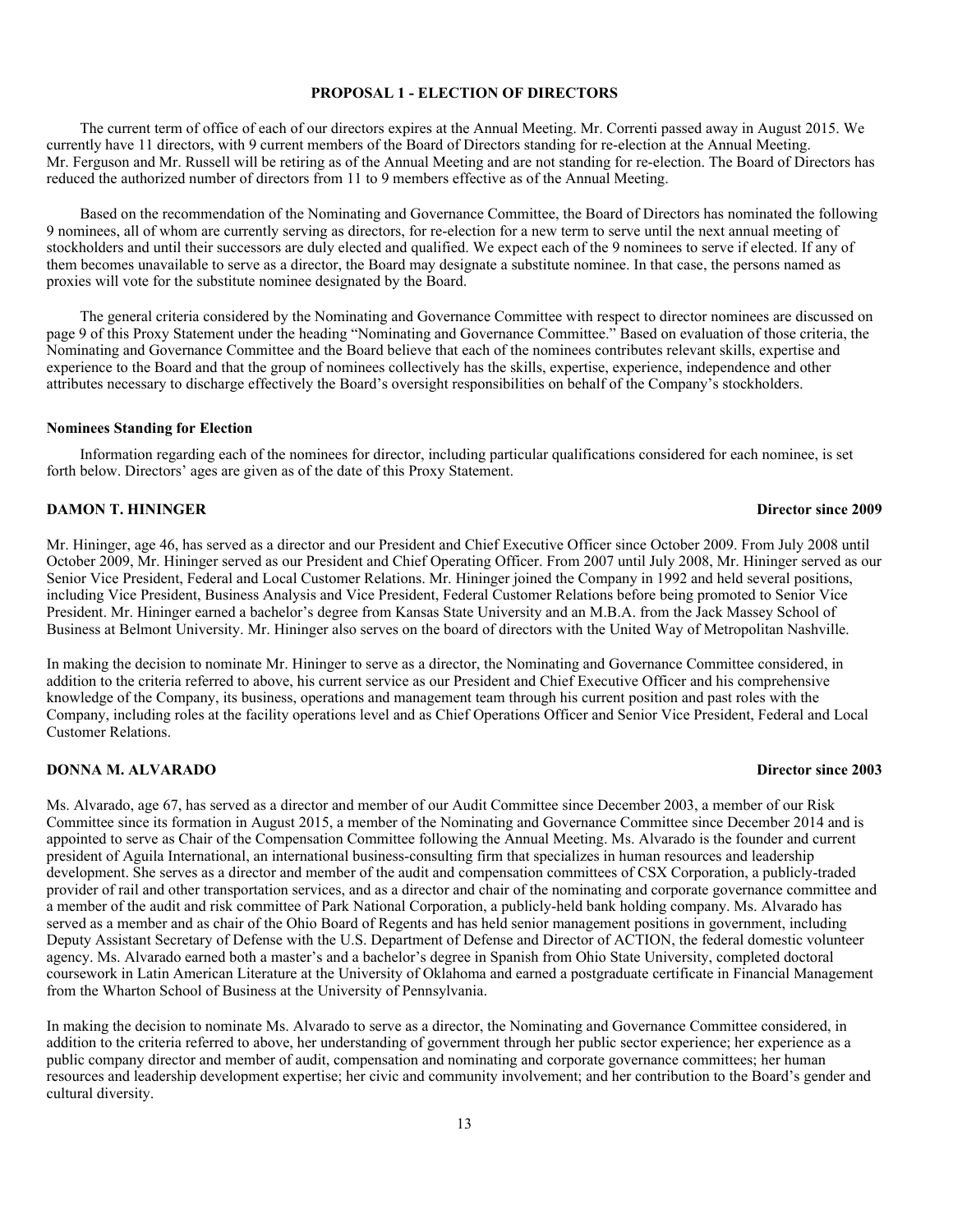### **ROBERT J. DENNIS Director since 2013**

Mr. Dennis, age 62, was appointed to the Board of Directors in February 2013 and is a member of our Compensation and Executive Committees. Mr. Dennis is the chairman, president and chief executive officer of Genesco Inc., a diversified retailer of footwear, headwear, sports apparel and accessories, where he has served in an executive capacity since 2004. A 27-year retail veteran, Mr. Dennis has held senior positions with Hat World Corporation and Asbury Automotive and was a partner and leader of the North American Retail Practice with McKinsey & Company, an international consulting firm. Mr. Dennis holds a master of business administration degree, with distinction, from the Harvard Business School, with a focus on consumer marketing, and bachelor's and master's degrees from Rensselaer Polytechnic Institute. Mr. Dennis is a member of the Board of Directors and a member of the Governance Committee of HCA Holdings, Inc., a leading health care services company that operates hospitals and surgery centers in the United States and London, England. Previously, he served as a member of the board of directors of Teavana Holdings, Inc., a publicly traded purveyor of high quality teas and tea products, until its acquisition by Starbucks in December 2012. He serves on the board of directors of the United Way of Metropolitan Nashville, the Nashville Symphony, and serves on the Board of Visitors at Vanderbilt University's Owen School of Management.

In making the decision to nominate Mr. Dennis to serve as a director, the Nominating and Governance Committee considered, in addition to the criteria referred to above, his leadership experience as chief executive officer of a large public company; his public company director experience; his demonstrated business acumen and his understanding of corporate finance and business development matters; and his civic and community involvement.

# **MARK A. EMKES Director since 2014**

Mr. Emkes, age 63, was appointed to the Board of Directors in August 2014 and is a member of our Compensation Committee and our Nominating and Governance Committee and has been appointed to serve as our independent Chairman of the Board effective as of the 2016 Annual Meeting. For more than five years and until his retirement effective on February 28, 2010, Mr. Emkes was the Chairman and Chief Executive Officer of Bridgestone Americas, Inc. and Bridgestone Americas Holdings, Inc., the world's largest tire and rubber company. He was also President of Bridgestone Americas, Inc. from January 2009 until his retirement. Mr. Emkes served as a director of Bridgestone Corporation from April 1, 2004 through February 28, 2010. From 2011 until 2013, Mr. Emkes served as the State of Tennessee's Commissioner of Finance and Administration, a state-level cabinet position. Mr. Emkes holds a Bachelor of Arts degree in economics from Indiana's DePauw University and a master of business administration degree from the Thunderbird School of Global Management, located in Glendale, Arizona.

Mr. Emkes is on the Board of Directors of: (i) Greif, Inc. (since February 2008), where he is a member of the compensation committee, (ii) First Horizon National Corporation (since October 2008), where he is the chairman of the audit committee, and (iii) Clarcor, Inc. (since June 2010), where he is a member of the compensation and director affairs/corporate governance committees. Mr. Emkes has served for the following charitable organizations: as President of the Middle Tennessee Council of the Boy Scouts of America, on the Board of Directors of the Community Foundation of Middle Tennessee, on the Advisory Board of Habitat for Humanity, Nashville Chapter, as a member of CEO's Against Cancer, Tennessee Chapter, and as Chairman of Nashville's 2010 Heart Walk. Mr. Emkes was the 2011 recipient of the Jennings A. Jones Champion of Free Enterprise Award and in October 2012 was inducted into the Nashville Business Hall of Fame.

In making the decision to nominate Mr. Emkes to serve as a director, the Nominating and Governance Committee considered, in addition to the criteria referred to above, his leadership experience in various management positions, including the chief executive officer and chairman, of an international company; his demonstrated business acumen and his understanding of corporate finance and business development matters; and his civic and community involvement.

# **C. MICHAEL JACOBI Director since 2000**

Mr. Jacobi, age 74, has served as a director and as Chair of the Audit Committee since December 2000. Mr. Jacobi is the owner and president of Stable House, LLC, a private company engaged in residential real estate development. From June 2001 through May 2005, Mr. Jacobi served as the president and chief executive officer and a director of Katy Industries, Inc., a publicly-traded diversified manufacturing company. He is chairman of the board of Sturm, Ruger and Company, Inc., a publicly-traded maker of firearms, a director of Webster Financial Corporation, a publicly-traded banking and financial services company, a director and member of the audit committee of Kohlberg Capital Corporation, a publicly-traded business development company specializing in term loans, mezzanine investments and selected equity positions in middle market companies and a director and member of the audit committee of Performance Sports Group Ltd., a publicly-traded sports equipment company. Mr. Jacobi is a certified public accountant and holds a B.S. degree from the University of Connecticut.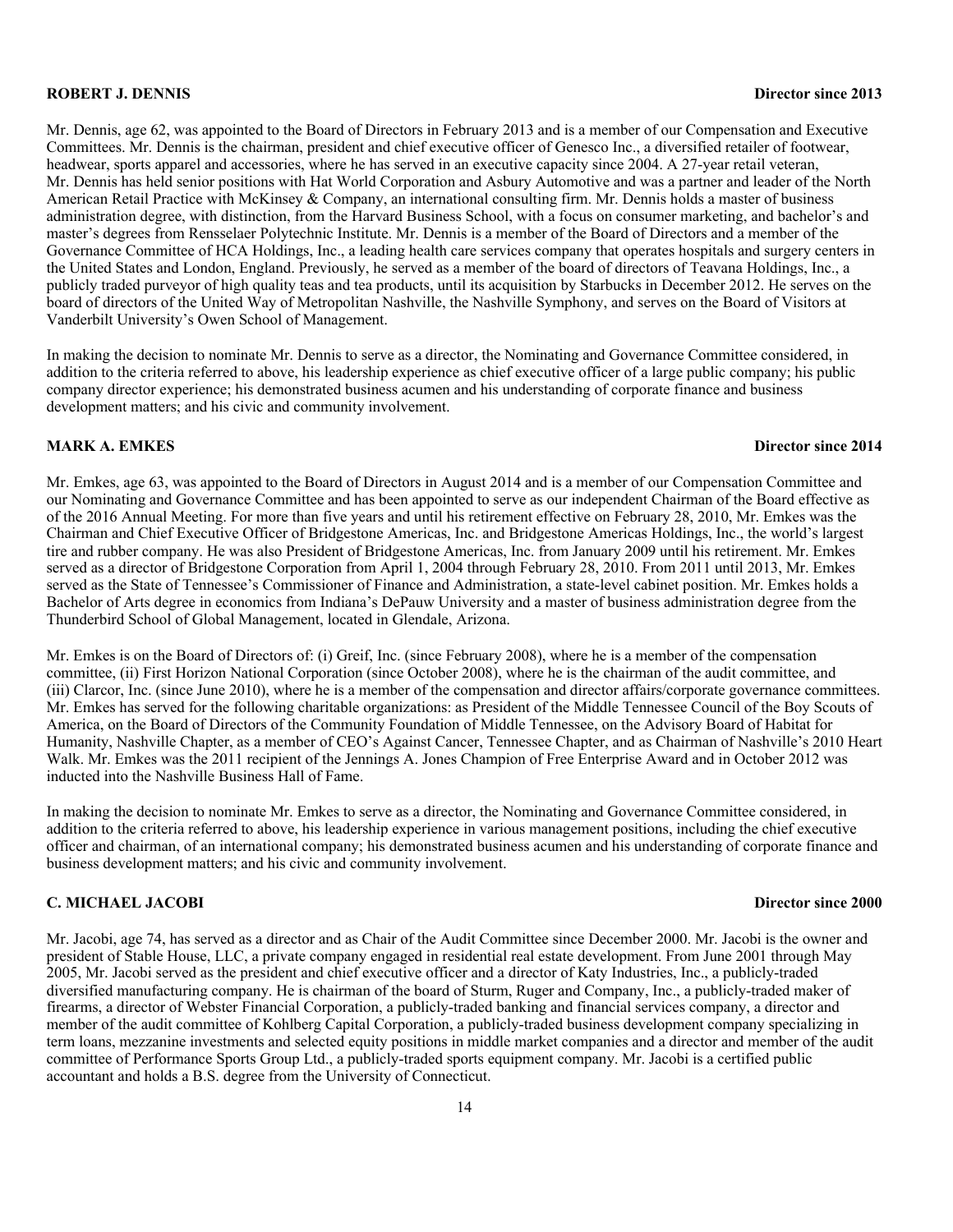In making the decision to nominate Mr. Jacobi to serve as a director, the Nominating and Governance Committee considered, in addition to the criteria referred to above, his leadership experience as chief executive officer and chief financial officer of a public company; his extensive experience as a public company director and audit committee member and chairman; and his financial and accounting experience and expertise.

# **ANNE L. MARIUCCI Director since 2011**

Ms. Mariucci, age 58, has served as a director since December 2011 and as a member of our Audit Committee since May 2012 and a member of our Risk Committee since its formation in August 2015. Ms. Mariucci is a private investor who, prior to 2003, served in a variety of senior management capacities with Del Webb Corporation and as Senior Vice President of Strategy for Pulte Homes, Inc., following its acquisition of Del Webb. Ms. Mariucci received her undergraduate degree in accounting and finance from the University of Arizona and completed the corporate finance program at the Stanford University Graduate School of Business. She serves as a director of Taylor Morrison Home Corp., where she serves on the Audit Committee, Southwest Gas Company, where she serves on the Nominating and Corporate Governance Committee and is the chair of the Pension Plan Investment Committee, Banner Health, where she serves as a member of the Audit and Compensation Committees, Arizona State University Foundation and the Fresh Start Women's Foundation. She is a past director of the Arizona State Retirement System, Scottsdale Healthcare and Action Performance Companies, as well as a past Trustee of the Urban Land Institute. She also served on the Arizona Board of Regents.

In making the decision to nominate Ms. Mariucci to serve as a director, the Nominating and Governance Committee considered, in addition to the criteria referred to above, her public company executive leadership experience; her understanding of and experience with the State of Arizona, a state where a significant portion of our operations is located; her background in accounting and corporate finance; her experience and knowledge with real estate; her experience as a public company director and member of audit and compensation committees; her civic and community involvement; and her contribution to the Board's gender diversity.

# **THURGOOD MARSHALL, JR. Director since 2002**

District Judge Barrington D. Parker.

# Mr. Marshall, age 59, has served as a director and member of the Nominating and Governance Committee since December 2002 and as the Chair of the Risk Committee since its formation in August 2015. Mr. Marshall is a partner in the law firm of Morgan, Lewis & Bockius LLP in Washington D.C., and a principal in Morgan Lewis Consulting Group LLC, a wholly owned subsidiary of Morgan, Lewis & Bockius LLP that assists business clients with communications, political and legal strategies. Mr. Marshall is a member of the board of directors of Genesco Inc., a diversified retailer of footwear, headwear, sports apparel and accessories. He also serves on the boards of the Ford Foundation and the Supreme Court Historical Society. He serves on the American Bar Association Election Law Committee and the American Bar Association Law and National Security Committee, and he served on the Ethics Oversight Committee of the United States Olympic Committee. Mr. Marshall, the son of the historic Supreme Court Justice Thurgood Marshall, has held appointments in each branch of the federal government, including Cabinet Secretary to President Clinton and Director of Legislative Affairs and Deputy Counsel to Vice President Al Gore. Mr. Marshall was confirmed by the United States Senate to serve on the Board of Governors of the United States Postal Service in 2006 and served as Chairman prior to completing his service in 2013. Mr. Marshall earned a B.A. in 1978 and a J.D. in 1981 from the University of Virginia, after which he clerked for United States

In making the decision to nominate Mr. Marshall to serve as a director, the Nominating and Governance Committee considered, in addition to the criteria referred to above, his understanding of politics and the public sector through his varied government service and consulting work; his understanding of organizational governance and oversight through his service as a director in the public, nonprofit and for-profit sectors; his understanding of legal, regulatory and compliance issues through his education and experience as a lawyer; and his contribution to the Board's cultural diversity.

# **CHARLES L. OVERBY Director since 2001**

Mr. Overby, age 69, has served as a director since December 2001. Mr. Overby served as a member of the Audit Committee from February 2002 through November 2015, a member of our Risk Committee since its formation in August 2015 and as the Chair of the Nominating and Governance Committee since the committee was established in December 2002. From 1997 through 2011, Mr. Overby served as the chairman and chief executive officer of The Freedom Forum, an independent, non-partisan foundation dedicated to the First Amendment and media issues, as well as chief executive officer of its affiliates, The Diversity Institute and the Newseum, a museum about news and history in Washington, D.C. Mr. Overby is a former Pulitzer Prize-winning editor in Jackson, Mississippi. He worked 16 years for Gannett Co., the nation's largest newspaper company, in various capacities, including as reporter, editor and corporate executive. He was vice president for news and communications for Gannett and served on the management committees of Gannett and USA TODAY. Mr. Overby currently serves on the board of the Andrew Jackson Foundation.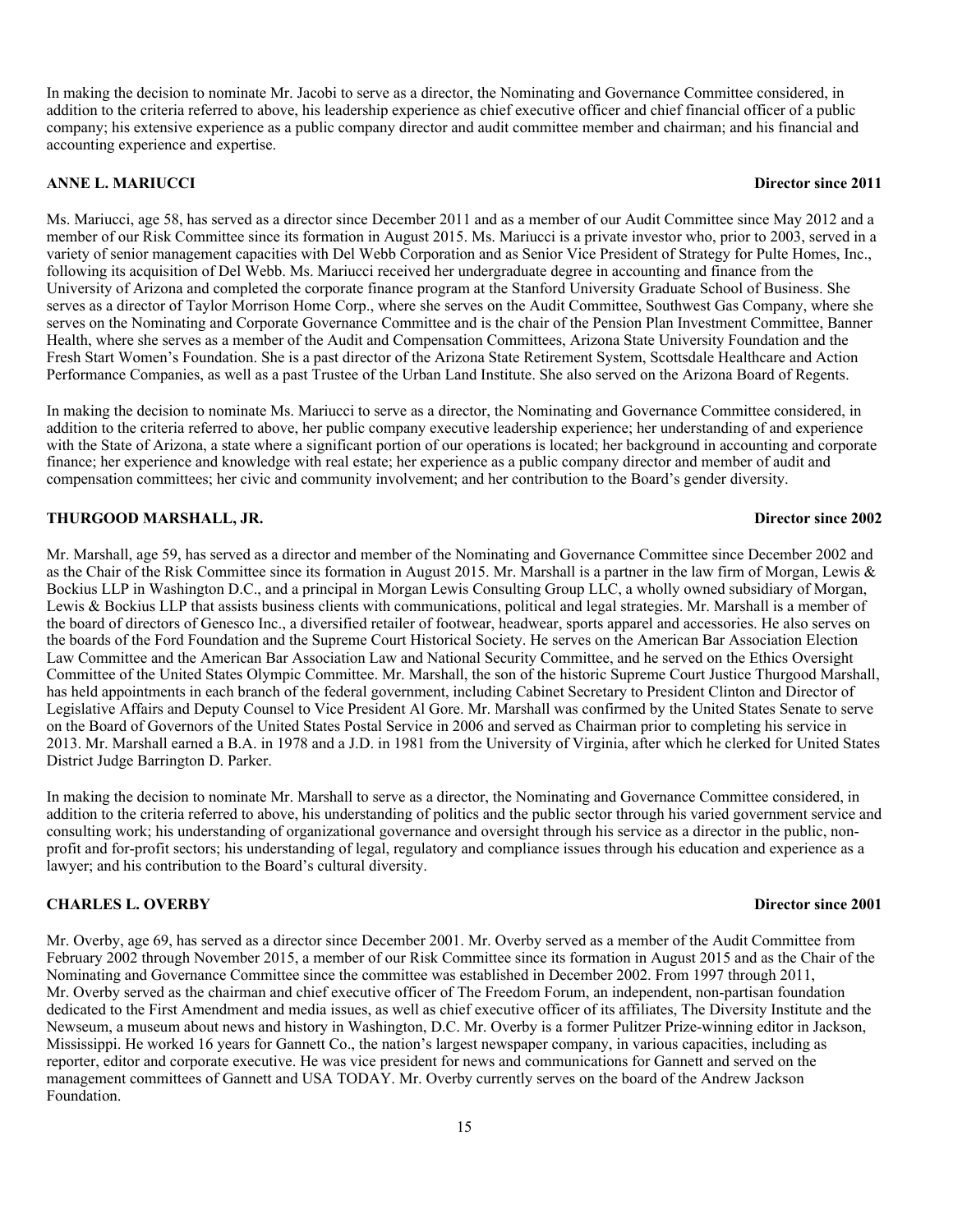In making the decision to nominate Mr. Overby to serve as a director, the Nominating and Governance Committee considered, in addition to the criteria referred to above, his executive leadership experience and understanding of corporate governance as chief executive of several non-profit organizations; his understanding of media and public relations through his career as a journalist, print media executive and executive with other media related organizations; his political experience; and his civic and community involvement and leadership.

# **JOHN R. PRANN, JR. Director since 2000**

Mr. Prann, age 65, has served as a director and member of the Compensation Committee since December 2000 and member of the Audit Committee since December 2014. Mr. Prann's business experience includes service as the president and chief executive officer of Katy Industries, Inc., as a partner with the accounting firm of Deloitte & Touche and as a director of several private companies. Mr. Prann earned a B.A. in Biology from the University of California, Riverside and an M.B.A. from the University of Chicago.

In making the decision to nominate Mr. Prann to serve as a director, the Nominating and Governance Committee considered, in addition to the criteria referred to above, his executive leadership experience as president and chief executive of a public company and his understanding of accounting and finance issues through his education and career.

# **The Board of Directors unanimously recommends a vote "FOR" each of the 9 nominees.**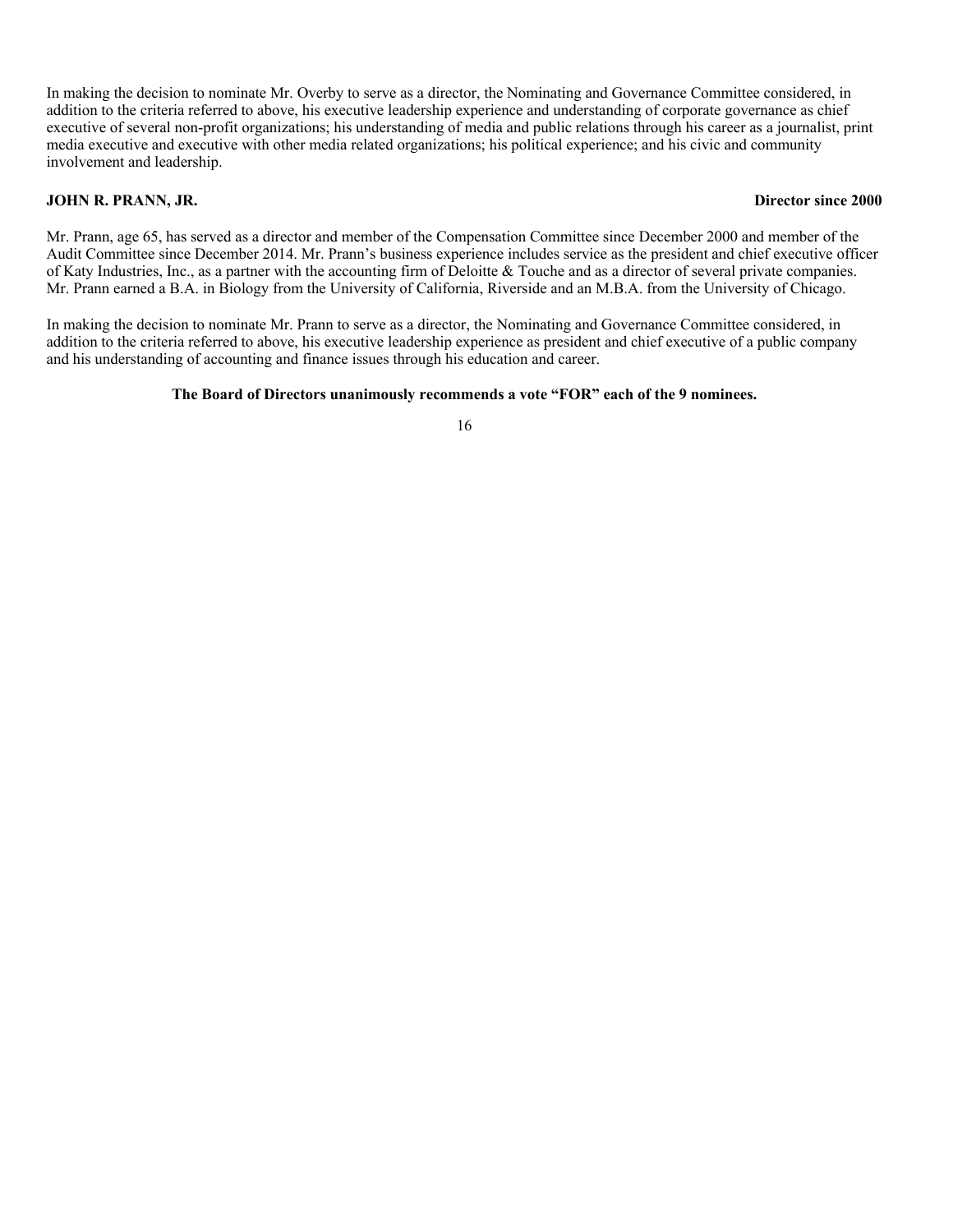# **PROPOSAL 2 - RATIFICATION OF APPOINTMENT OF INDEPENDENT REGISTERED PUBLIC ACCOUNTING FIRM**

The Audit Committee has appointed Ernst & Young LLP as our independent registered public accounting firm for the fiscal year ending December 31, 2016. Services provided to the Company and its subsidiaries by Ernst & Young LLP in fiscal 2015 are described below under "Audit Matters."

Representatives of Ernst & Young LLP will be present at the Annual Meeting. They will have the opportunity to make a statement if they desire to do so and we expect that they will be available to respond to questions.

Ratification of the appointment of Ernst & Young LLP requires the affirmative vote of a majority of the votes cast by the holders of the shares of common stock voting in person or by proxy at the Annual Meeting. If the Company's stockholders do not ratify the appointment of Ernst & Young LLP, the Audit Committee will reconsider the appointment and may affirm the appointment or retain another independent accounting firm. If the appointment is ratified, the Audit Committee may in the future replace Ernst & Young LLP as our independent registered public accounting firm if it is determined that it is in the Company's best interest to do so.

**The Board of Directors unanimously recommends a vote "FOR" the ratification of the appointment of Ernst & Young LLP as the independent registered public accounting firm of the Company for the fiscal year ending December 31, 2016.**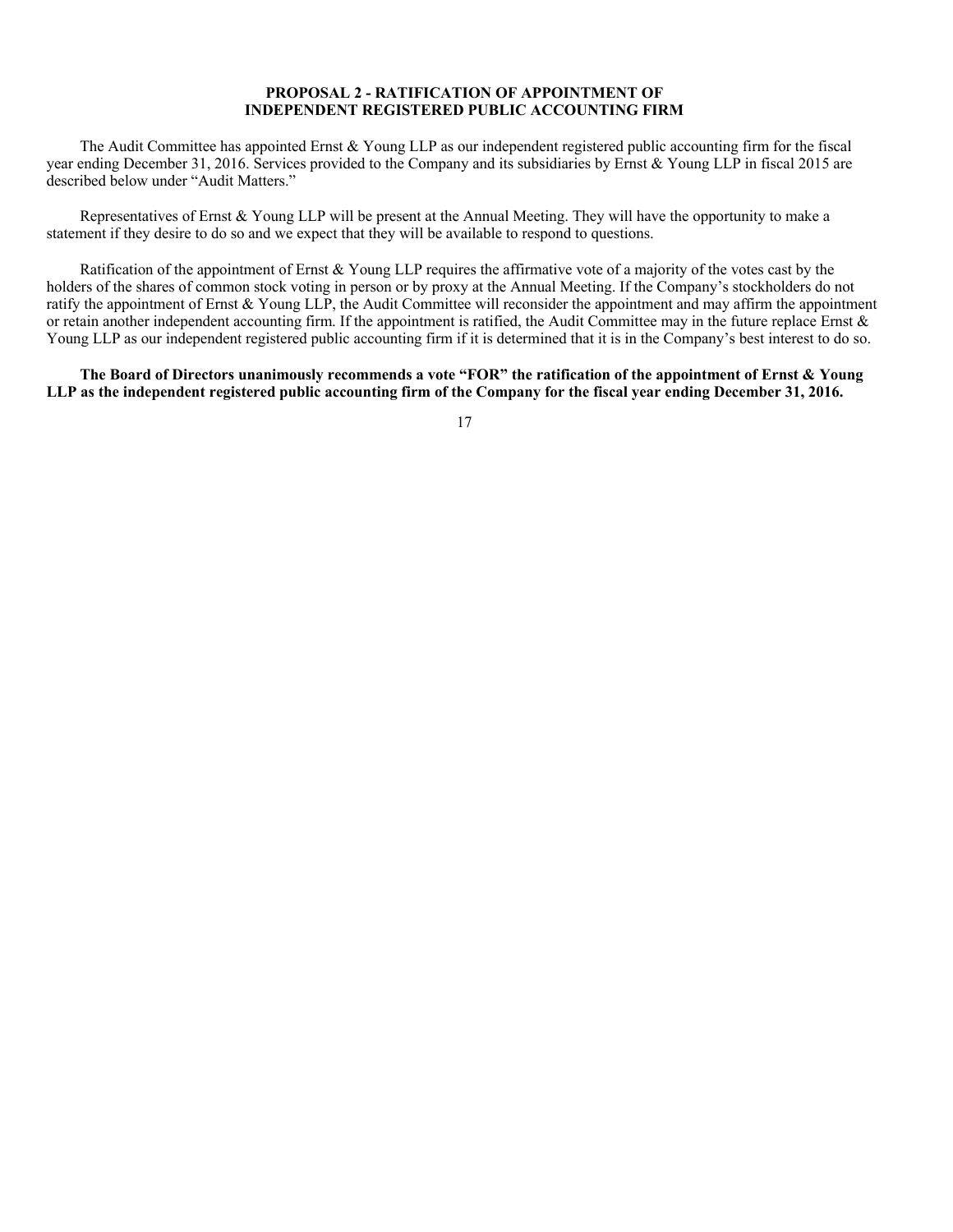# **AUDIT MATTERS**

## **Audit and Non-Audit Fees**

The following table presents fees for audit, audit-related, tax and other services rendered by the Company's principal independent registered public accounting firm, Ernst & Young LLP, for the years ended December 31, 2015 and 2014.

| <b>Fees</b>               | 2015        | 2014        |
|---------------------------|-------------|-------------|
| Audit Fees <sup>(1)</sup> | \$1,303,442 | \$1,288,906 |
| Audit-Related Fees (2)    | 589,154     |             |
| Tax Fees $(3)$            | 313,948     | 776,895     |
| All Other Fees $(4)$      | 1.995       | 1.715       |
| Total                     | \$2,208,539 | \$2,067,516 |

- (1) Audit fees for 2015 and 2014 include fees associated with the audit of our consolidated financial statements, the audit of our internal control over financial reporting, reviews of our quarterly financial statements and assistance with filing certain registration statements.
- (2) Audit-Related Fees in 2015 include due diligence and accounting consultations related to our acquisition of Avalon Correctional Services, Inc. and analysis of other prospective acquisitions.
- (3) Tax fees for 2015 and 2014 were for services consisting primarily of federal and state tax planning, including the Company's activities relating to being taxed as a REIT. Tax fees for 2015 also include federal and state tax consulting in connection with our acquisition of Avalon Correctional Services, Inc. and analysis of other prospective acquisitions.
- (4) All other fees for 2015 and 2014 consist of access fees to EY Online, an on-line information and communication tool available to Ernst & Young audit clients.

## **Pre-Approval of Audit and Non-Audit Fees**

Consistent with Section 202 of the Sarbanes-Oxley Act of 2002 and SEC rules regarding auditor independence, our Audit Committee pre-approves all audit and non-audit services provided by our independent registered public accounting firm. In 2015 and 2014, the Audit Committee approved all fees disclosed under "audit," "tax," "audit-related" and "all other" fees by Ernst & Young in accordance with applicable rules.

The Audit Committee's Auditor Independence Policy prohibits our independent registered public accounting firm from performing certain non-audit services and any services that have not been approved by the Audit Committee in accordance with the policy and the Section 202 rules. The policy establishes procedures to ensure that proposed services are brought before the Audit Committee for consideration and, if determined by the Committee to be consistent with the auditor's independence, approved prior to initiation, and to ensure that the Audit Committee has adequate information to assess the types of services being performed and fee amounts on an ongoing basis. The Audit Committee has delegated to its Chair, Mr. Jacobi, the authority to pre-approve services between meetings when necessary, provided that the full Committee is apprised of the services approved at its next regularly scheduled meeting.

### **Report of the Audit Committee**

*The following Report of the Audit Committee does not constitute soliciting material and should not be deemed filed or incorporated by reference into any other Company filing under the Securities Act of 1933 or the Securities Exchange Act of 1934, except to the extent the Company specifically incorporates this Report by reference therein.* 

# *Oversight of Financial Reporting*

As part of its oversight of our financial statements, the Committee reviews and discusses with both management and our independent registered public accounting firm all annual and quarterly financial statements prior to their issuance. With respect to the 2015 fiscal year, management advised the Committee that each set of financial statements reviewed had been prepared in accordance with generally accepted accounting principles and reviewed significant accounting and disclosure issues with the Committee. These reviews included discussion with the independent registered public accounting firm of matters required to be discussed pursuant to *Auditing Standard No. 16 (Communications with Audit Committees)*, as amended, including the quality of our accounting principles, the reasonableness of significant judgments and the clarity of disclosures in the financial statements. The Committee also received the written disclosures and a letter from Ernst & Young LLP required by applicable requirements of the Public Company Accounting Oversight Board regarding its communications with the Committee concerning independence, and has discussed with Ernst & Young LLP its independence.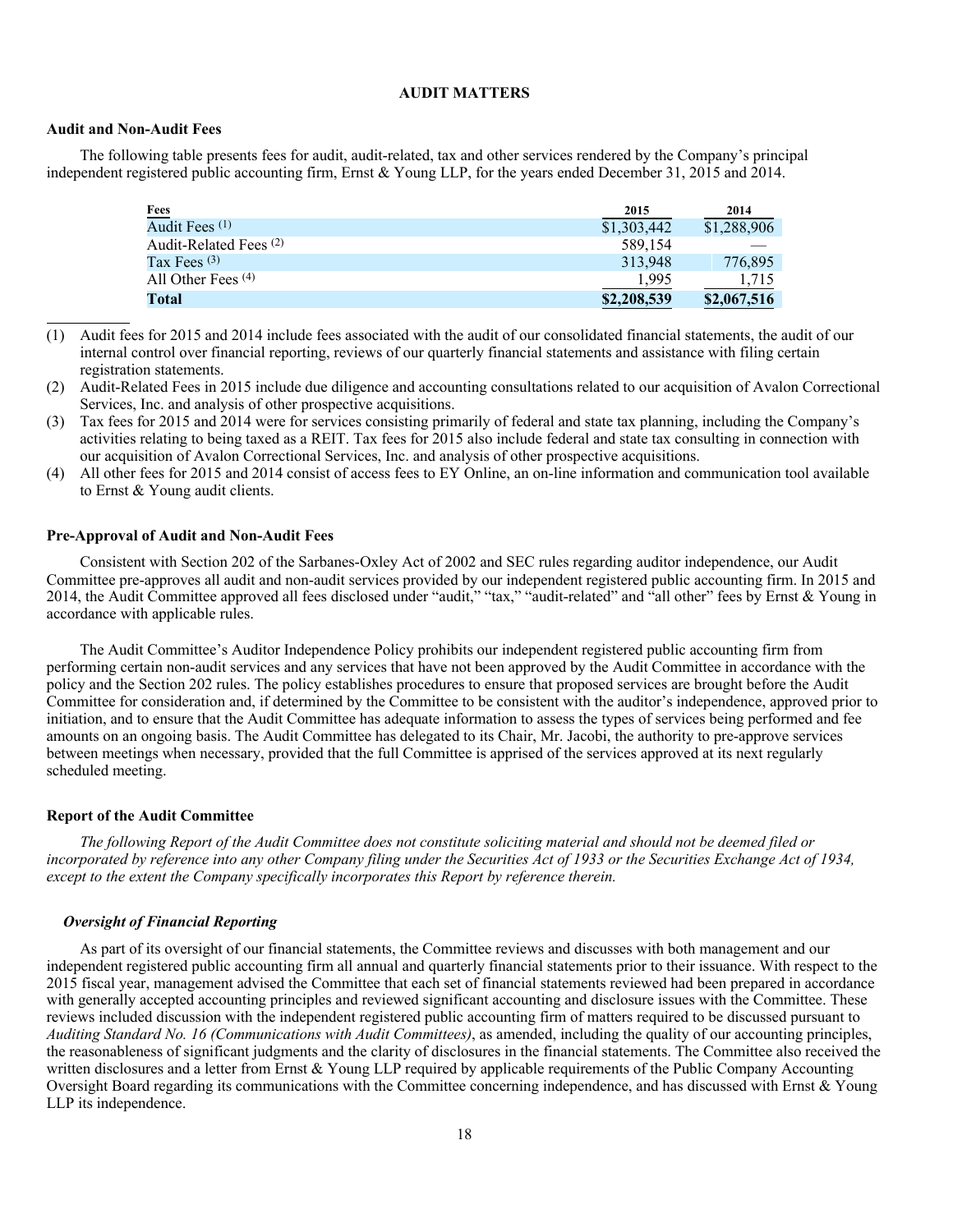Also with respect to fiscal 2015, the Audit Committee received periodic updates provided by management, the independent registered public accounting firm and the internal auditors at each regularly scheduled Audit Committee meeting and provided oversight during the process. At the conclusion of the process, management provided the Audit Committee with, and the Audit Committee reviewed a report on, the effectiveness of our internal control over financial reporting. The Audit Committee also reviewed Management's Report on Internal Control over Financial Reporting and Ernst & Young LLP's Reports of Independent Registered Public Accounting Firm included in our Annual Report on Form 10-K for the year ended December 31, 2015.

Taking all of these reviews and discussions into account, the undersigned Committee members recommended to the Board of Directors that the Board approve the inclusion of our audited financial statements in our Annual Report on Form 10-K for the fiscal year ended December 31, 2015, for filing with the SEC.

Submitted by the Audit Committee of the Board of Directors:

C. Michael Jacobi, Chair Donna M. Alvarado Anne L. Mariucci John R. Prann, Jr.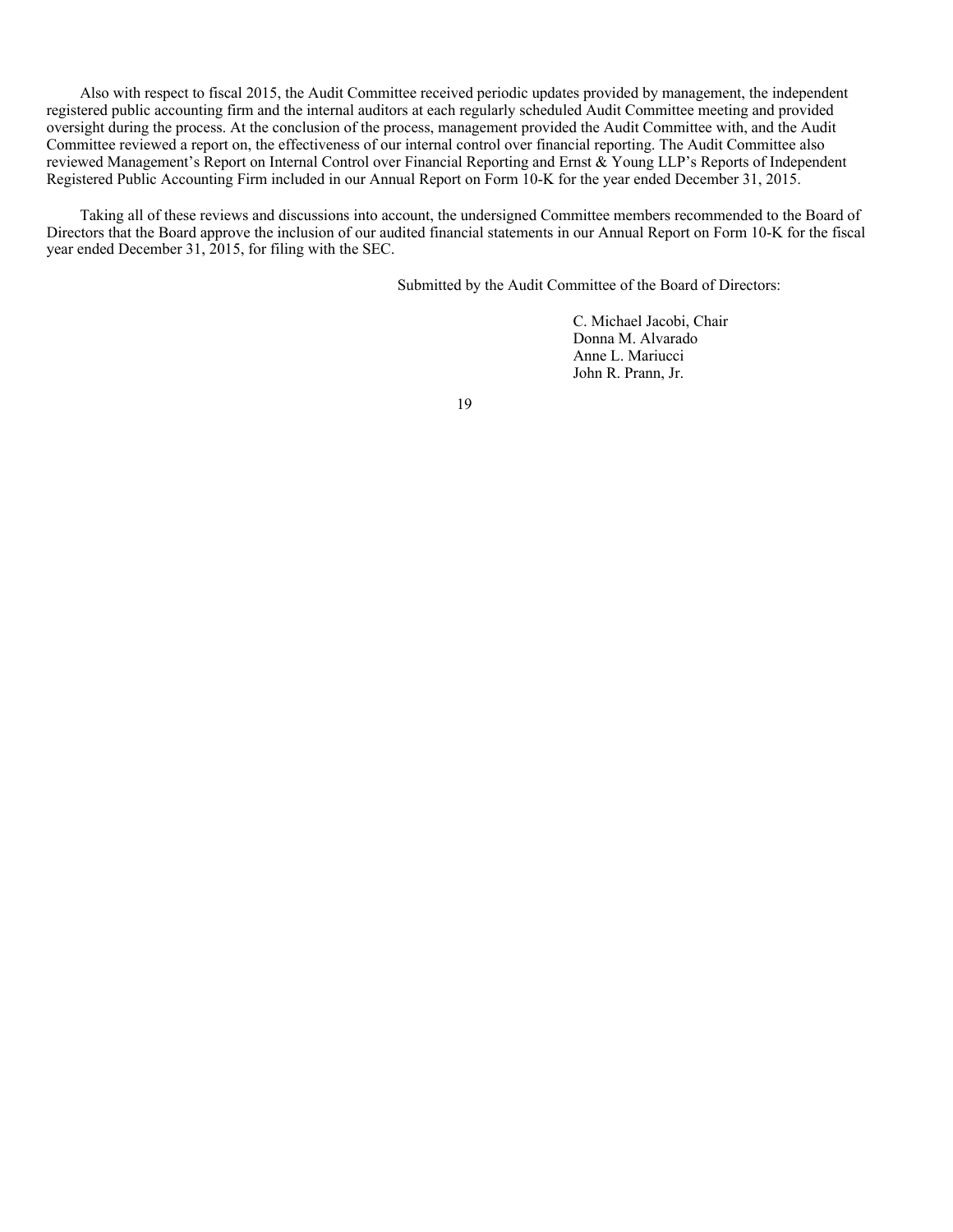# **PROPOSAL 3 - ADVISORY VOTE TO APPROVE THE COMPENSATION OF NAMED EXECUTIVE OFFICERS**

The Company seeks your non-binding advisory vote and asks that you support the compensation of our Named Executive Officers as disclosed in the Compensation Discussion and Analysis section ("CD&A") and the accompanying tables contained in this Proxy Statement. Our Board of Directors has determined to hold this advisory vote every year. Because your vote is advisory, it will not be binding on the Compensation Committee or the Company. However, the Compensation Committee will review the voting results and take them into consideration when making future decisions regarding executive compensation for our Named Executive Officers. We urge you to read the CD&A, which begins on page 24 of this Proxy Statement, and any other sections of this Proxy Statement for additional details on our executive compensation, including our compensation philosophy and objectives and the 2015 compensation of our Named Executive Officers.

As described in detail in the CD&A, our executive compensation programs are designed to ensure that our executive officers are rewarded appropriately for their contributions to us and that our overall compensation strategy supports the objectives and values of our organization, as well as stockholder interests. Our programs are designed to attract and maintain executive leadership who will execute our business strategy, uphold our values and deliver results and long-term value to our stockholders. Our goal is to have a substantial portion of executive compensation contingent upon our performance.

While we experienced a decline in our stock price in 2015 along with other companies in our industry, we continued to have strong operational results in 2015.

- In our third year operating as a REIT, we **increased our regular aggregate dividends** per share in 2015 to \$2.16 from \$2.04 per share in 2014.
- Our normalized Funds From Operations **("FFO") per diluted share increased** to \$2.69 in 2015 from \$2.65 in 2014.
- We also achieved **growth in our total revenue and net income**, due to successful operations, acquisitions, expansion of corrections capabilities and continued operation as a REIT.
- Our **stock price decreased** from \$36.34 to \$26.49 in 2015 resulting in a one-year, three-year and five-year total stockholder return ("TSR") of -21.9%, 2.0% and 8.9%, respectively, ranking in the  $30<sup>th</sup>$ ,  $24<sup>th</sup>$  and  $35<sup>th</sup>$  percentile, respectively, among our peer group for these periods. Our stock price was negatively impacted in part by decreased California inmate population due to regulatory changes and as well as the increased interest rate environment that negatively impacted many REIT stocks.
- We also **completed several significant transactions and milestones** that we believe position us well to execute our business strategies, including the following:
	- Completed construction of the 2,552-bed Trousdale Turner Correctional Center and successfully prepared the new facility for the intake of inmates in the first quarter of 2016.
	- Completed the offering of \$250.0 million aggregate principal amount of 5.0% senior notes due 2022, thereby reducing our exposure to variable rate debt.
	- Completed the acquisition of Avalon Correctional Services, Inc., a privately held community corrections company that operates 11 community corrections facilities with approximately 3,000 beds in Oklahoma, Texas and Wyoming.
	- Announced in December 2015, an award from the Arizona Department of Corrections to house up to an additional 1,000 medium-security inmates at our Red Rock Correctional Center in Arizona.

Our compensation reflected our performance and reasonable market competitive practices:

- We employ **normalized FFO as the primary performance metric** by which annual incentive cash compensation may be earned, once we achieved positive adjusted earnings per share ("Adjusted EPS").
	- We achieved positive Adjusted EPS of \$1.93 and normalized FFO per share of \$2.69, which, pursuant to the preestablished formula, yielded an **annual cash incentive payout of 51% of actual salary**.
	- **Target bonus opportunity** under our 2015 annual cash incentive plan is **75% of salary** for all executives, **including our CEO**.
- We continued **performance-based RSUs** in 2015. Vesting of RSUs granted in 2015 is based on our achievement of a targeted normalized FFO per share, with  $1/3^{rd}$  of the granted shares vesting if we achieve the normalized FFO per share goal for that year. If the goal is not achieved for the year, vesting will not occur for that 1/3rd tranche and will be forfeited. The normalized FFO goals are based on pre-established compounded normalized FFO growth rates.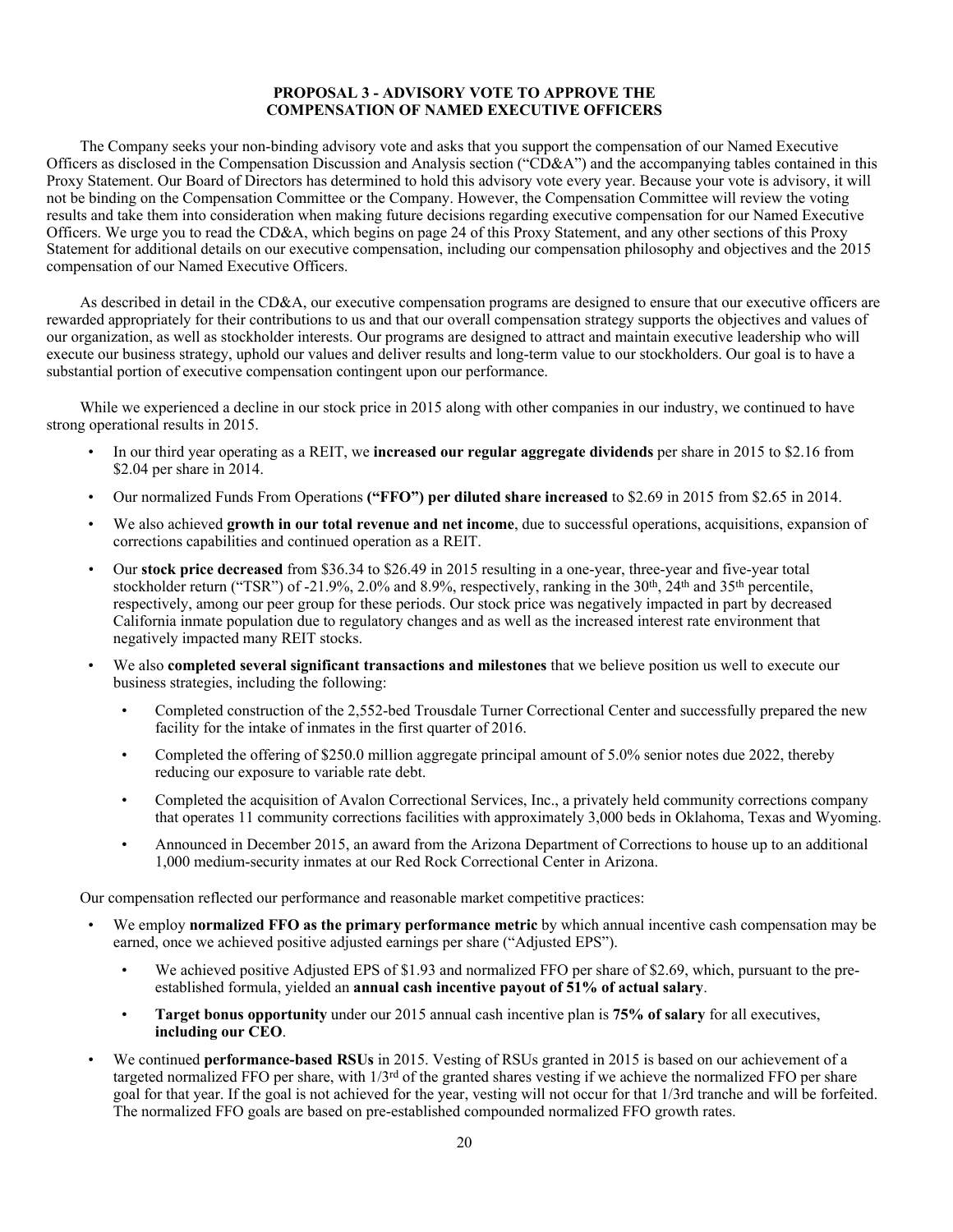- Our **normalized FFO per share growth** resulted in **full vesting of the tranches of the performance shares** granted in 2015 and 2014 that could vest based on our 2015 normalized FFO performance.
- Our equity grants in 2015 were **exclusively performance-based RSUs**. We did not grant any options or time-based RSUs to our executive officers.
- Our **total cash compensation and total direct compensation** are generally **at or below market median**.

The Compensation Committee continually reviews the compensation programs for our Named Executive Officers to ensure our programs achieve the desired goals of aligning our executive compensation structure with our stockholders' interests and current market practices. The Compensation Committee also has engaged an independent compensation consultant, PricewaterhouseCoopers LLP, to assist it in reviewing the Company's compensation strategies and plans.

We believe that our executive compensation programs are structured in the best manner possible to support our company and our business objectives.

Stockholders are being asked to vote on adoption of the following resolution:

RESOLVED: That the stockholders of Corrections Corporation of America approve the compensation of the Company's Named Executive Officers, as described in the Compensation Discussion and Analysis section and related compensation tables, notes and narrative in the Proxy Statement for the Company's 2016 Annual Meeting of Stockholders.

**The Board of Directors unanimously recommends a vote "FOR" the approval, on an advisory basis, of the compensation of our Named Executive Officers.**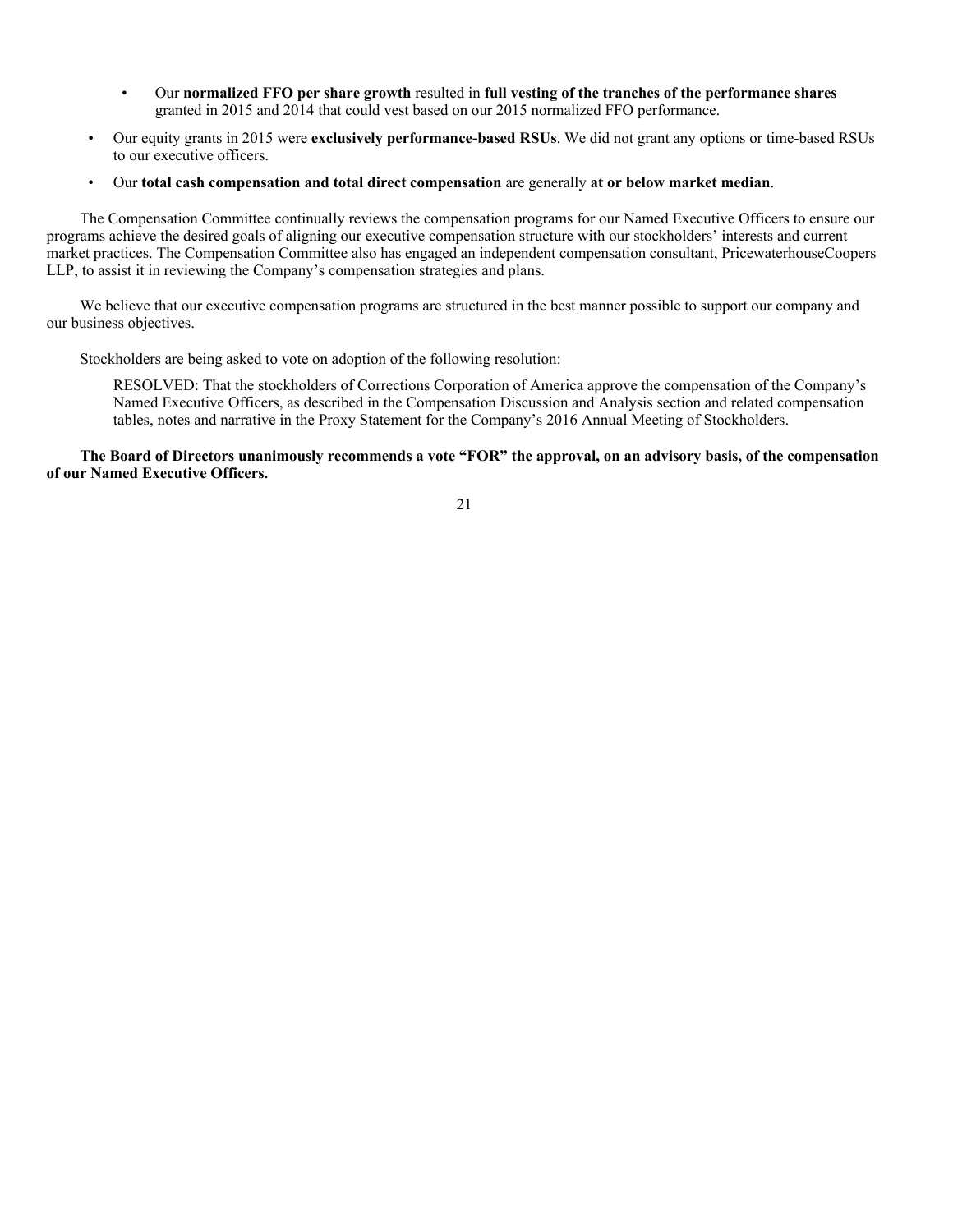### **EXECUTIVE OFFICERS**

The following table sets forth our executive officers as of March 14, 2016:

| Damon T. Hininger  | Chief Executive Officer and President, Director        |
|--------------------|--------------------------------------------------------|
| David M. Garfinkle | Executive Vice President and Chief Financial Officer   |
| Harley G. Lappin   | Executive Vice President and Chief Corrections Officer |
| Anthony L. Grande  | Executive Vice President and Chief Development Officer |
| Steven E. Groom    | Executive Vice President and General Counsel           |
| Lucibeth Mayberry  | Executive Vice President, Real Estate                  |
| Kim White          | Executive Vice President, Human Resources              |
| John D. Ferguson   | Executive Chairman of the Board, Director              |

Set forth below are the biographies of each of our current executive officers, except for Mr. Hininger, whose biography is set forth under "Proposal 1 – Election of Directors."

**David M. Garfinkle**, age 48, has served as the Company's Executive Vice President and Chief Financial Officer since May 1, 2014. He served as the Company's Vice President of Finance and Controller from February 2001 to May 1, 2014. From 1996 to 2001, Mr. Garfinkle served as Vice President and Controller for Bradley Real Estate, Inc., a publicly traded real estate investment trust. Prior to joining Bradley Real Estate, Inc., Mr. Garfinkle was a Senior Manager at KPMG Peat Marwick, LLP. Mr. Garfinkle is a Certified Public Accountant and graduated summa cum laude with a bachelor of business administration from St. Bonaventure University.

**Harley G. Lappin**, age 60, has served as an Executive Vice President and our Chief Corrections Officer since June 2011. Prior to joining the Company and since 2003, Mr. Lappin served as the Director of the Federal Bureau of Prisons ("BOP"), the nation's largest correctional system, with oversight and management responsibility for 116 federal prisons, 14 large, private contract facilities and more than 250 contracts for community correctional facilities, in total comprising more than 215,000 inmates managed by 38,000 employees. Previously, Mr. Lappin served in a variety of other roles with the Bureau of Prisons beginning in 1985, including Regional Director, Warden of the United States Penitentiary in Indiana, and Warden of the Federal Correctional Institution in North Carolina, among other positions. Mr. Lappin has a master's degree in criminal justice from Kent State University and an undergraduate degree from Indiana University. Mr. Lappin serves on the boards of Thistle Farms, Inc. and Court Appointed Special Advocates, both non-profit organizations.

**Anthony L. Grande**, age 46, has served as an Executive Vice President and our Chief Development Officer since July 2008. From September 2007 to July 2008, Mr. Grande served as our Senior Vice President, State Customer Relations. Mr. Grande joined CCA in 2003 to serve as Vice President of State Customer Relations. Prior to joining CCA, Mr. Grande served as the Commissioner of Economic and Community Development for the State of Tennessee. Mr. Grande earned his Masters of Education at Vanderbilt University in Nashville, Tennessee and his Bachelor of Arts from The American University in Washington, D.C.

**Steven E. Groom**, age 64, has served as an Executive Vice President and General Counsel since April 2010. From March 2001 to April 2010, Mr. Groom served as our Vice President and Deputy General Counsel with responsibility for litigation and risk management. Previously, Mr. Groom was a partner in the law firm of Stites & Harbison, PLLC in Nashville and served in managing attorney and general counsel roles for SunTrust Bank, Inc. Mr. Groom earned a bachelor's degree from Lipscomb University and his law degree from the University of Memphis, where he was a member of the Law Review. Mr. Groom serves on the Board of Visitors of Lipscomb University's College of Business and the Board of Advisors of the University's Institute for Conflict Management. Mr. Groom has informed the Company that he intends to retire from his position as Executive Vice President and General Counsel in 2016.

**Lucibeth Mayberry**, age 44, has served as Executive Vice President, Real Estate since May 2015. From November 2013 to May 2015, Ms. Mayberry served as our Senior Vice President, Real Estate. From August 2008 to November 2013, Ms. Mayberry served as our Vice President, Deputy Chief Development Officer. From March 2006 to August 2008, Ms. Mayberry served as Vice President, Research, Contract and Proposals. Ms. Mayberry joined CCA in May 2003 as Senior Director, State Partnership Relations and was promoted to Managing Director, State Partnership Relations in 2004. Before joining CCA, Ms. Mayberry served as a Senior Associate of the Taxation and Estate Planning Practice Group at the Nashville-based law firm Stokes, Bartholomew, Evans and Petree. She holds a bachelor's degree from the University of Tennessee, a juris doctor from Vanderbilt University, and a Master of Laws in Taxation from the University of Florida.

**Kim White**, age 55, has served as Executive Vice President, Human Resources since May 2015. From November 2013 to May 2015, Ms. White served as our Senior Vice President, Human Resources. From March 2013 to November 2013, Ms. White served as Vice President, Correctional Programs and from August 2012 to March 2013, Ms. White served as Managing Director, Inmate Programs. Prior to joining CCA, Ms. White served 26 years with the Federal Bureau of Prisons ("BOP") in a wide variety of operational roles in the areas of Institutional Operations, Staffing and Inmate Programs, and more recently as the Assistant Director, Human Resource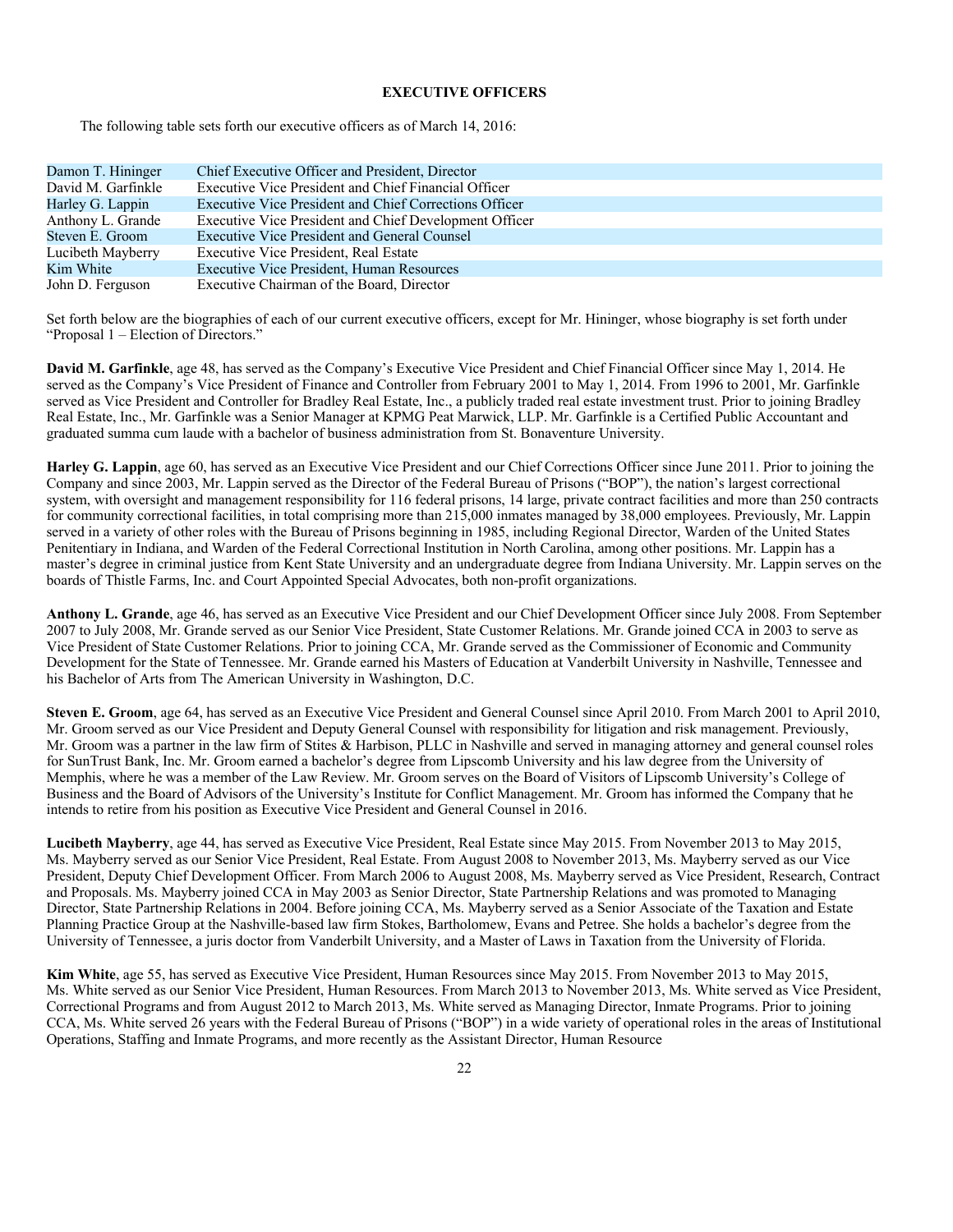Management Division, where she had oversight for the hiring, training and retention of the Bureau's 38,000 employees. In 2007, Ms. White received the Presidential Rank Award of Meritorious Executive for her leadership with the BOP. Ms. White holds a bachelor's degree in corrections and criminal justice and a master's degree in correctional criminology and juvenile justice, both from Kent State University. She has also completed Harvard University's Executive Education Program for senior managers in government.

**John Ferguson**, age 70, has served as a director since August 2000 and also serves as executive Chairman of our Board and chairman of our Executive Committee. Mr. Ferguson formerly served as our Chief Executive Officer from August 2000 to October 2009 and as our President from August 2000 until July 2008. Mr. Ferguson's career in business and government includes service as the Commissioner of Finance for the State of Tennessee and as the chairman and chief executive officer of Community Bancshares, Inc., the parent corporation of The Community Bank of Germantown (Tennessee), as well as service on the State of Tennessee Board of Education and the Governor's Commission on Practical Government for the State of Tennessee. Mr. Ferguson has served as a director of various charitable and civic organizations, including the Boy Scouts of America - Middle Tennessee Council, the Nashville Public Education Foundation and the Tennessee Performing Arts Center. Mr. Ferguson graduated from Mississippi State University in 1967. Mr. Ferguson will be resigning his position as executive Chairman of our Board, effective as of the Annual Meeting.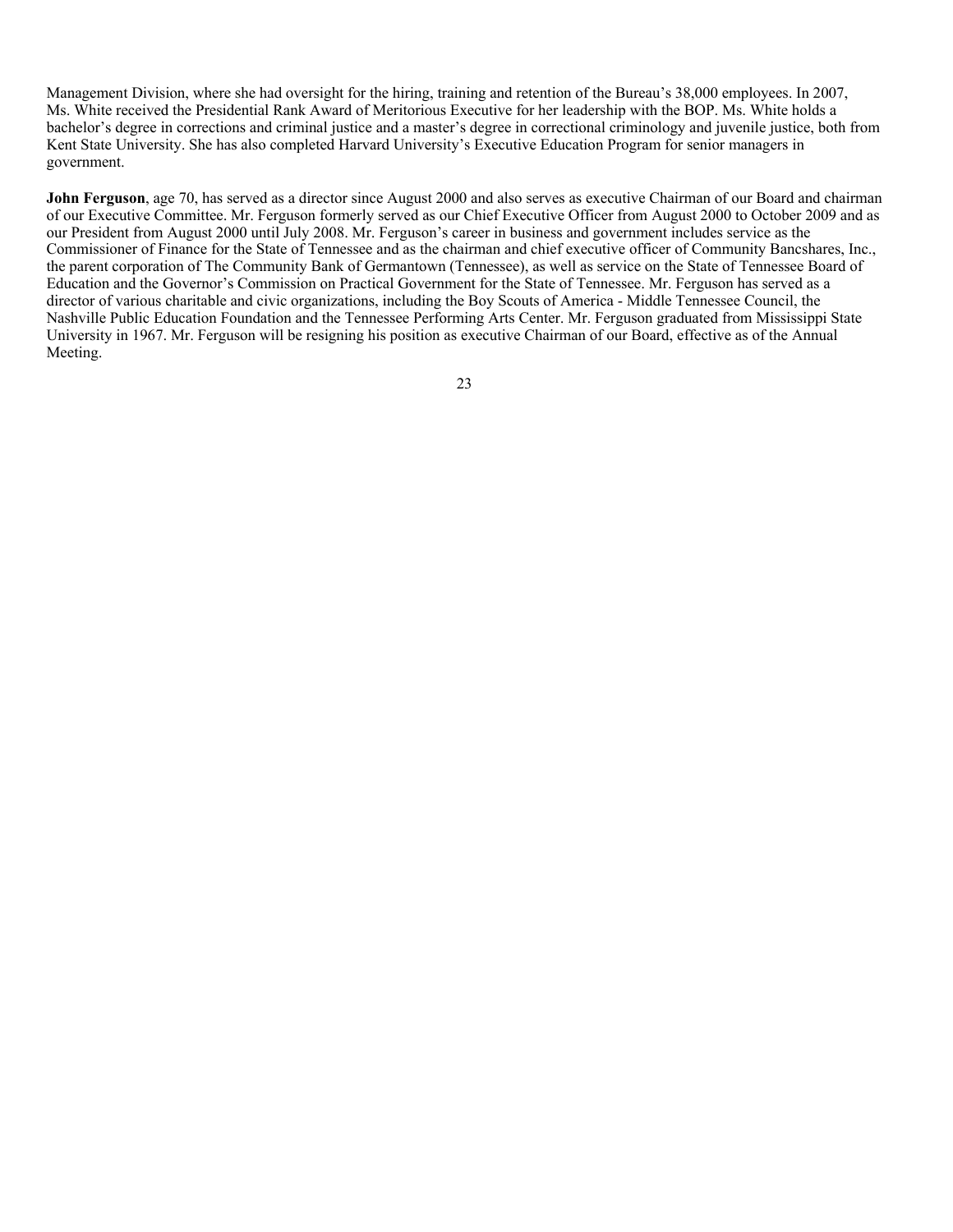# **EXECUTIVE AND DIRECTOR COMPENSATION**

## **Compensation Discussion and Analysis**

This section of the Proxy Statement discusses the objectives and elements of our compensation programs and the compensation awarded to our named executive officers, or NEOs, consisting of our Chief Executive Officer, Chief Financial Officer and our next three highest paid executives in 2015. This information should be read in conjunction with the Summary Compensation Table and the related tables and narratives that follow in this Proxy Statement. Based on SEC proxy disclosure rules, the following individuals were our NEOs for the fiscal year ended December 31, 2015:

| Damon T. Hininger  | Chief Executive Officer and President                  |
|--------------------|--------------------------------------------------------|
| David M. Garfinkle | Executive Vice President and Chief Financial Officer   |
| Harley G. Lappin   | Executive Vice President and Chief Corrections Officer |
| Anthony L. Grande  | Executive Vice President and Chief Development Officer |
| Steven E. Groom    | Executive Vice President and General Counsel           |

## *Executive Summary*

Corrections Corporation of America is the nation's largest owner of privatized correctional and detention facilities and one of the largest prison operators in the United States. The fundamental objectives of our compensation policies are to attract and retain executive leadership that will execute our business strategy, uphold our values, deliver strong results and create long-term value for our stockholders.

**Increased Quarterly Dividends and Return to Our Stockholders.** CCA began operating as a real estate investment trust, or a REIT, for federal income tax purposes effective January 1, 2013 and in our third full year as a REIT our regular aggregate quarterly dividends per share in 2015 increased 5.9% to \$2.16 in 2015 from \$2.04 in 2014.

**Solid Operational and Financial Results for 2015.** Due to expansion of our community-based corrections capabilities through acquisitions and our ability to create unique solutions to our government partners' challenges, we experienced meaningful growth in our net income, earnings per share ("EPS") and dividends, while normalized Funds From Operations ("FFO") per diluted share experienced a slight increase, as illustrated below (\$ in millions, except per share amounts).

|                                        | 2015    | 2014    | Change    |
|----------------------------------------|---------|---------|-----------|
| Net Income                             | \$221.9 | \$195.0 | 13.8%     |
| Adjusted Net Income (1)                | \$227.1 | \$225.0 | $1.0\%$   |
| Dividends per share                    | \$2.16  | \$2.04  | $5.9\%$   |
| Normalized FFO $(2)$                   | \$2.69  | \$2.65  | $1.5\%$   |
| <b>EPS</b>                             | \$1.88  | \$1.66  | $13.3\%$  |
| Adjusted EPS <sup>(3)</sup>            | \$1.93  | \$1.92  | $0.5\%$   |
| Closing Stock Price at Fiscal Year-End | \$26.49 | \$36.34 | $-27.1\%$ |

(1) Adjusted Net Income represents GAAP net income, adjusted for the Company's expenses incurred in connection with the debt refinancing activities, expenses associated with mergers and acquisition activity and certain impairments that the Company believes are unusual or nonrecurring, and do not reflect the ongoing operations of the Company. These adjustments are specified in our Annual Report on Form 10-K for the fiscal year ended December 31, 2015 under the heading "Management's Discussion and Analysis of Financial Condition and Results of Operations—Liquidity and Capital Resources—Funds from Operations."

- (2) Normalized FFO is FFO adjusted to exclude income and expenses deemed non-recurring, infrequent or unusual, even though such items may require cash settlement, because such items do not reflect a necessary component of our ongoing operations. Our reconciliation of FFO and Normalized FFO from net income are contained in our Annual Report on 10-K for the fiscal year ended December 31, 2015 under the heading "Management's Discussion and Analysis of Financial Condition and Results of Operations—Liquidity and Capital Resources—Funds from Operations."
- (3) Adjusted EPS represents earnings per share adjusted for the items described under "Compensation for 2015—Annual Cash Incentive Plan Compensation" below.

# **Negative one-year TSR, ranking between the 25th and Median compared to our Peer Group.**

Despite our solid operational and financial results, our stock price decreased from a closing price of \$36.34 at fiscal year-end 2014 to \$26.49 for fiscal year end 2015. Our total stockholder return, or TSR, for 2015 and the three-year and five-year periods ended December 31, 2015 and ranking within our peer group are illustrated below. The decline in our stock price in 2015 was impacted in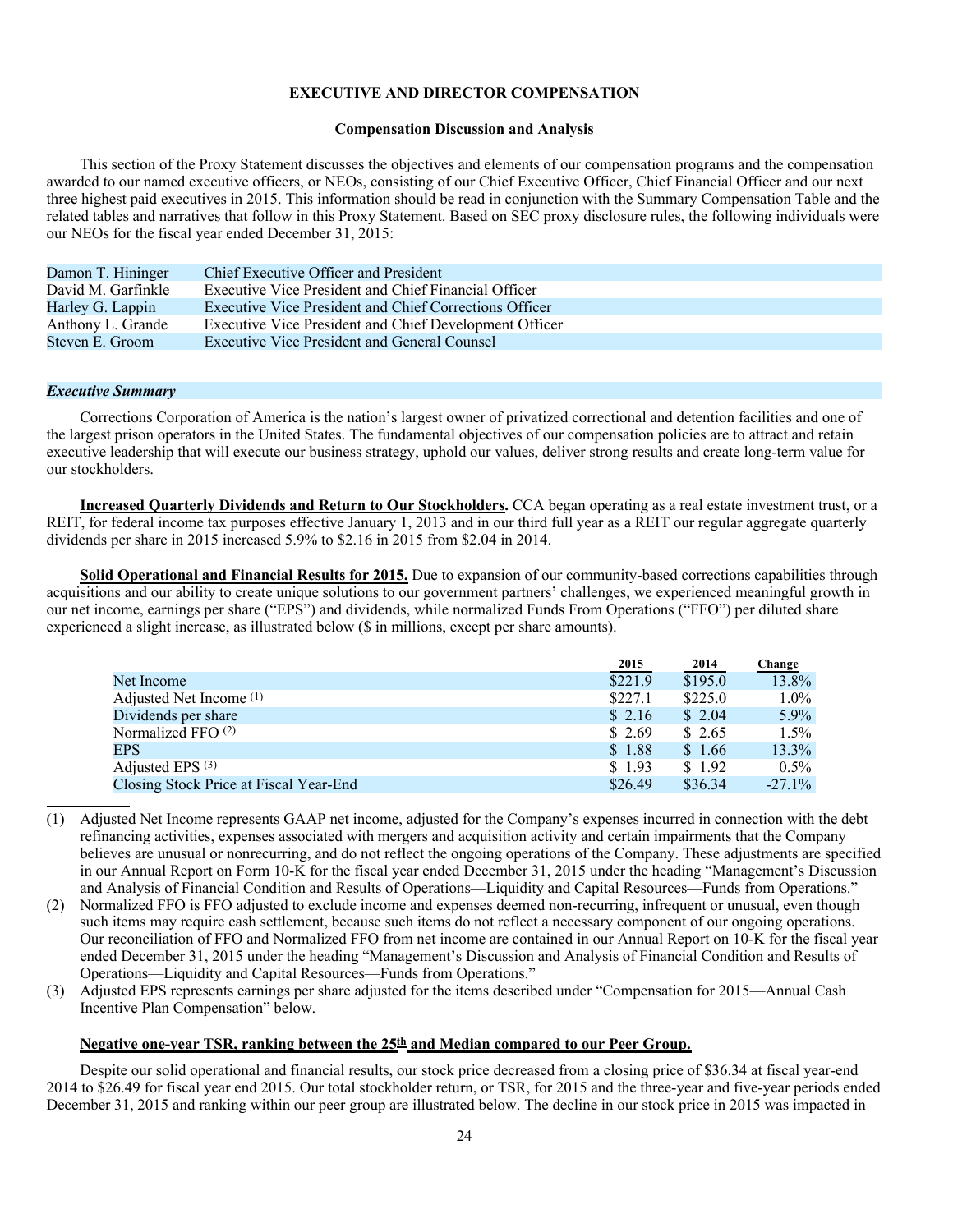part by a decline in inmate population in California due to regulatory changes in California as well as the increased interest rate environment that negatively impacted many REIT stocks. As of March 14, 2016, our closing stock price was \$31.22.

|                |            | <b>Percentile Ranking</b> |
|----------------|------------|---------------------------|
|                | TSR        | within Peer Group         |
| One Year TSR   | $-21.99\%$ | 30th                      |
| Three Year TSR | 2.03%      | 24th                      |
| Five Year TSR  | $8.90\%$   | 35th                      |

**Pay for Performance.** Pay for performance is an important component of our longstanding executive compensation philosophy. Our compensation approach is designed to incentivize our executives to substantially contribute individually and collaboratively to our long-term, sustainable growth. We use normalized FFO performance metrics because we believe that with the Company's REIT structure, normalized FFO reflects the value delivered to stockholders and reflects long term value creation as it measures our earnings and cash generating potential from our core business, and is comparable to performance metrics used by other REITs.

- **Below Target Payout Under our Annual Cash Incentive Plan***.* For 2015, as in 2014, we used normalized funds from operations, or FFO, as the primary performance metric by which incentive compensation may be earned, once we achieved positive adjusted earnings per share, or Adjusted EPS. Under our annual cash incentive plan we target 75% of actual salary for the annual cash incentive award for all of our NEOs, including our Chief Executive Officer. For 2015, we achieved positive Adjusted EPS of \$1.93 and only a slight increase in normalized FFO per share of \$2.69 per share, which, pursuant to the pre-established formula, yielded an annual cash incentive payout of 51% of actual salary, which is meaningfully below 75% of base salary paid for target performance. The 2015 bonuses were paid consistent with this formula.
- **Performance Based RSUs Align the Interests of our Executives with our REIT Stockholders.** In 2015, in order to continue to align management's interests with those of our stockholders, to tie compensation to our performance as a REIT and to put a substantial portion of the executive's pay at risk based on our performance, the Compensation Committee granted performance-based RSUs in 2015 with the performance metric based on our normalized FFO growth rate. These performance-based RSUs vest over a three year period, with  $1/3<sup>rd</sup>$  vesting per year if we achieve the pre-established normalized FFO performance goal for that year, which goal is based on preestablished compounded annual growth rates. Commencing with the performance awards made in 2015, if the preestablished performance goal for any one year is not met, the tranche for such year will be forfeited and not vest. In prior years, there was an ability to earn that year's tranche based on cumulative as well as annual goals. The cumulative feature was eliminated to more directly tie the interests of our executives with the real time interests of our stockholders. For 2015, FFO performance exceeded the minimum FFO goals and resulted in vesting of the 2015 tranche for our outstanding performance-based RSUs. The performance based RSUs granted in 2015 had a grant date fair value of \$40.24 but a realized value on the date they were earned and vested (February 25, 2016) of \$29.38.

**Substantial Compensation Tied to Our Objective Performance.** All of our equity is granted in the form of performancebased RSUs that vest only based upon our normalized FFO performance, and our annual cash incentives are earned based upon our objective financial performance against pre-established goals. As a result, a substantial portion of executive compensation is at risk, paid based on our objective performance and tied to the interests of our stockholders and long-term value creation. The following table illustrates the degree to which the total direct actual compensation of our CEO for 2015 was earned based on our performance.

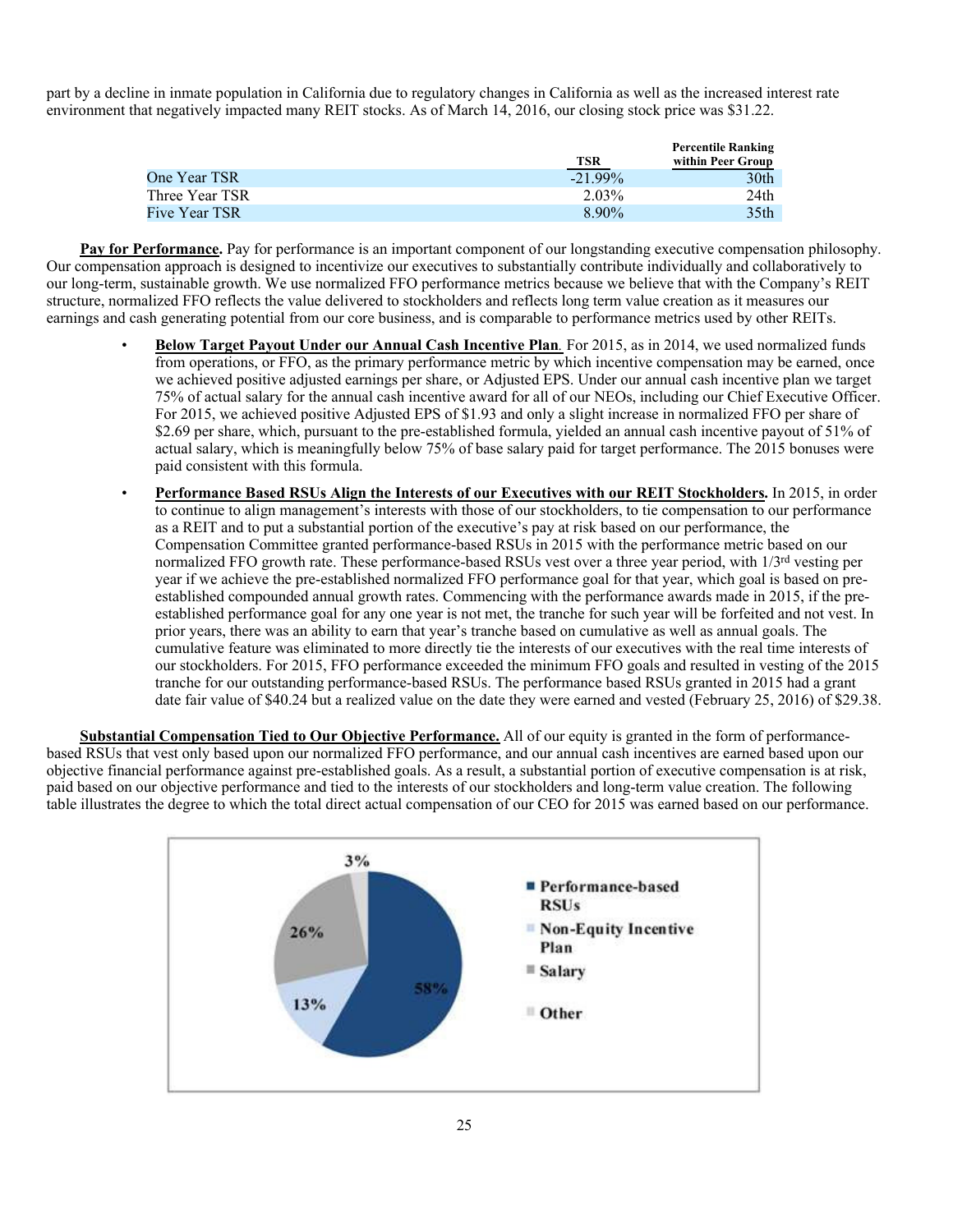All values derive from the Summary Compensation Table for 2015 for Mr. Hininger. "Other" includes "Change in Nonqualified Deferred Compensation Earnings" and "All Other Compensation" as described in the Summary Compensation Table.

**At or Below Market Median Compensation.** Our independent compensation consultant, PricewaterhouseCoopers LLP, or PwC, conducts competitive analyses from time to time at the request of our Compensation Committee, in order to provide a comparison of our compensation practices against a peer group of companies. In February 2014 in connection with our conversion to a REIT, our Compensation Committee, with the assistance of PwC, performed an extensive competitive market analysis. Our peer group as established in 2014 was 29 companies, including 14 REIT companies. In determining our peer group for 2014, the Compensation Committee and PwC took into account our REIT status and our then current financial metrics.

- At the time of the February 2014 PwC report, our total cash compensation in 2014 was generally below median market, and total direct compensation in 2014 was generally at or below median market, when compared to our peer group. The 2014 PwC report found that our EPS growth, return on equity and TSR were above the market median of our peer group, and we were positioned at the 50th percentile in terms of revenues and in between the 25th and 50th percentile in terms of market capitalization and fixed assets of the peer group.
- The Compensation Committee continued to use the 2014 PwC report as a guideline in making its 2015 compensation decisions, establishing targeted ranges for each element of direct compensation based on market median of the peer group For 2015, the Compensation Committee determined to:
	- maintain equity grant values at the same level as provided in 2014, which levels were below the median LTIP fair value of the 2014 PwC report;
	- maintain the cash incentive plan target opportunities at 75% of base salary for target performance for all participants: and
	- provide salary increases of 2.5% in July 2015 to all NEOs other than Mr. Garfinkle, who received a 7.5% increase to move his salary closer to market midpoint as reflected in the 2014 PwC report. The increase in salaries resulted in all NEOs being below Salary Midpoint of the 2014 PwC report, except for the CEO, whose salary increase put him slightly above the Salary Midpoint.

**Compensation Best Practices and Governance.** We believe in keeping the upmost integrity and serving as a responsible fiduciary to our stockholders. We are committed to managing the company for the benefit of the stockholders and are focused on maintaining good governance and establishing best practices that work within our objectives and which we deem advisable. Practices that illustrate that commitment include:

- We maintain an anti-hedging and anti-pledging policy;
- Our Compensation Committee works with an independent consultant, who did a comprehensive revamping of our peer group and guidelines for 2014, better reflecting our REIT status;
- We provide limited perks;
- We do NOT provide tax gross ups (except in connection with relocations):
- We maintain stock ownership guidelines for our directors and executive officers; and
- Our dividend equivalents are earned and are paid in cash only when and to the extent the underlying performance-based RSU is earned and paid.

**Favorable Results of 2015 Advisory Vote to Approve Executive Compensation**. At our 2015 Annual Meeting of Stockholders, our stockholders overwhelmingly approved the compensation of our NEOs with more than 97% of the votes cast voting in favor of our advisory "say on pay" proposal. The Compensation Committee and the Company view these results as an indication that our stockholders support our executive compensation policies, and thus no changes were made to our compensation programs as a result of this vote. Nonetheless, the Compensation Committee continues to evaluate compensation best practices and consider additional performance metrics and means for tying pay to performance.

### *Compensation Philosophy and Objectives*

The fundamental objectives of our executive compensation policies are to attract and maintain executive leadership that will execute our business strategy, uphold our values, deliver positive results and create long-term value to our stockholders. Accordingly, the Committee develops compensation strategies and programs that will attract, retain and motivate highly qualified and high-performing executives through compensation that is:

• Performance-based: A significant component of compensation should be determined based on whether or not we meet performance criteria that are aligned with growth in stockholder value and do not encourage unreasonable risk-taking.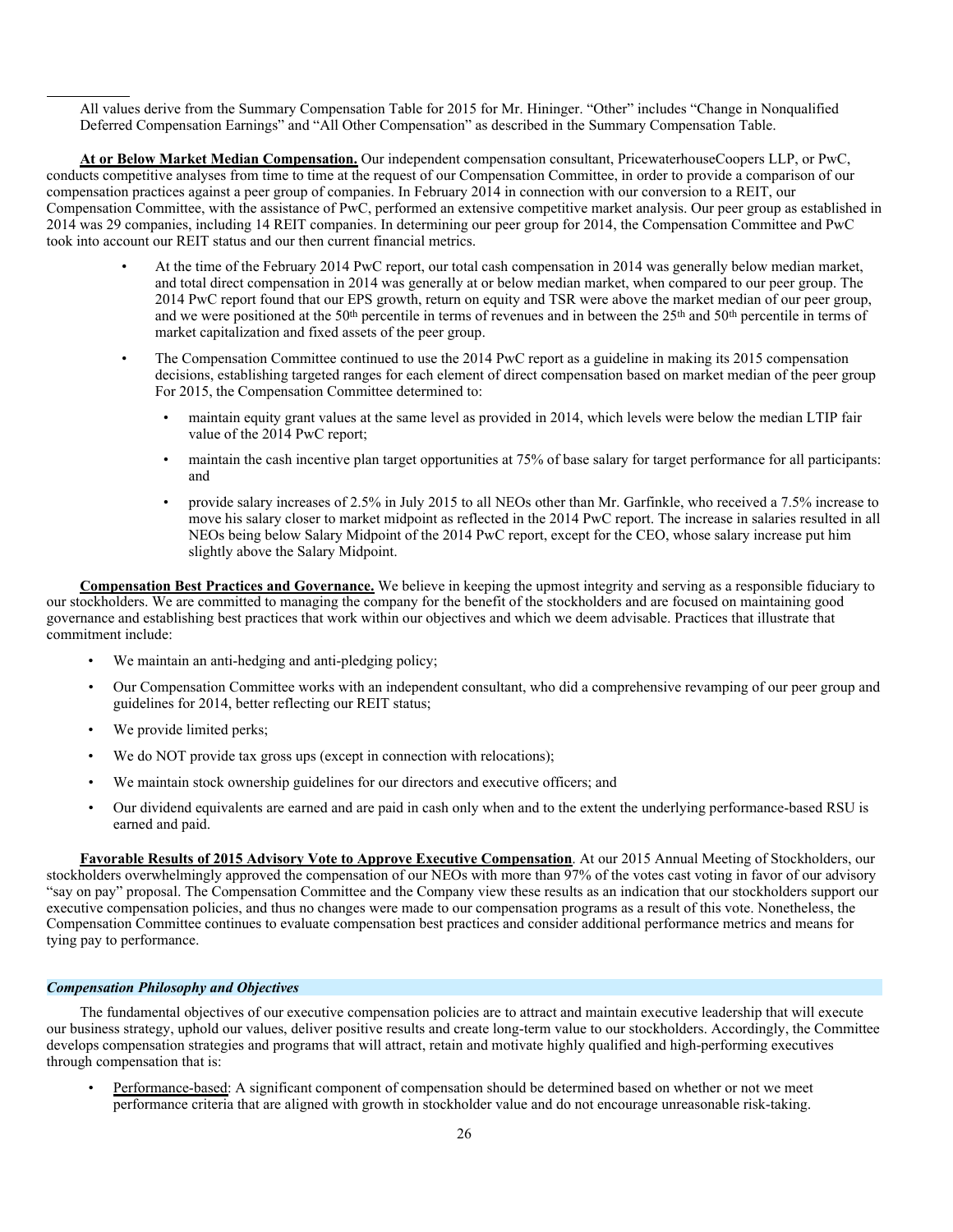- Competitive: Pay for performance scales are established so the competitive positioning of an executive's total compensation reflects the competitive positioning of the Company's performance, i.e., high Company performance relative to peers results in high compensation relative to competitive benchmarks, and vice versa.
- Balanced: Performance-oriented features and retention-oriented features should be balanced so the entire program accomplishes the Company's pay-for-performance and executive retention objectives, while encouraging prudent risktaking that is aligned with the Company's overall strategy.
- Fair: Compensation levels and plan design should reflect competitive practices, our performance relative to peer companies and the relationship of compensation levels from one executive to another.

In making its determinations, the Compensation Committee performs an overall analysis of the executive's performance for the year, projected role and responsibilities, impact on execution of Company strategy, external pay practices, total cash and total direct compensation positioning relative to other Company executives, the recommendations of our Chief Executive Officer and such other factors the Committee deems appropriate. Our Committee also considers employee retention, vulnerability to recruitment by other companies and the difficulty and costs associated with replacing executive talent. Based on these objectives, the Committee has determined that our Company should provide its executives with compensation packages comprised of three primary elements:

- 1) base salary, which takes individual performance into account and is designed to be competitive with median salary levels in an appropriate peer group;
- 2) annual variable performance awards, payable in cash and based on the financial performance of the Company, in accordance with the goals established by the Committee; and
- 3) long-term stock-based incentive awards that vest based on the performance of the Company, which strengthens the commonality of interests between executive officers and our stockholders.

Benefits and perquisites play a limited role in our executives' total compensation packages. The Committee believes that as a result of our balance of long- and short-term incentives, our use of performance-based RSUs with dividend equivalents that provide a tie to our stockholders interests and our stock ownership guidelines, our executive compensation program currently serves our objectives well.

# *Process – Independent Review and Use of Market Data as a Guideline*

The Compensation Committee annually reviews executive compensation and our compensation policies to ensure that the Chief Executive Officer and the other executive officers are rewarded appropriately for their contributions to our success and that the overall compensation strategy supports the objectives and values of our organization, as well as stockholder interests. The Committee conducts this review and makes compensation decisions through a comprehensive process involving a series of meetings primarily occurring in the first and second quarters of each year. Committee meetings typically are attended by the Committee members, legal advisors, our Chairman of the Board, our Chief Executive Officer and, upon request, the Committee's compensation consultant. As with all Board committees, other Board members also have a standing invitation to attend the Compensation Committee's meetings. Our Chief Executive Officer generally makes recommendations to the Committee regarding equity awards for the executive officers other than himself. The Committee meets in executive session to the extent the members deem necessary or appropriate to ensure independent analysis and determinations. Additional information regarding the Compensation Committee and Committee meetings is included above under "Corporate Governance – Board of Director Meetings and Committees."

*Use of Independent Compensation Consultant.* Since 2000, the Committee has engaged PwC from time to time to assist it in reviewing compensation strategies and plans and to provide market competitive data. When requested, PwC works directly with the chair of the Committee and, as directed by the chair of the Committee, with our Chief Executive Officer. PwC was selected due to its extensive experience in providing compensation consulting services. At the Committee's request, PwC has from time to time performed several analyses, including peer and market comparisons, internal pay equity, updating of the executive salary structure and modeling of executive compensation levels at different levels of Company performance. Our Compensation Committee does not use the market data to benchmark our compensation; instead, these analyses and the input from PwC have assisted the Committee in determining if its strategies and plans were advisable based on the Company's current financial position and strategic goals, as well as developments in corporate governance and compensation design.

*Peer Group and Market Data.* In 2015, the Compensation Committee continued to use the market data analysis provided by PwC in February 2014. This market data analysis employed a peer group recommended by PwC that reflected updates due to the then recent conversion of the Company to a REIT. In the 2014 updates, the Compensation Committee used a peer group of 23 companies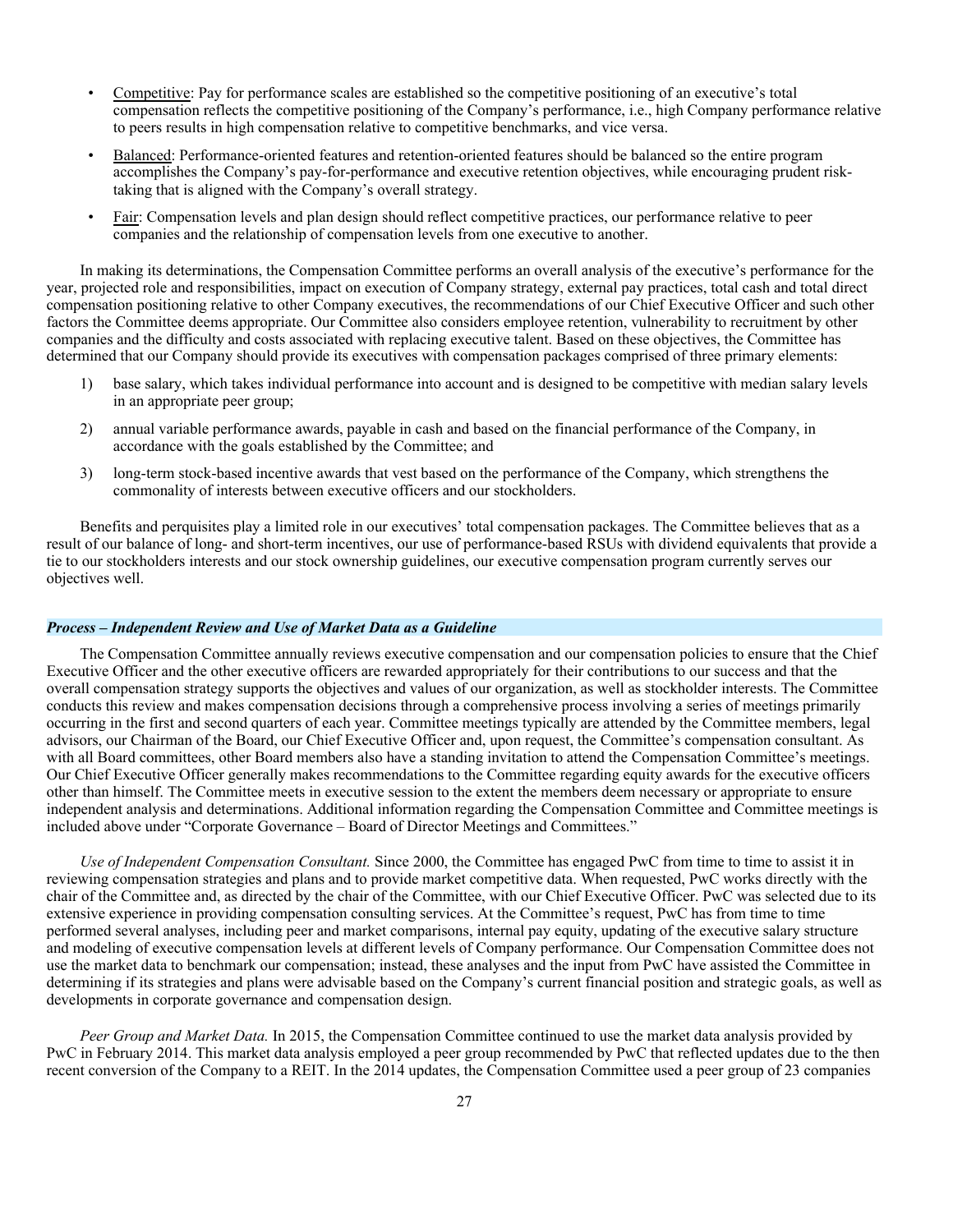(including 14 REIT companies) and eliminated certain companies that were not dividend paying. Based on the recommendation of PwC, we employed the following as filters for determining our peer group:

- Owners and operators of multi-state facilities delivering services to third parties;
- Revenues of \$900 million to \$6 billion
- Minimum employee base of 10,000;
- Market capitalization between \$3 billion to \$6 billion;
- Dividend payout ratio of greater than 60% of net income;
- Investment in fixed assets of \$2 to \$5 billion; and
- Future growth heavily dependent upon the acquisition or development of additional facilities.

The following companies were selected by PwC and approved by the Committee for inclusion in the 2014 peer group:

- Brookdale Senior Living, Inc.
- CBL & Associates Properties, Inc.
- Cinemark Holdings, Inc.
- Duke Realty
- Federal Realty Investment Trust
- The Geo Group, Inc.
- HealthSouth Corporation
- Hospitality Properties Trust
- Hyatt Hotels Corporation
- Realty Income Corporation
- Weingarten Realty Investors
- Iron Mountain Incorporated
- LifePoint Hospitals, Inc.
- MeadwestVaco Corporation
- Packaging Corp. of America
- Penn National Gaming Inc.
- Piedmont Office Realty Trust
- Plum Creek Timber Co., Inc.
- Quanta Services, Inc.
- Rayonier, Inc.
- Regal Entertainment Group
- Senior Housing Properties Trust

None of our peer group companies met all of the filters, and generally the peer group companies met approximately two or more of the filters. In general, we were at the 50th percentile of revenues among our peers and between the 25th and 50th percentile of market capitalization and fixed assets of our peers.

*Total Direct Target Compensation Guidelines.* Based on the extensive market analysis performed by PwC in 2014 , and based on internal pay equity considerations and a consideration of our compensation objectives and philosophies, with a particular emphasis on performance and equity as key drivers for executive compensation, the executive compensation structure set forth in the table below was developed by the Committee in 2014 in consultation with PwC for purposes of providing a point of reference for comparing future compensation decisions, including as a guideline for 2015 compensation decisions. The midpoint amounts are aligned with the 50th percentile of peer group proxy data by rank. References in this Proxy to the Salary Midpoint or the LTIP Fair Value are to the following table valuations.

| <b>Position</b> |                                            |           | <b>Base Salary Structure</b> |                |              | <b>LTIP Fair</b>        | <b>Total</b><br>Comp. |
|-----------------|--------------------------------------------|-----------|------------------------------|----------------|--------------|-------------------------|-----------------------|
| Level           | <b>Position Titles</b>                     | Minimum   | <b>Midpoint</b>              | <b>Maximum</b> | <b>Bonus</b> | Value                   | Midpoint $(1)$        |
| A               | Chief Executive Officer                    | \$675,000 | \$840,000                    | \$1,005,000    | 75%          | \$2,500,000             | \$3,970,000           |
| B               | Chief Financial Officer, Chief Corrections |           |                              |                |              |                         |                       |
|                 | Officer and Chief Development Officer      | \$335,000 | \$420,000                    | 505,000        | 75%          | 850,000<br><sup>S</sup> | \$1,585,000           |
|                 | General Counsel                            | \$275,000 | \$345,000                    | 415,000        | 75%          | 735,000                 | \$1,338,750           |

(1) Equals the sum of base salary midpoint plus target bonus plus LTIP fair value.

### *Compensation for 2015*

The primary components of our 2015 compensation program were cash compensation, consisting of a mix of base salary and our annual cash incentive plan compensation, and equity incentives, consisting solely of restricted stock units with performance-based vesting.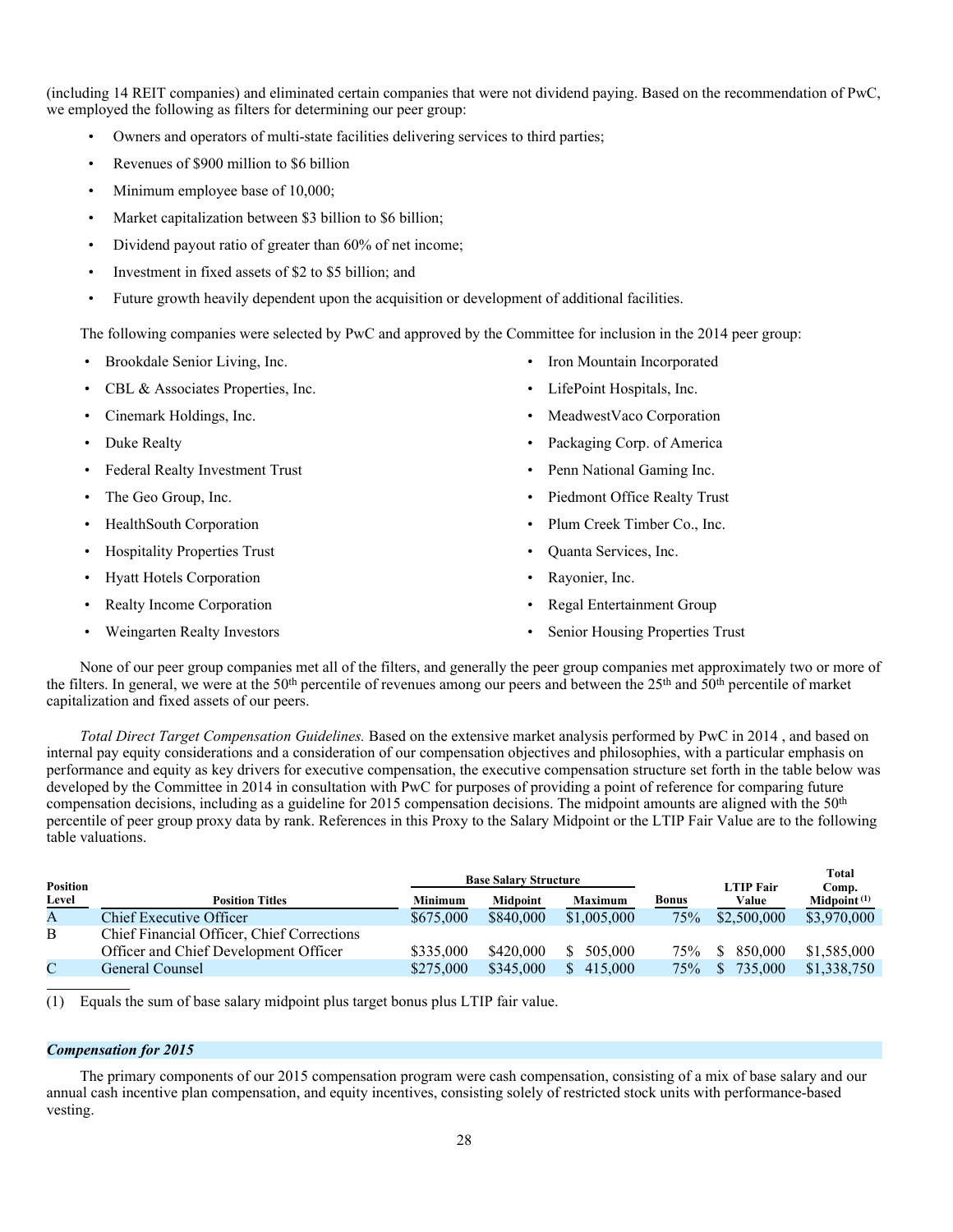# **Base Salary**

We seek to provide base salaries for our executive officers that provide a secure level of guaranteed cash compensation in accordance with their experience, professional status and job responsibilities. Typically in the second quarter of each year, the Committee reviews and if applicable, approves a revised annual salary plan for our executive officers, taking into account several factors, including prior year's salary, responsibilities, tenure, individual performance, salaries paid by comparable companies for comparable positions, the Company's overall pay scale and the Company's recent and projected financial performance. As part of PwC's 2014 study, the Committee determined that base salary generally should be set at or below the 50th percentile of the benchmarks from the PwC market analysis, subject to adjustment to account for the individual factors referenced above. This market positioning was based on the Committee's objective of providing competitive base salaries for recruiting and retention purposes.

The Committee also solicits the views and recommendations of our Chief Executive Officer, in consultation with our Chairman, when setting the base salaries of the other executive officers, given their respective insight into internal pay equity and positioning issues, as well as executive performance. At a Committee meeting typically held in the first or second quarter of each year, the Chief Executive Officer summarizes his assessment of the performance during the previous year of each of the other executive officers. The Chief Executive Officer, in consultation with our Chairman, also provides his recommendations on any compensation adjustments. The Committee approves any base salary adjustments for these executives, based on such factors as the competitive compensation analysis, the Chief Executive Officer's assessment of individual performance, the Company's performance and the location in the salary range of the executive's current salary, general market conditions and internal pay equity considerations.

The process is similar for determining any base salary adjustments for the Chief Executive Officer, except that the Chief Executive Officer does not provide the Committee with a recommendation. The Chief Executive Officer presents a self-assessment of his performance during the year to the Committee, which then approves any base salary adjustment based on the factors described above with respect to the other executives. To the extent it deems necessary and appropriate, the Committee meets in executive session to discuss adjustments to the base salaries of the Company's executive officers, including the Chief Executive Officer. Such adjustments typically take effect on or about July 1 of each year.

During 2015, after review of the 2014 PwC report and consultation with the CEO regarding the other NEOs' performance and his recommendations, the Committee approved a 2.5% increase to the base salaries of our NEOs, other than Mr. Garfinkle, who received a 7.5% increase, with the salaries effective as of July 6, 2015. The Committee believed that the raises were appropriate given that, based on the 2014 PwC report, the existing salaries were at or below the Salary Midpoint of their peers. The larger increase for Mr. Garfinkle reflects the larger disparity between his base salary and the Salary Midpoint for his position of \$420,000 and in recognition of the importance of his role.

|                          | 2015 Base Salary | 2014 Base Salary | Percentage |
|--------------------------|------------------|------------------|------------|
| <b>Name</b>              |                  |                  | Increase   |
| <b>Damon T. Hininger</b> | 861,000          | 840,000          | $2.5\%$    |
| David M. Garfinkle       | 387,000          | 360,000          | $7.5\%$    |
| <b>Harley G. Lappin</b>  | 412.089          | 402.038          | $2.5\%$    |
| <b>Anthony L. Grande</b> | 412.089          | 402,038          | $2.5\%$    |
| <b>Steven E. Groom</b>   | 327,442          | 319,456          | $2.5\%$    |

# **Annual Cash Incentive Plan Compensation**

Our annual cash incentive plan compensation provides our executive officers with the potential for significantly enhanced cash compensation based on the extent to which financial performance targets set in advance by the Committee are met. Each of the named executive officers in the annual cash incentive plan can earn between 5% and 200% of his or her actual salary based on our performance against pre-established financial goals, with 75% of base salary payable to each of our NEOs based on target performance against these goals.

The financial goals for the 2015 cash incentive plan were Adjusted EPS and growth in normalized funds from operations, or normalized FFO per share. In order for cash incentives to be payable, we must first achieve positive Adjusted EPS. If positive Adjusted EPS is not achieved, then no amounts could be earned under the cash incentive plan. Presuming positive Adjusted EPS criteria is met, the actual bonus payable is determined through the Committee's exercise of negative discretion, based on our normalized FFO per share against pre-established goals as set forth in the table below. As in 2014, the Committee chose normalized FFO per share as the performance metric for 2015 along with positive Adjusted EPS, because it believes that with the Company operating as a REIT, there is a strong relationship between positive Adjusted EPS coupled with normalized FFO per share growth and growth in stockholder value. Normalized FFO per share is a common metric used to evaluate REITs, as it takes into account earnings from existing properties excluding the impact of depreciation of real estate assets, and thus measures the cash-generating potential of the REIT's holdings.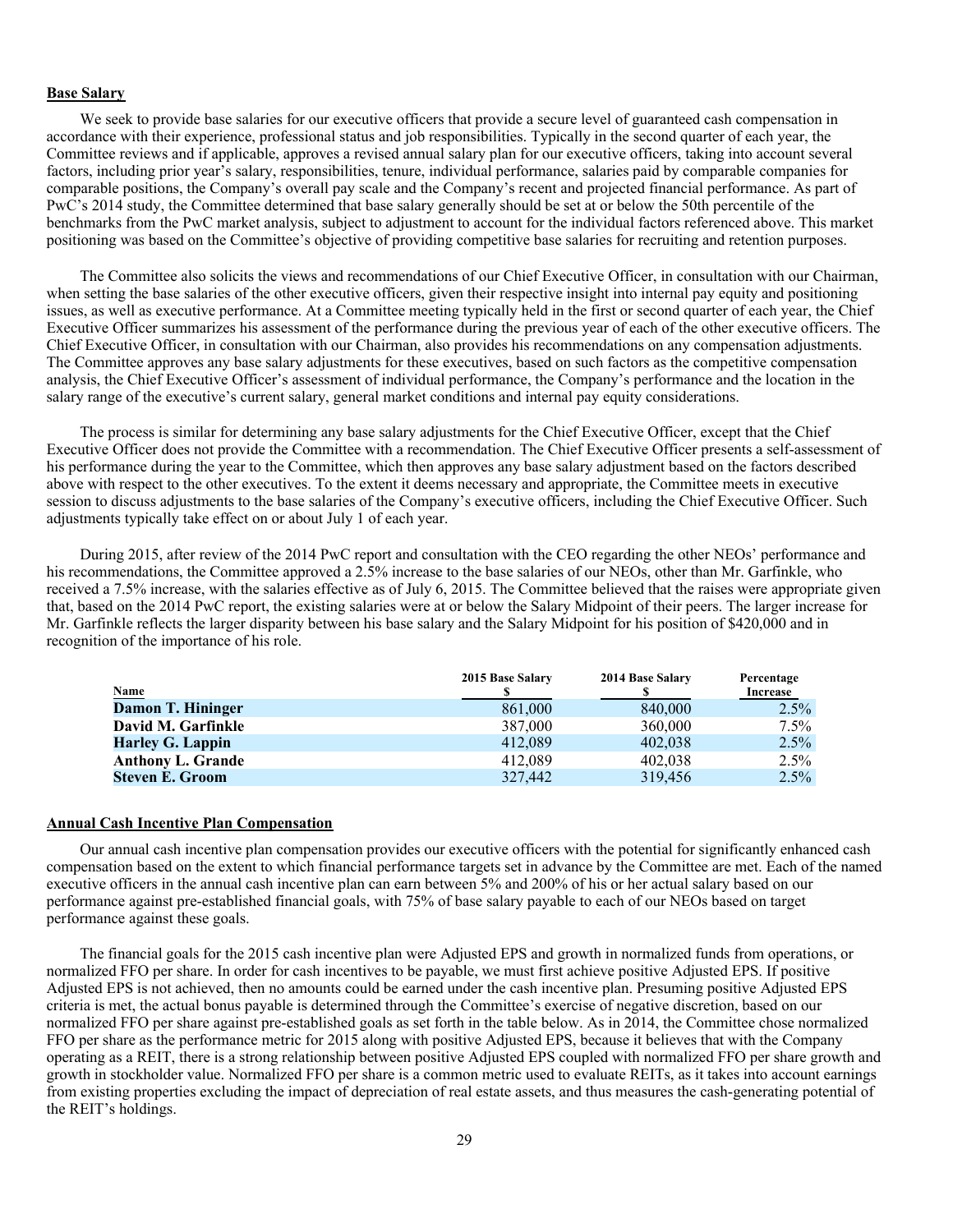Since 2010, the Compensation Committee has employed a target bonus opportunity of 75% of actual salary paid during the year for each of the NEOs, including our Chief Executive Officer.

The initial guidance for 2015, as set forth in the Company's earnings news release dated February 11, 2015, ranged from \$1.94 to \$2.02 for adjusted diluted EPS and from \$2.67 to \$2.75 for normalized FFO per share. The Compensation Committee establishes the performance goals based on a target bonus at 75% of base salary, which would be met for 2015 if we achieved positive Adjusted EPS and normalized FFO per share of \$2.73 for 2015. The maximum bonus was set at 200% of base salary, which would be met if we achieved normalized FFO per share of \$2.93. The Compensation Committee set the normalized FFO per share bonus range as set forth in the following table so that the target bonus would be met if we achieved positive Adjusted EPS and normalized FFO per share that fell between our initial guidance.

| <b>Normalized</b> | Bonus % of           | <b>Normalized</b> | Bonus % of           |
|-------------------|----------------------|-------------------|----------------------|
| FFO per share     | <b>Actual Salary</b> | FFO per share     | <b>Actual Salary</b> |
| \$2.60            | 5.00%                | \$2.76            | 90.84%               |
| \$2.61            | 10.00%               | \$2.77            | 96.13%               |
| \$2.62            | 15.00%               | \$2.78            | 101.42%              |
| \$2.63            | 20.00%               | \$2.79            | 106.71%              |
| \$2.64            | 25.00%               | \$2.80            | 112.00%              |
| \$2.65            | 30.00%               | \$2.81            | 119.00%              |
| \$2.66            | 35.00%               | \$2.82            | 126.00%              |
| \$2.67            | 40.00%               | \$2.83            | 133.00%              |
| \$2.68            | 45.00%               | \$2.84            | 140.00%              |
| \$2.69            | 51.00%               | \$2.85            | 147.00%              |
|                   | (Actual)             | \$2.86            | 154.00%              |
| \$2.70            | 57.00%               | \$2.87            | 160.58%              |
| \$2.71            | 63.00%               | \$2.88            | 167.15%              |
| \$2.72            | 69.00%               | \$2.89            | 173.72%              |
| \$2.73            | 75.00%               | \$2.90            | 180.29%              |
|                   | (Target)             | \$2.91            | 186.86%              |
| \$2.74            | 80.26%               | \$2.92            | 193.43%              |
| \$2.75            | 85.55%               | \$2.93            | 200.00%              |

 Adjusted EPS and normalized FFO per share are adjusted for any of the items set forth in Section 11.2 of the Company's Amended and Restated 2008 Stock Incentive Plan, or the 2008 Plan. For reconciliation of EPS and FFO figures, please refer to the reconciliation disclosure in the Company's Annual Report on Form 10-K under the heading "Management's Discussion and Analysis of Financial Condition and Results of Operations—Liquidity and Capital Resources—Funds from Operations."

Based on our Adjusted EPS of \$1.93 and normalized FFO per share of \$2.69 for 2015, bonuses were earned at 51% of salary, below target, and the following cash incentive plan compensation was awarded to our NEOs in February 2016 consistent with such earned amount:

| <b>Name</b>              | 2015 Cash Incentive Compensation |         |
|--------------------------|----------------------------------|---------|
| Damon T. Hininger        |                                  | 450.232 |
| David M. Garfinkle       |                                  | 197.547 |
| Harley G. Lappin         |                                  | 215.489 |
| <b>Anthony L. Grande</b> | S                                | 215.489 |
| <b>Steven E. Groom</b>   |                                  | 171,225 |

For 2016, the Compensation Committee determined to continue the umbrella annual cash incentive plan on substantially the same terms as in 2015, requiring positive Adjusted EPS and updated performance goals for normalized FFO.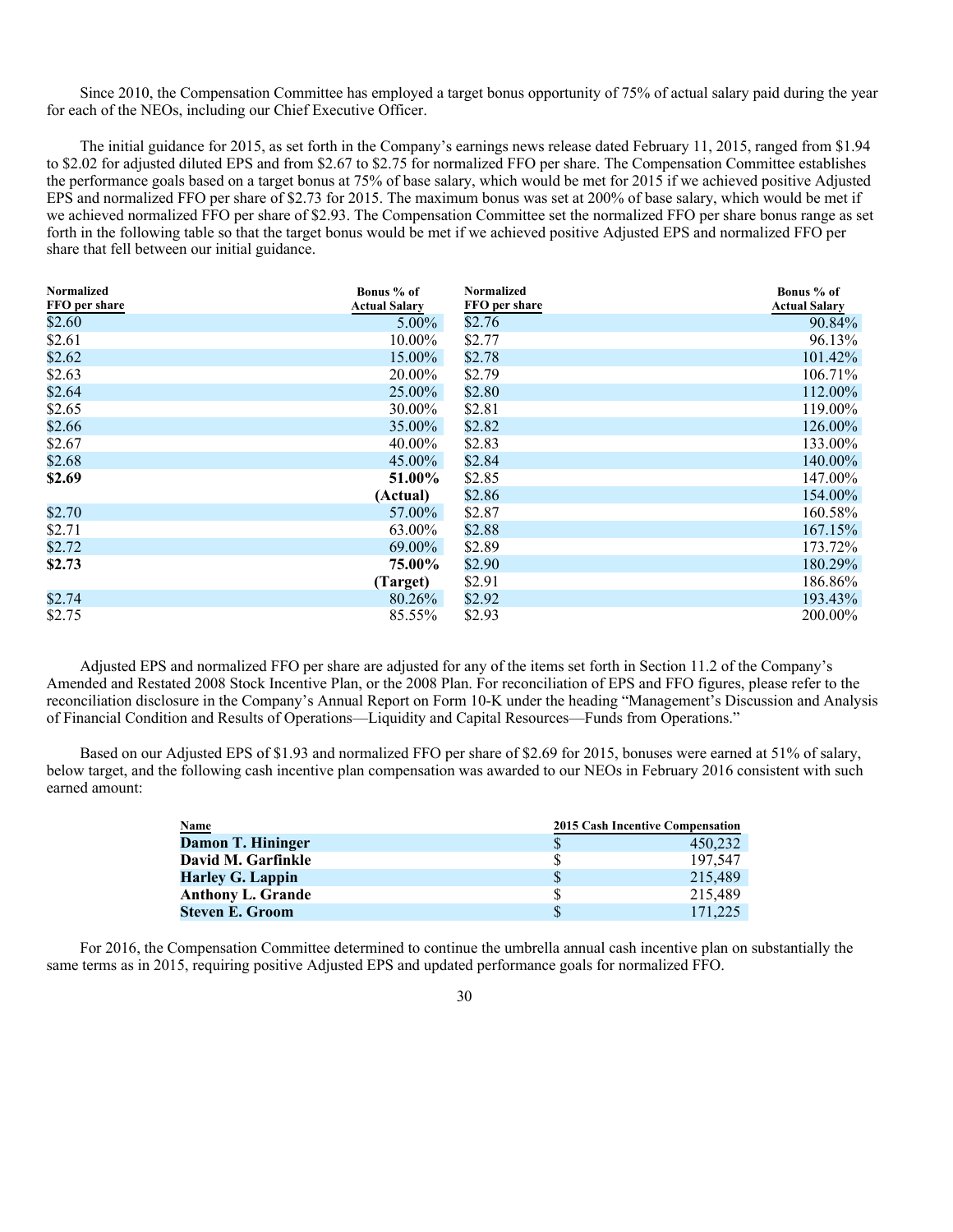# **Performance-Based Equity Incentive Compensation**

One of our key compensation philosophies is that long-term stock-based incentive compensation strengthens and aligns the interests of our executive officers with our stockholders. Equity incentive awards are generally granted to our executive officers on an annual basis. Our pay mix is shifted toward equity compensation, as we believe equity best ties the compensation of our executive officers with the interest of our stockholders. For 2015, consistent with 2014, we granted all of our equity in the form of performancebased RSUs. In 2013, the year of transition to REIT status, we granted only time-based RSUs. Prior to 2013, the Committee employed a compensation strategy utilizing a mix of stock options, with time-based vesting, and restricted stock units, with performance-based vesting based on our Adjusted EPS. In February 2015, in order to continue to align management's interests with those of our stockholders, to tie compensation to our performance as a REIT and to put a substantial portion of the executive's pay at risk based on our performance, the Compensation Committee determined to grant performance-based RSUs in 2015 that are substantially similar to the performance-based RSUs granted in 2014 except that rather than vesting permitted based on cumulative normalized FFO growth as in 2014, if the performance goals in any one year for normalized FFO is not met, the tranche for such year will not vest and be forfeited.

The value of the performance-based RSUs granted in 2015 was at the same levels awarded in 2014. In making its determinations, the Compensation Committee considered many factors, including a comparison to market practices as reflected by the LTIP Fair Value from the 2014 PwC report (discussed above), internal equity, and the focus on equity compensation in our pay mix to encourage longterm value creation, retention and alignment with stockholder interests.

| <b>Name</b>              | 2015 Performance-based<br><b>RSUs Granted</b> | <b>Grant Date Fair Value</b> |   | 2014 LTIP Fair Value<br>of Peer Group |
|--------------------------|-----------------------------------------------|------------------------------|---|---------------------------------------|
| Damon T. Hininger        | 48,371                                        | 1.946.449                    | S | 2,500,000                             |
| David M. Garfinkle       | 23.288                                        | 937.109                      |   | 850,000                               |
| Harley G. Lappin         | 23,288                                        | 937.109                      | S | 850,000                               |
| <b>Anthony L. Grande</b> | 23.288                                        | 937.109                      |   | 850,000                               |
| <b>Steven E. Groom</b>   | 19.179                                        | 771.763                      |   | 735,000                               |

*Terms of Performance-based RSUs Granted in 2015.* The performance-based RSUs granted in 2015 vest based on our achievement of normalized FFO per share goals in each year of the three year vesting period. Accordingly, the performance-based RSUs are divided into three equal tranches of 33% of the granted amount that will vest over a three year period, with 1/3rd, or a tranche, vesting if we achieve the pre-established maximum normalized FFO per share performance goal for that year's tranche. The yearly goals are based on pre-established annual growth rates. Commencing for 2015 performance-based RSUs, the annual FFO per share performance goals are noncumulative so to the extent the maximum normalized FFO per share performance goal for a particular year is missed, the tranche for such year will not vest and be forfeited. Normalized FFO per share for purposes of these awards is our normalized FFO per share as reported in our quarterly and annual reports. The normalized FFO per share performance goals were established based on our historical FFO per share and five-year compounding of the maximum growth rates. The table below sets forth the per share performance goals for each year in the three-year vesting period for the performance-based RSUs granted in 2015.

|                |                                     | <b>Normalized FFO Required for</b> |  |  |  |  |  |
|----------------|-------------------------------------|------------------------------------|--|--|--|--|--|
| Period/Tranche | <b>Vesting of Tranche Each Year</b> |                                    |  |  |  |  |  |
| 2015           |                                     | 2.36                               |  |  |  |  |  |
| 2016           |                                     | 2.44                               |  |  |  |  |  |
| 2017           |                                     | 251                                |  |  |  |  |  |

*Outstanding Performance-based RSUs Granted in 2014.* In 2014, we granted performance-based RSUs that vest in accordance with the same principles as the performance-based RSUs granted in 2015, except that the annual FFO performance goals are cumulative, such that to the extent that the maximum normalized FFO performance goal for a particular year is missed, if in the subsequent year the cumulative maximum normalized FFO performance goal is achieved, the tranche for the year in which the maximum goal is achieved will vest, plus each prior unvested tranche for the prior years (where maximum normalized FFO was not achieved) will also vest. Based on our normalized FFO per share of \$2.69 for 2015, the second tranche of the award vested, representing one third of the shares granted, as set forth in the table below. The table below sets forth the performance goals for each year in the three-year vesting period for the performance RSUs granted in 2014.

|                                        |                               |      | Vesting of Tranche at End of Three-Year |                        |  |             |  |              |  |  |  |
|----------------------------------------|-------------------------------|------|-----------------------------------------|------------------------|--|-------------|--|--------------|--|--|--|
|                                        | <b>Maximum Normalized FFO</b> |      | <b>Period Based on Performance</b>      |                        |  |             |  |              |  |  |  |
| <b>Required for Vesting of Tranche</b> |                               |      |                                         | for the Year Specified |  |             |  |              |  |  |  |
| Period/Tranche                         | During the Three-Year Period  |      |                                         | 50% Vesting            |  | 75% Vesting |  | 100% Vesting |  |  |  |
| 2014                                   |                               | 2.44 | ъ                                       | 2.01                   |  |             |  | 2.44         |  |  |  |
| 2015                                   |                               | 2.56 |                                         | 2.01                   |  | 2.24        |  | 2.51         |  |  |  |
| 2016                                   |                               | 2.69 |                                         | 2.01                   |  | 2.26        |  | 2.59         |  |  |  |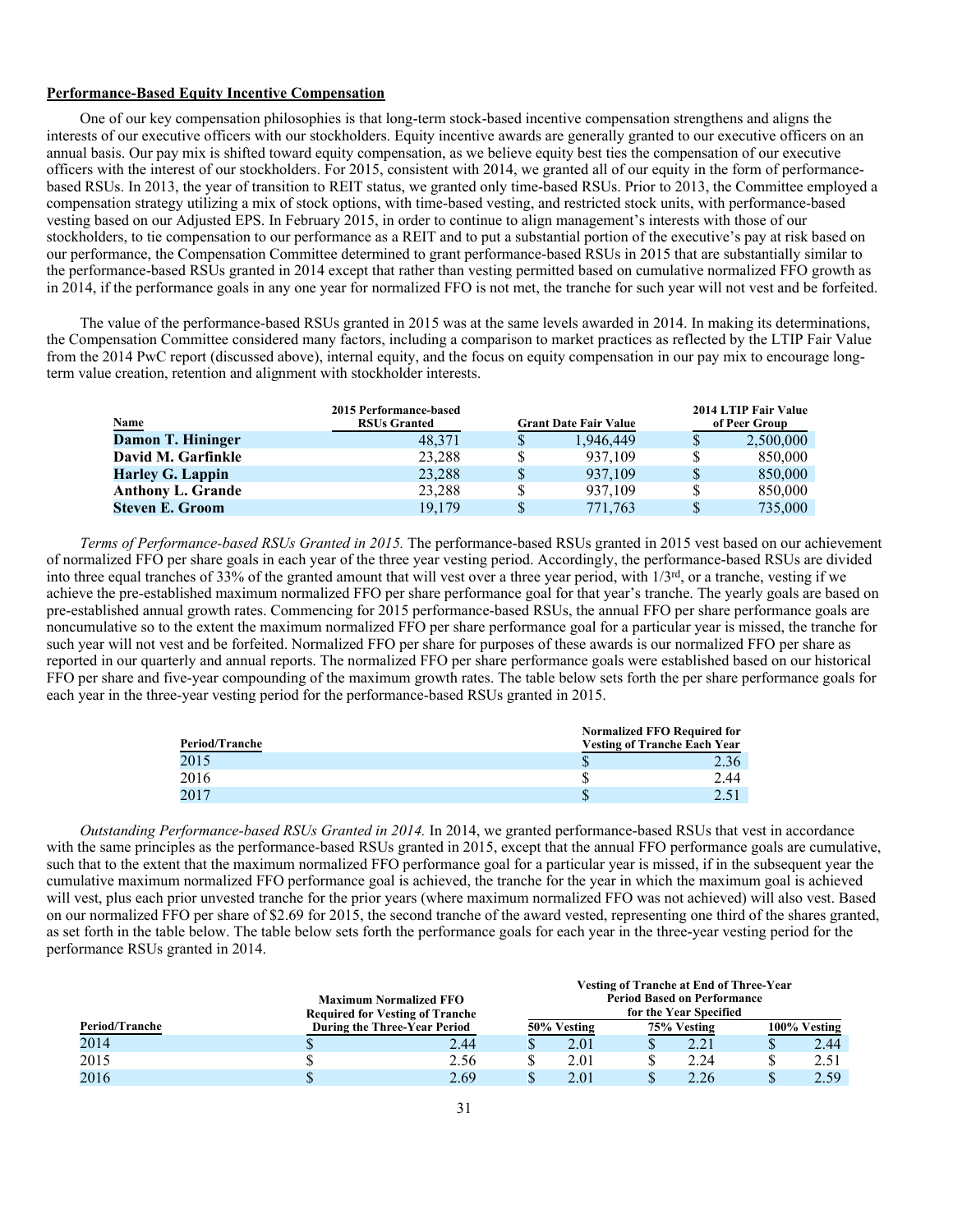# In 2013, given our transition to REIT status, we granted only time-based RSUs.

*Vested Performance-based RSUs Based on 2015 Performance.* Based on our normalized FFO per share of \$2.69 for 2015, the tranche of the 2015 and 2014 performance-based RSUs that could vest based on 2015 performance, all vested, representing one third of the shares granted, as set forth in the table below. In accordance with the terms of the awards, the vesting occurs and shares are issued on the later of (i) delivery of the audited financial statements by the Company's certified independent registered public accountants for the applicable fiscal year (in the Company's filing of the Annual Report on Form 10-K) and (ii) the applicable anniversary of the grant date. Thus, the tranche of the 2014 and 2015 Performance- based RSUs that vested based on 2015 performance were deemed vested, and the shares were issued, on February 25, 2016.

| Name                     | <b>2015 Performance-based RSUs</b><br>that Vested based on 2015<br>Performance and Issued in 2016 | <b>2014 Performance-based RSUs</b><br>that Vested based on 2015<br>Performance and Issued in 2016 |
|--------------------------|---------------------------------------------------------------------------------------------------|---------------------------------------------------------------------------------------------------|
| Damon T. Hininger        | 16,123                                                                                            | 20,031                                                                                            |
| David M. Garfinkle       | 7.762                                                                                             | 9,632                                                                                             |
| <b>Harley G. Lappin</b>  | 7.762                                                                                             | 9.644                                                                                             |
| <b>Anthony L. Grande</b> | 7.762                                                                                             | 9.644                                                                                             |
| <b>Steven E. Groom</b>   | 6.393                                                                                             | 7.942                                                                                             |

*Dividend Equivalent Rights.* The performance-based RSUs and time-based RSUs have associated dividend equivalent rights that are earned based on cash dividends paid by the Company while the award is unvested and outstanding. The Dividend Equivalent Rights are paid in cash, and do not vest and are not paid until, and then only to the extent, the associated performance-based RSUs or time-based RSUs vest and the underlying shares are issued. This further aligns the executive officer's interests with our stockholders, encourages dividend growth performance and does not result in any unearned compensation.

## *Non-Direct Compensation*

# **Severance and Change in Control Benefits**

We believe that reasonable severance and change in control benefits are necessary in order to recruit and retain effective senior managers. These severance benefits reflect the fact that it may be difficult for such executives to find comparable employment within a short period of time and are a product of a generally competitive recruiting environment within our industry. We also believe that a change in control arrangement will provide an executive security that will likely reduce any reluctance of an executive to pursue a change in control transaction that could be in the best interests of our stockholders. In addition, we have sought to maintain a high level of consistency in the contractual terms applicable to all members of the executive team. We maintain employment agreements with each of our executive officers that provide cash severance equal to their current base salary for terminations without cause, and double trigger payment of 2.99 times their base salary, plus certain other benefits in the event of termination of employment by the Company (other than for "cause") or resignation for "good reason" in connection with a "change in control".

The executive employment agreements and the potential costs in the event of a change in control are reviewed periodically by the Compensation Committee and the Committee stays abreast of developments and suggested best practices in compensation structure and design. The executive employment agreements were set to expire in December 2014. In 2014, we undertook a comprehensive review of the provisions of the executive employment agreements (including protections provided in the event of a change in control and compliance with applicable law) and on December 30, 2014 entered into new or revised employment agreements with each of our executives on substantially similar economic terms, updating the minimum salary payable under the agreement to equal the salary levels in effect for 2014, and updating the provisions to ensure compliance with applicable law, including Section 409A of the Internal Revenue Code.

Under our equity award agreements, all outstanding equity awards would accelerate upon a change in control. The Compensation Committee believes that the single trigger equity acceleration encourages management to stay committed towards any potential transaction that may be in the best interests of our stockholders. For a detailed discussion of potential severance and change in control benefits, see "Potential Payments Upon Termination or Change in Control," beginning on page 40 of this Proxy Statement.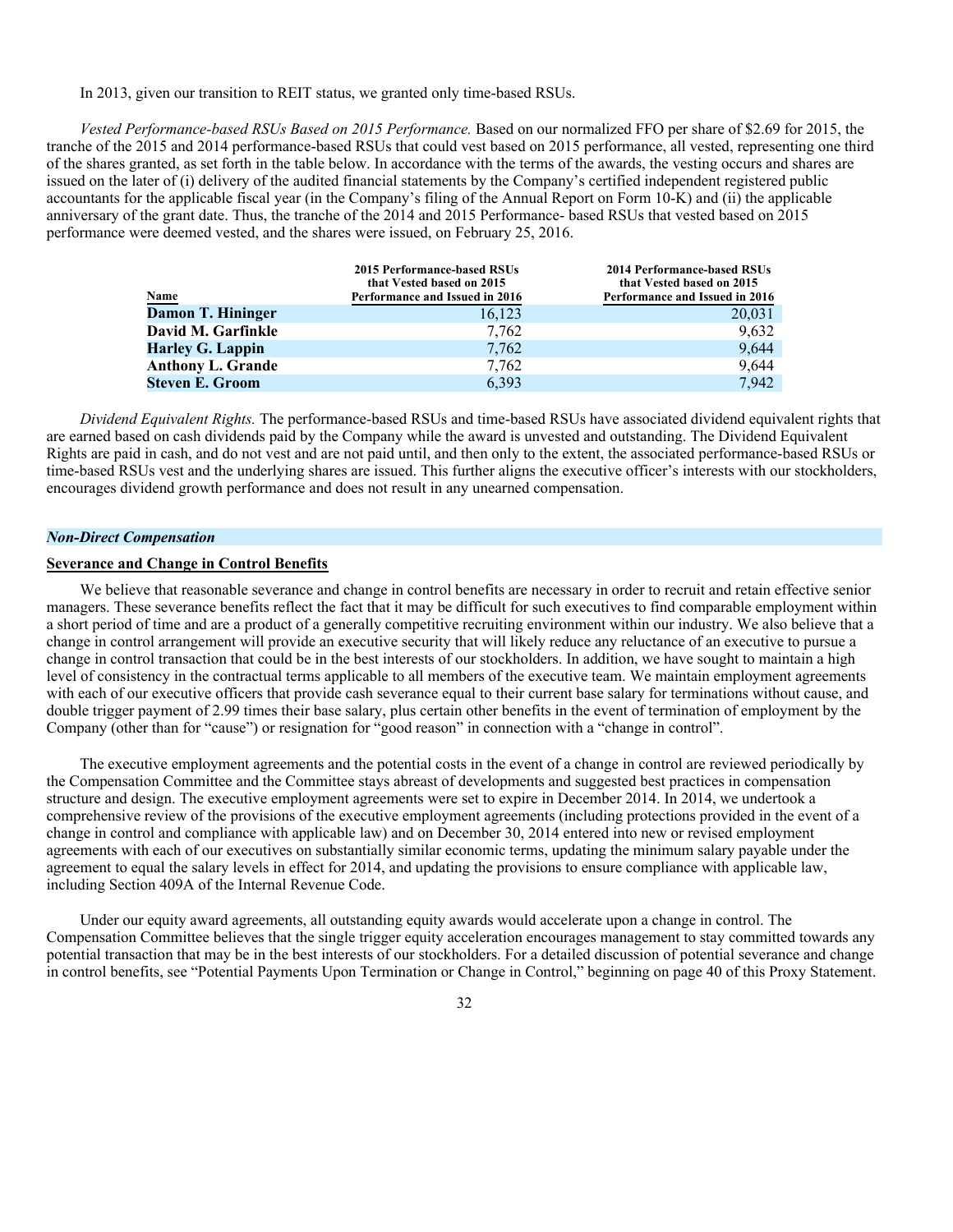# **Perquisites and Other Benefits**

The Company has previously paid relocation expenses, either in the form of reimbursement or a lump sum payment, to the NEOs who have relocated to Nashville, Tennessee in order to assume their positions with the Company. We permit limited tax gross up payments to our executives to cover the income tax associated with the taxable portions (if any) of such relocation reimbursement payments. No such relocation and tax gross up payments were made to the named executive officers during 2015.

The named executive officers are also eligible for benefits generally available to and on the same terms as the Company's employees who are exempt for purposes of the Fair Labor Standards Act, including health insurance, disability insurance, dental insurance and group life insurance. Additionally, the Company pays supplemental life and long-term disability insurance premiums for the named executive officers. Pursuant to their employment agreements and in order to encourage community involvement, the named executive officers are also eligible for reimbursement for certain civic and professional memberships that are approved in advance. We also pay for physicals for executive officers up to \$2,000 per individual on an annual basis.

# **Retirement Plans**

The Company maintains a 401(k) plan. The Company matches a percentage of eligible employee contributions to our qualified 401 (k) Plan. Employer matching contributions are made in cash on a dollar-for-dollar basis up to 5% of the employee's base salary and are 100% vested immediately.

The Company also has a nonqualified deferred compensation plan covering our executive officers and certain key employees. Under the terms of the deferred compensation plan, participants are allowed to defer up to 50% of their annual base salary and 100% of their incentive cash bonus each plan year. The Company, in its discretion, may make matching contributions to the plan. Currently, the Company makes matching contributions equal to 100% of amounts deferred up to 5% of total cash compensation. The matching contribution is credited on a monthly basis, but is reduced at the end of the plan year for any matching amounts contributed to the participant's 401(k) account. Any compensation deferred and matching contributions, if any, earn a return based on a fixed rate that is established by the Company based on the return received by the Company on certain investments designated as a funding mechanism for meeting its obligations under the plan. Participants are 100% vested in amounts deferred under the deferred compensation plan and earnings on those amounts, while the matching contributions vest 20% after two years of service, 40% after three years of service, 80% after four years of service and 100% after five years of service, subject to accelerated vesting in the event of a change in control, death, disability or retirement (age 62).

#### *Guidelines and Policies*

# **Stock Ownership Guidelines**

Since March 1, 2007, we have maintained stock ownership guidelines applicable to our executive officers and directors. The stock ownership guidelines are designed to align the economic interests of executive officers and directors with those of stockholders, and to discourage excessive risk-taking by management and directors.

The original guidelines provided that our executive officers are expected to own a fixed number of shares of common stock of the Company, as set forth in the table below. This fixed number equals three times such executive officer's base salary on their hire or promotion date divided by the Company's closing common stock price, as reported on the NYSE, on such date. The original guidelines also provided that the Company's non-executive directors are expected to own a fixed number of shares of common stock of the Company equal to four times such director's annual retainer (excluding any retainer for chairing or serving as a member of a committee) in effect as of March 1, 2012 or their later date of initial election or appointment to the Board, divided by the Company's closing common stock price, as reported on the NYSE, on such date.

The stock ownership guidelines applicable to our executive officers and our non-executive directors were amended by our Board in May 2013 to increase the number of shares the directors and officers of the Company are expected to own to give effect to the REIT conversion special dividend.

Executive officers and non-executive directors are required to achieve these ownership levels, subject to a limited hardship exemption, within five years following their date of hire or promotion, or initial appointment or election, as applicable, or (in the case of those serving at the time the guidelines were adopted) by March 1, 2012.

The following may be used in determining share ownership:

- shares of common stock owned outright by the executive officer or non-executive director and his or her immediate family members who share the same household, whether held individually or jointly;
- shares of restricted stock or restricted stock units where the restrictions have lapsed, even though such shares may be subject to an election made by the holder to defer receipt of the shares; and
- shares held in trusts or other legal entities established for estate planning purposes with respect to which the executive officer or non-executive director retains beneficial ownership (due to complexities of these arrangements, requests to include shares held in such arrangements must be reviewed and approved by the Committee).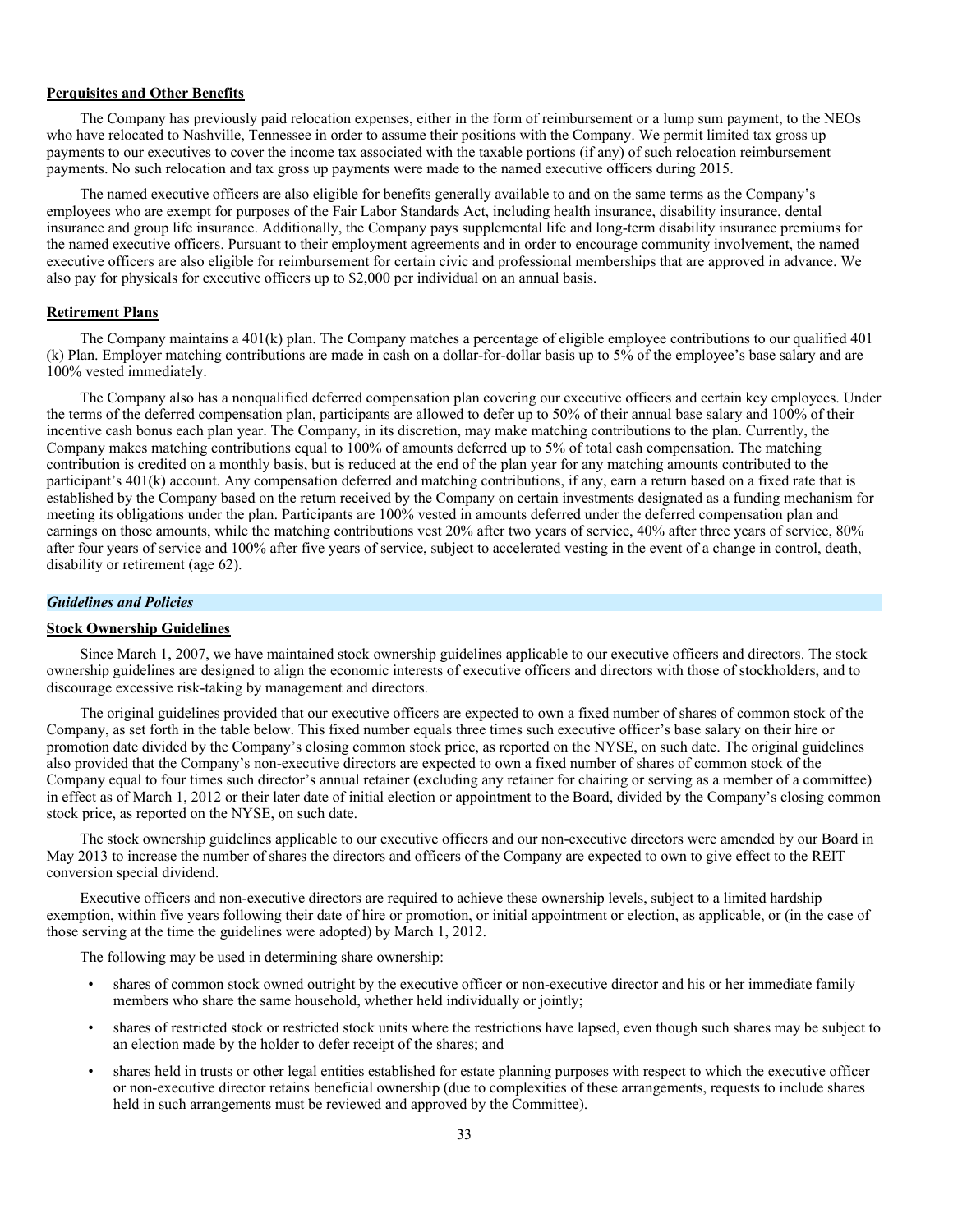The guidelines were based, in part, on information provided by PwC that summarized the frequency of such programs at Fortune 500 companies and reported on the most common types of such programs. Based on such research, the Board of Directors determined that ownership requirements were fair, yet challenging, ownership requirements and that five years was a reasonable time period during which executives and directors would be able to comply. The Committee believes that these ownership guidelines encourage executive officers and directors of the Company to act in the long-term interests of our stockholders, while discouraging excessive risk-taking.

Our guidelines and the compliance status of the Company's named executive officers as of the last quarterly review date of February 2, 2016 are shown in the table below.

|                          | <b>Shares Required by</b> | <b>Number of Shares</b> |                        |
|--------------------------|---------------------------|-------------------------|------------------------|
| Name                     | <b>Guidelines</b>         | Held                    | <b>Compliance Date</b> |
| <b>Damon T. Hininger</b> | 87,138                    | 162,245                 | 10/15/2014             |
| David M. Garfinkle       | 32,777                    | 48.927                  | 5/1/2019               |
| <b>Harley G. Lappin</b>  | 47,759                    | 61,177                  | 6/1/2016               |
| <b>Anthony L. Grande</b> | 35,671                    | 39,856                  | 8/21/2013              |
| <b>Steven E. Groom</b>   | 39,751                    | 61,967                  | 4/22/2015              |

# **Grant Timing Policy**

To ensure that our equity compensation awards are granted appropriately, we have the following practices regarding the timing of equity compensation grants and for stock option exercise price determinations:

- Grants of equity awards for executive officers are typically made on the date of the February Compensation Committee meeting, after the Committee has had the opportunity to review full year results for the prior year and consider anticipated results for the current year.
- The Committee occasionally approves additional equity awards in certain special circumstances, such as upon an executive officer's initial employment with the Company, the promotion of an executive officer to a new position or in recognition of special contributions made by an executive officer. For grants to executive officers, all such grants are approved by the Committee with an effective date of grant on or after the date of such approval. If the grant date is after the date of approval, it is on a date that is specified by the Committee at the time of approval.
- The Company strives to ensure that equity grants are made following the public release of important information such as year-end results or anticipated results for the succeeding year.

# **Deductibility of Executive Compensation**

Section 162(m) of the Internal Revenue Code of 1986 limits the deductibility on the Company's tax return of compensation over \$1.0 million to the Chief Executive Officer or any of the other four most highly compensated executive officers serving at the end of the fiscal year unless, in general, a significant portion of the compensation paid is pursuant to a plan which is performance-related, non-discretionary, and has been approved by our stockholders. The Compensation Committee's actions with respect to Section 162(m) in 2015 were to make reasonable efforts to ensure that compensation was deductible to the extent permitted while simultaneously providing appropriate rewards for performance. The Committee intends to structure performance-based compensation awarded in the future to executive officers who may be subject to Section 162(m) in a manner that satisfies the relevant requirements. The Committee, however, reserves the authority to award non-deductible compensation as deemed appropriate. Further, because of ambiguities and uncertainties as to the application and interpretation of Section 162(m) and related regulations, no assurance can be given that compensation intended to satisfy the requirements for deductibility under Section 162(m) will in fact do so.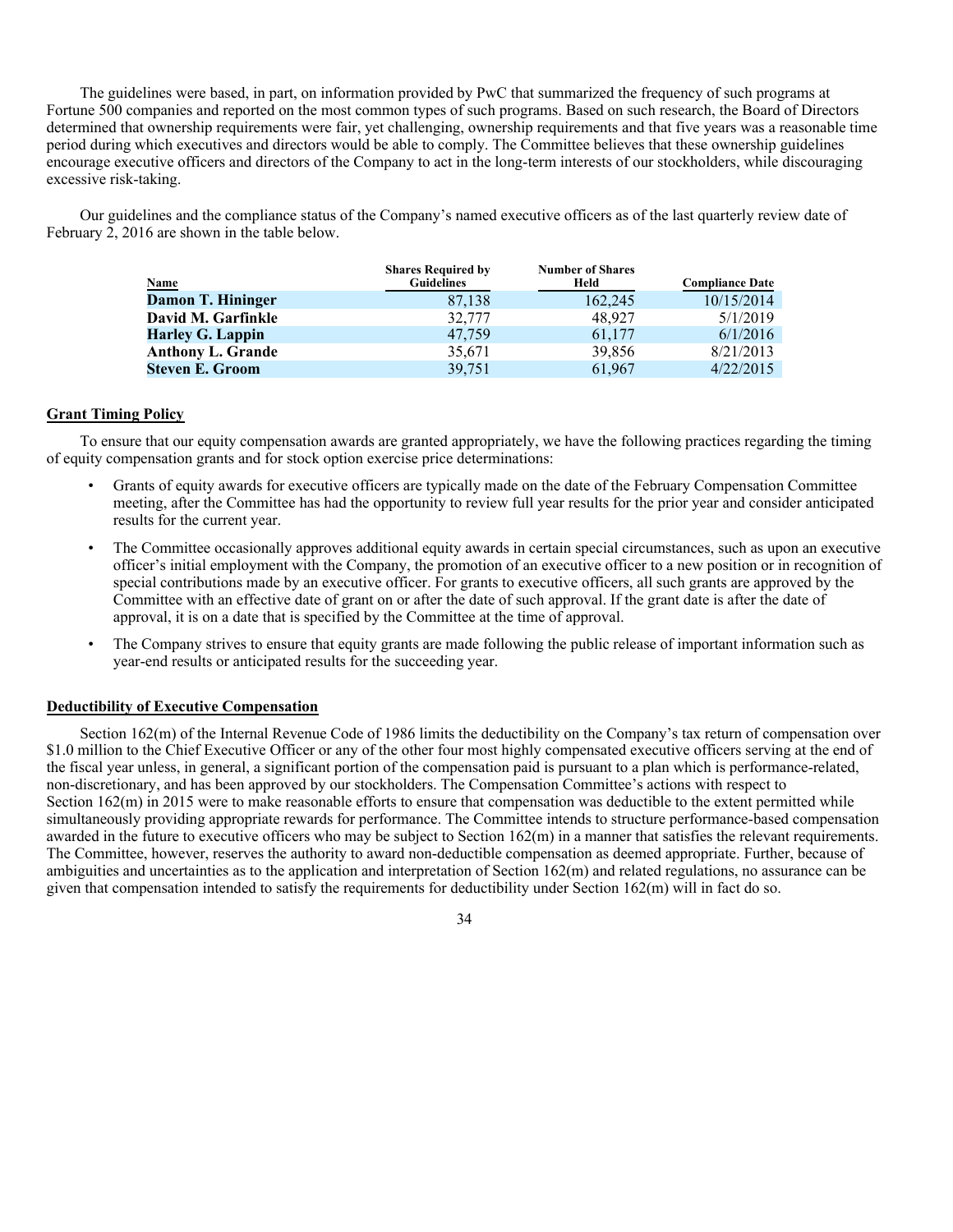# **Report of the Compensation Committee**

*The following Report of the Compensation Committee does not constitute soliciting material and should not be deemed filed or incorporated by reference into any other Company filing under the Securities Act of 1933 or the Securities Exchange Act of 1934, except to the extent the Company specifically incorporates this Report by reference therein.* 

Our Compensation Committee has reviewed and discussed the Compensation Discussion and Analysis set forth above with our management. Taking this review and discussion into account, the undersigned Committee members recommended to the Board of Directors that the Board approve the inclusion of the Compensation Discussion and Analysis in our Proxy Statement on Schedule 14A for filing with the SEC.

Submitted by the Compensation Committee of the Board of Directors:

Joseph V. Russell, Chair Robert J. Dennis Mark A. Emkes John R. Prann, Jr.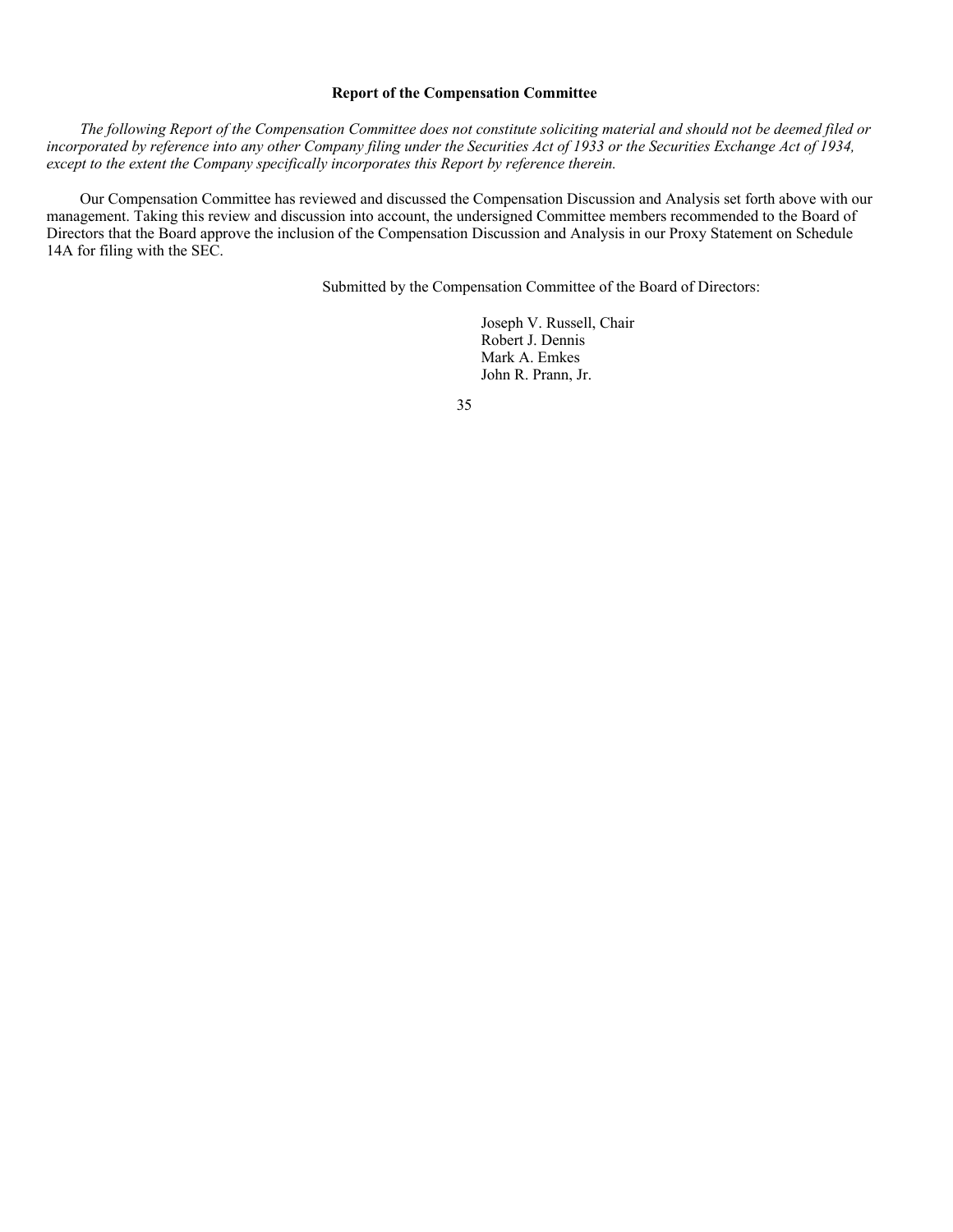#### **Summary Compensation Table**

The following table summarizes the compensation earned or paid to our named executive officers for service in the fiscal years ended December 31, 2015, 2014 and 2013, with the exception of Mr. Garfinkle, who first became a named executive officer in 2014.

| <b>Name and Principal</b><br><b>Position</b>            | Year | Salary<br><b>(S)</b> | Stock<br>Awards<br>(S)(2) |    | <b>Non-Equity</b><br><b>Incentive Plan</b><br>Compensation<br>$(S)^{(3)}$ |              | Change in<br>Nonqualified<br><b>Deferred</b><br>Compensation<br>Earnings $(\text{S})^{(4)}$ |    | All Other<br><b>Compensation</b><br>$(S)^{(5)}$ | Total<br><b>(S)</b> |
|---------------------------------------------------------|------|----------------------|---------------------------|----|---------------------------------------------------------------------------|--------------|---------------------------------------------------------------------------------------------|----|-------------------------------------------------|---------------------|
| <b>Damon T. Hininger</b>                                | 2015 | \$882,807            | \$1,946,449               | \$ | 450,232                                                                   |              | 25,148                                                                                      | \$ | 100,681                                         | \$3,405,317         |
| President and Chief Executive Officer                   | 2014 | \$811.231            | \$1,946,477               |    | 822,750                                                                   |              | 14,533                                                                                      | S  | 71.126                                          | \$3,666,117         |
|                                                         | 2013 | \$737,231            | \$1,853,782               | \$ | 344,066                                                                   |              | 20,910                                                                                      | S  | 326,471                                         | \$3,282,460         |
| David M. Garfinkle <sup>(1)</sup>                       | 2015 | \$387,347            | \$937,109                 | S  | 197,547                                                                   | S            | 5,697                                                                                       | S  | 41,738                                          | \$1,569,438         |
| Executive Vice President and Chief Financial<br>Officer | 2014 | \$323,013            | \$937,127                 | S  | 287,070                                                                   | S.           | 3,073                                                                                       | S  | 26,124                                          | \$1,576,407         |
| <b>Harley G. Lappin</b>                                 | 2015 | \$422,527            | \$937,109                 | S. | 215,489                                                                   | <b>S</b>     | 4,347                                                                                       | \$ | 55,789                                          | \$1,635,261         |
| <b>Executive Vice President and Chief Corrections</b>   | 2014 | \$377.434            | \$937,140                 |    | 382,793                                                                   |              | 2,343                                                                                       | \$ | 39.727                                          | \$1,739,437         |
| Officer                                                 | 2013 | \$332,673            | 892,490<br>S.             | S  | 155,258                                                                   | <sup>S</sup> | 3,449                                                                                       | \$ | 130,836                                         | \$1,514,706         |
| <b>Anthony L. Grande</b>                                | 2015 | \$422,527            | \$937,109                 | S  | 215,489                                                                   | S.           | 14,793                                                                                      | S  | 49,941                                          | \$1,639,859         |
| <b>Executive Vice President and Chief Development</b>   | 2014 | \$377,434            | \$937,140                 | S  | 382,793                                                                   |              | 8,837                                                                                       | \$ | 33,911                                          | \$1,740,115         |
| Officer                                                 | 2013 | \$332,673            | 892,490<br>S.             | S  | 155,258                                                                   | S            | 13,176                                                                                      | S  | 161,264                                         | \$1,554,861         |
| <b>Steven E. Groom</b>                                  | 2015 | \$335,736            | 771.763<br>S.             | \$ | 171,225                                                                   |              |                                                                                             |    | 29,102                                          | \$1,307,826         |
| Executive Vice President and General Counsel            | 2014 | \$308,233            | 771,757<br>S.             |    | 312,610                                                                   |              |                                                                                             |    | 28,852                                          | \$1,421,452         |
|                                                         | 2013 | \$282,319            | 735,009                   |    | 131,758                                                                   |              |                                                                                             |    | 138,599                                         | \$1,287,685         |

(1) Mr. Garfinkle was appointed as Executive Vice President and Chief Financial Officer effective as of May 1, 2014. Compensation reported is for the full 2014 fiscal year.

- (2) The amounts shown in this column represent the aggregate grant-date fair value of restricted stock units ("RSUs") and performance-based RSUs granted during the given year calculated in accordance with FASB ASC Topic 718. Performancebased RSUs granted in 2014 and 2015 vest based upon achieving normalized FFO performance objectives that were preestablished by the Compensation Committee. Time-based RSUs granted in 2013 vest in 1/3rd increments per year commencing with the first anniversary of the grant date. The grant date values for the 2015 performance-based RSUs presented reflect the probable outcome that the performance conditions will be met as estimated on the date of grant. At the time of grant for the 2015 performance-based RSUs, it was determined that maximum performance under the performance condition was the probable outcome, and thus the grant date fair value was determined based on \$40.24 per share (reflecting such probability) multiplied by the maximum number of shares that may vest, which equates to the number granted. All grants of equity awards were made under the Company's 2008 Plan and are subject to individual award agreements. RSUs, including our performancebased RSUs, earn dividend equivalent rights, that accumulate and are paid in cash when and only to the extent the underlying award vests.
- (3) The amounts shown in this column reflect cash incentive plan compensation earned pursuant to the Company's Cash Incentive Plan, which is discussed in further detail on page 29 under the heading "Annual Cash Incentive Plan Compensation" in the Compensation Discussion and Analysis section of this Proxy Statement.
- (4) The amounts shown in this column represent above-market earnings on amounts that the named executive officers chose to defer pursuant to the Company's Executive Deferred Compensation Plan ("DCP"), which is more fully described under the heading "Nonqualified Deferred Compensation." Amounts shown are based on the Company's fixed rate for 2015 of 5.60%, and 120% of the applicable federal long-term rate, with compounding (as prescribed under section 1274(d) of the Internal Revenue Code, (26 U.S.C. 1274(d))) of 3.29%.
- (5) The amounts shown as All Other Compensation for 2015 include the following:

| <b>Name</b>              | $401(k)$ Plan<br>Matching<br>Contributions |        | <b>DCP Matching</b><br><b>Contributions</b> | Life<br>Insurance<br>Premiums |       | <b>Long Term</b><br><b>Disability</b><br>Premiums <sup>(a)</sup> |        |
|--------------------------|--------------------------------------------|--------|---------------------------------------------|-------------------------------|-------|------------------------------------------------------------------|--------|
| Damon T. Hininger        |                                            | 13.250 | 72.028                                      | \$2,399                       |       |                                                                  | 13.004 |
| David M. Garfinkle       |                                            | 13.250 | 20.471                                      | \$                            | 2,764 |                                                                  | 5,253  |
| <b>Harley G. Lappin</b>  | \$                                         | 13,250 | 25,876                                      | <sup>S</sup>                  | 7,412 | \$                                                               | 9,251  |
| <b>Anthony L. Grande</b> |                                            | 13.250 | 27,016                                      | S.                            | 2,273 |                                                                  | 7.402  |
| <b>Steven E. Groom</b>   |                                            | 13.250 |                                             |                               | 8,529 |                                                                  | 7,323  |

(a) The Company pays the long term disability premiums of its executive officers and certain other employees, but does not pay such premiums for all employees.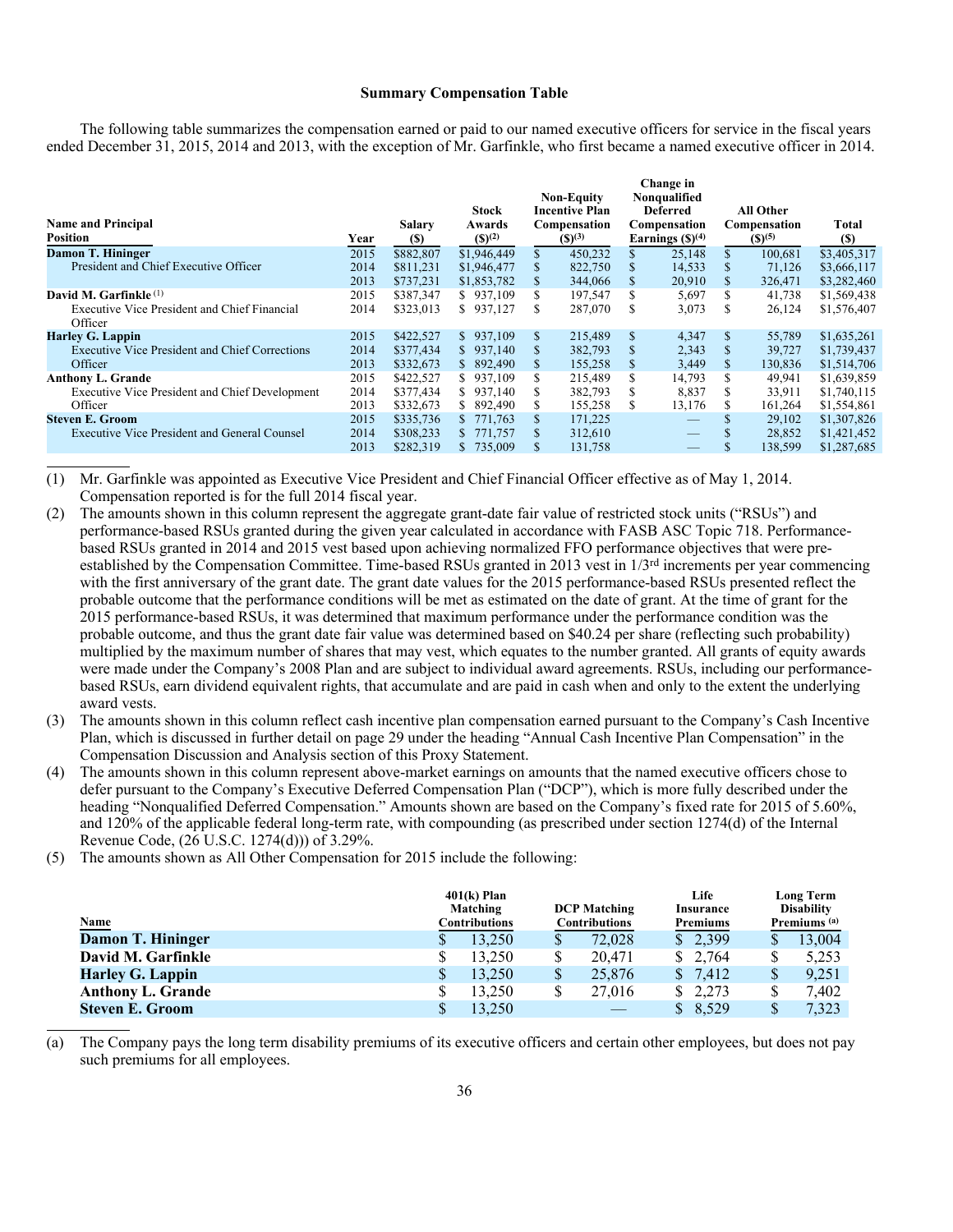#### **Grants of Plan-Based Awards in 2015**

|                          | Grant     | <b>Estimated Possible Payouts Under Non-</b><br>Equity Incentive Plan Awards <sup>(1)</sup> |           |                | <b>Estimated Possible Payouts Under</b><br>Equity Incentive Plan Awards <sup>(2)</sup> |        |                |  | <b>Grant Date Fair</b><br><b>Value of Stock</b> |  |
|--------------------------|-----------|---------------------------------------------------------------------------------------------|-----------|----------------|----------------------------------------------------------------------------------------|--------|----------------|--|-------------------------------------------------|--|
| Name                     | Date      | <b>Threshold</b>                                                                            | Target    | <b>Maximum</b> | <b>Threshold</b>                                                                       | Target | <b>Maximum</b> |  | Awards $(\text{\$})^{(3)}$                      |  |
| Damon T. Hininger        | 2/19/2015 |                                                                                             |           |                | 16.124                                                                                 | (2)    | 48,371         |  | 1,946,449                                       |  |
|                          | 2/19/2015 | \$44.140                                                                                    | \$662,105 | \$1,765,614    |                                                                                        |        |                |  |                                                 |  |
| David M. Garfinkle       | 2/19/2015 |                                                                                             |           |                | 7.763                                                                                  | (2)    | 23,288         |  | 937,109                                         |  |
|                          | 2/19/2015 | \$19.367                                                                                    | \$290.510 | 774.694<br>S.  |                                                                                        |        |                |  |                                                 |  |
| <b>Harley G. Lappin</b>  | 2/19/2015 |                                                                                             |           |                | 7.763                                                                                  | (2)    | 23,288         |  | 937,109                                         |  |
|                          | 2/19/2015 | \$21.126                                                                                    | \$316,895 | 845,054<br>\$  |                                                                                        |        |                |  |                                                 |  |
| <b>Anthony L. Grande</b> | 2/19/2015 |                                                                                             |           |                | 7.763                                                                                  | (2)    | 23,288         |  | 937,109                                         |  |
|                          | 2/19/2015 | \$21.126                                                                                    | \$316,895 | 845.054<br>S.  |                                                                                        |        |                |  |                                                 |  |
| Steven E. Groom          | 2/19/2015 |                                                                                             |           |                | 6,393                                                                                  | (2)    | 19,179         |  | 771,763                                         |  |
|                          | 2/19/2015 | \$16,787                                                                                    | \$251,802 | 671.472<br>S.  |                                                                                        |        |                |  |                                                 |  |

The following table sets forth the grants of plan-based awards that were made to the named executive officers during the fiscal year ended December 31, 2015. No options were granted to our named executive officers in 2015.

(1) The amounts shown in these columns reflect the threshold (5% of actual salary), target (75% of actual salary) and maximum (200% of actual salary) amounts that each of the named executive officers could have earned for the fiscal year ended December 31, 2015 pursuant to the Company's 2015 Cash Incentive Plan, based on positive Adjusted EPS and normalized FFO per share, as discussed in further detail on page 29 under the heading "Annual Cash Incentive Plan Compensation" in the Compensation Discussion and Analysis section of this Proxy Statement. The amounts actually awarded to each of the named executive officers are reflected in the Summary Compensation Table.

- (2) The amounts shown in these columns reflect as threshold, the minimum number (or  $1/3^{rd}$  of the granted amount) of performance-based RSUs that could vest if only one tranche of the performance-based RSUs achieve the normalized FFO performance goals. Maximum reflects vesting in full of all of the performance-based RSUs granted, which occurs when maximum performance under the normalized FFO per share performance goals is achieved for each of 2015, 2016 and 2017, resulting in the vesting of each of the three tranches following each such year. Target is not established, as vesting may range from 1/3rd, 2/3rd or 100% of the number of performance-based RSUs granted. The performance-based RSUs were awarded pursuant to the Company's 2008 Plan and have dividend equivalent rights payable in cash, but only to the extent and when the performance-based RSUs vest and the underlying shares are issued. The performance-based RSUs are discussed in further detail beginning on page 31 under the heading "Performance-Based Equity Incentive Compensation" in the Compensation Discussion and Analysis section of this Proxy Statement.
- (3) The amounts shown in this column represent the aggregate grant-date fair value of the performance–based RSUs granted in 2015 calculated in accordance with FASB ASC Topic 718. These awards vest in  $1/3<sup>rd</sup>$  increments based upon achieving normalized FFO per share performance objectives that were pre-established by the Compensation Committee. At the time of grant for the 2015 performance-based RSUs, it was determined that maximum performance under the performance condition was the probable outcome, and thus the grant date fair value was determined based on \$40.24 per share for the February 19, 2015 grants (reflecting such probability) multiplied by the maximum number of shares that may vest, which equates to the number granted.

## **Employment Agreements**

On December 30, 2014, the Company entered into new employment agreements with each of our named executive officers, which replaced the existing employment agreements that were scheduled to expire on December 31, 2014. Each agreement is effective as of January 1, 2015 and has an initial term that expires on December 31, 2015, subject to two automatic one-year renewals unless either party provides notice of non-renewal at least 60 days in advance of the expiration of the then current term. Each of the employment agreements for our named executed officers has automatically renewed. Each of these agreements provides for a minimum annual salary that is consistent with the base salary in effect on December 30, 2014. In addition, during the term, the executives are eligible to participate in all compensation or employee benefit plans or programs maintained by the Company for the benefit of its salaried employees or senior executives from time to time. These plans and programs may include health and life insurance. In addition, during the term, these agreements provide for reimbursement for certain professional and civic memberships that are approved in advance by the Company. Each of the employment agreements continued the severance benefits and provisions that were in effect under the previous agreements and which are more fully discussed under "Potential Payments Upon Termination or Change in Control."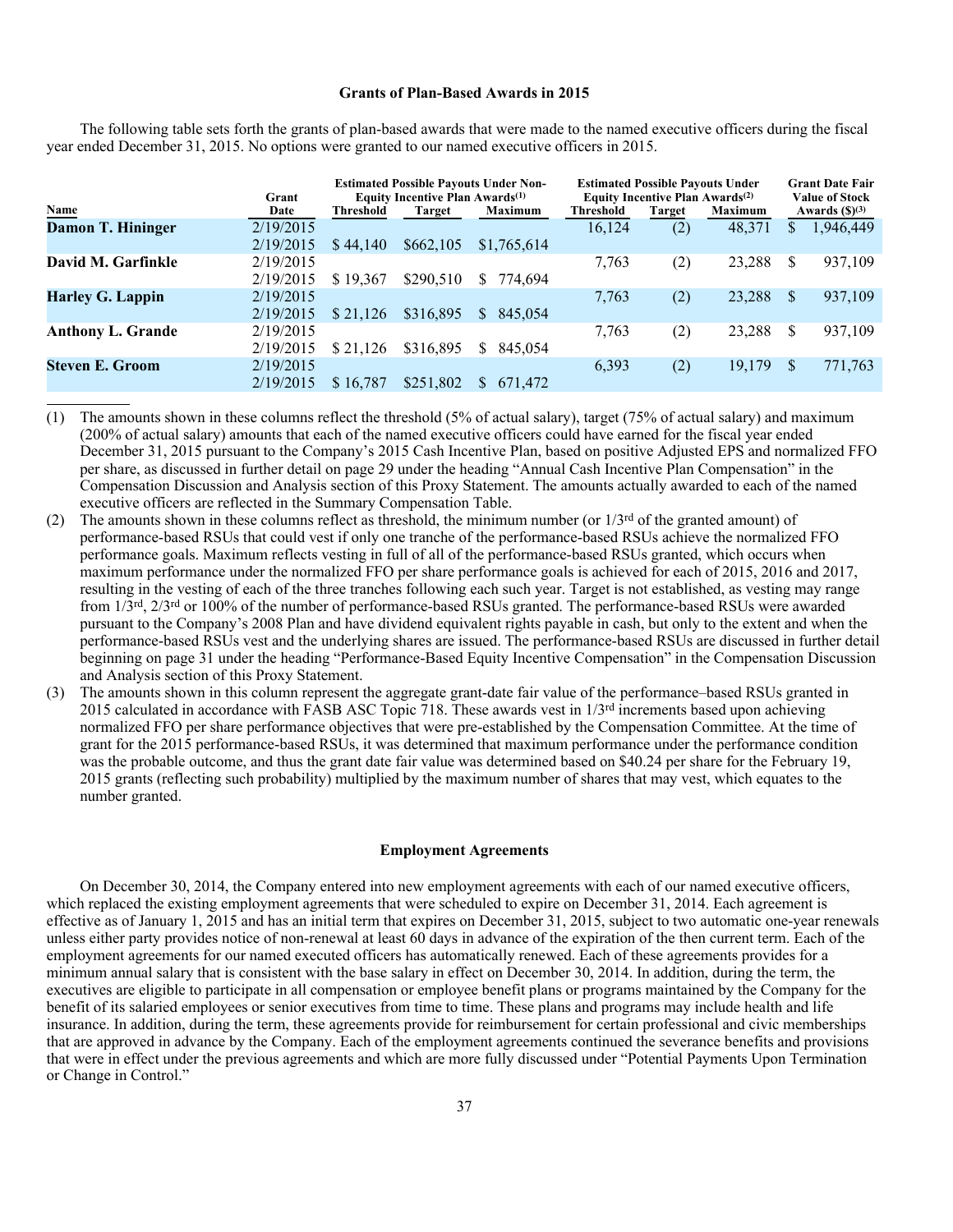# **Outstanding Equity Awards at 2015 Fiscal Year-End**

The following table sets forth information concerning (1) options, (2) unvested time-based RSUs and (3) unearned performancebased RSUs for each of the named executive officers that were outstanding as of December 31, 2015. The following awards reflect (a) the equitable and proportionate adjustments made to our outstanding options as a result of the REIT conversion special dividend of \$6.66 per share paid in May 2013, resulting in an increase in the outstanding number of options and a corresponding reduction in the exercise price, and (b) the dividend equivalents that were awarded as a result of the REIT conversion special dividend on the then outstanding RSUs.

|                          | <b>Option Awards</b>                                                                                |                                                                                                 |                                                                                                           |                                                                                                                                | <b>Stock Awards</b>                                                                                |                                                                                                                                              |                                                                                                                                                      |                                                                                                                                            |
|--------------------------|-----------------------------------------------------------------------------------------------------|-------------------------------------------------------------------------------------------------|-----------------------------------------------------------------------------------------------------------|--------------------------------------------------------------------------------------------------------------------------------|----------------------------------------------------------------------------------------------------|----------------------------------------------------------------------------------------------------------------------------------------------|------------------------------------------------------------------------------------------------------------------------------------------------------|--------------------------------------------------------------------------------------------------------------------------------------------|
| Name                     | Number of<br><b>Securities</b><br>Underlying<br>Unexercised<br>Options $(\#)$<br><b>Exercisable</b> | Number of<br><b>Securities</b><br>Underlying<br>Unexercised<br>Options (#)<br>Unexercisable (1) | Option<br><b>Exercise</b><br>Price (\$)                                                                   | Option<br><b>Expiration</b><br>Date                                                                                            | Number of<br>Shares,<br>Units or<br>Other<br><b>Rights That</b><br><b>Have Not</b><br>Vested $(2)$ | <b>Market</b><br>Value of<br>Shares,<br>Units or<br>Other<br><b>Rights That</b><br><b>Have Not</b><br>Vested $(2)$<br><b>Time-based RSUs</b> | Number of<br>Unearned<br><b>Shares, Units</b><br>or Other<br><b>Rights That</b><br><b>Have Not</b><br>Vested $(\#)$<br><b>Performance-based RSUs</b> | Market or<br>Payout<br>Value of<br>Unearned<br>Shares,<br><b>Units or</b><br>Other<br><b>Rights That</b><br><b>Have Not</b><br>Vested (\$) |
| <b>Damon T. Hininger</b> | 13,409                                                                                              |                                                                                                 | \$22.57                                                                                                   | 2/16/2017                                                                                                                      | 19,588                                                                                             | \$518,886                                                                                                                                    | 40,064(3)                                                                                                                                            | $$1,061,295^{(3)}$                                                                                                                         |
| David M. Garfinkle       | 38,112<br>14,027<br>35,324<br>126,924<br>107,298<br>139,273<br>11,345<br>13,409<br>16,008<br>24,012 |                                                                                                 | \$22.72<br>\$24.00<br>\$17.38<br>\$17.57<br>\$20.78<br>\$22.34<br>\$12.14<br>\$22.57<br>\$22.72<br>\$9.13 | 2/20/2018<br>8/14/2018<br>8/13/2019<br>2/18/2020<br>2/23/2021<br>3/16/2022<br>2/15/2016<br>2/16/2017<br>2/20/2018<br>2/18/2019 | 2,979                                                                                              | 78,914<br>\$                                                                                                                                 | 48,371(3)<br>19,264(3)<br>23,288(3)                                                                                                                  | $$1,281,348^{(3)}$<br>510,303(3)<br>S.<br>S.<br>616,899(3)                                                                                 |
|                          | 19,385<br>16,314<br>15,881                                                                          | 5,294                                                                                           | \$17.57<br>\$20.78<br>\$22.34                                                                             | 2/18/2020<br>2/23/2021<br>3/16/2022                                                                                            |                                                                                                    |                                                                                                                                              |                                                                                                                                                      |                                                                                                                                            |
| <b>Harley G. Lappin</b>  |                                                                                                     |                                                                                                 |                                                                                                           |                                                                                                                                | 9,432                                                                                              | \$249,854                                                                                                                                    | 19,289(3)<br>23,288(3)                                                                                                                               | $510,966^{(3)}$<br><sup>S</sup><br>616,899(3)<br>\$                                                                                        |
| <b>Anthony L. Grande</b> |                                                                                                     |                                                                                                 |                                                                                                           |                                                                                                                                | 9,432                                                                                              | \$249,854                                                                                                                                    | 19,289(3)<br>23,288(3)                                                                                                                               | \$.<br>$510,966^{(3)}$<br>616,899(3)<br>S                                                                                                  |
| <b>Steven E. Groom</b>   | 4,907                                                                                               |                                                                                                 | \$22.34                                                                                                   | 3/16/2022                                                                                                                      | 7,768                                                                                              | \$205,774                                                                                                                                    | 15,885(3)<br>19,179(3)                                                                                                                               | \$<br>420,794(3)<br>\$<br>508,052(3)                                                                                                       |
|                          |                                                                                                     |                                                                                                 |                                                                                                           |                                                                                                                                |                                                                                                    |                                                                                                                                              |                                                                                                                                                      |                                                                                                                                            |

(1) Mr. Garfinkle's unvested options granted in 2012 vested March 16, 2016.

(2) Time-based RSUs were granted in 2013 vest in substantially equal one-third annual increments commencing on the anniversary of the grant date of February 21, 2013. Value shown is based on the number of outstanding time-based unvested RSUs and dividend equivalents awarded as a result of the REIT conversion special dividend multiplied by the closing stock price of our common stock on December 31, 2015 of \$26.49.

(3) Performance-based RSUs granted in 2014 and 2015 vest and are thus earned based upon achieving goals for normalized FFO per share that are pre-established by the Compensation Committee, with  $1/3<sup>rd</sup>$  of the amount granted being earned and vested per year if we achieve maximum performance under the FFO per share goal for that year. For the RSUs granted in 2014, if maximum performance is not achieved, then the 1/3<sup>rd</sup> tranche is not vested and is subject to vesting in the subsequent year or at the end of the three year performance period based on performance against pre-established goals. For the RSUs granted in 2015, if maximum performance is not achieved, then the  $1/3<sup>rd</sup>$  tranche is not vested and is forfeited forever. Based on our achieving maximum performance under the normalized FFO goal for 2015,  $1/3<sup>rd</sup>$  of the 2014 and 2015 performance-based RSUs vested, however, the vesting date does not occur until delivery of the audited financial statements by the Company's certified independent registered public accountants for the respective fiscal year, or one year anniversary, whichever is later. This table thus includes the 1/3rd tranche of 2014 performance-based RSUs that vested in February 2016 based on 2015 performance and the 1/3rd tranche of 2015 performance-based RSUs that vested in February 2016 based on 2015 performance. This table also includes the remaining  $1/3<sup>rd</sup>$  tranches that vest based on 2016 and 2017 performance, as applicable. For further discussion of the performance-based restricted stock units, see "Performance-Based Equity Incentive Compensation" in the Compensation Discussion and Analysis section of this Proxy Statement.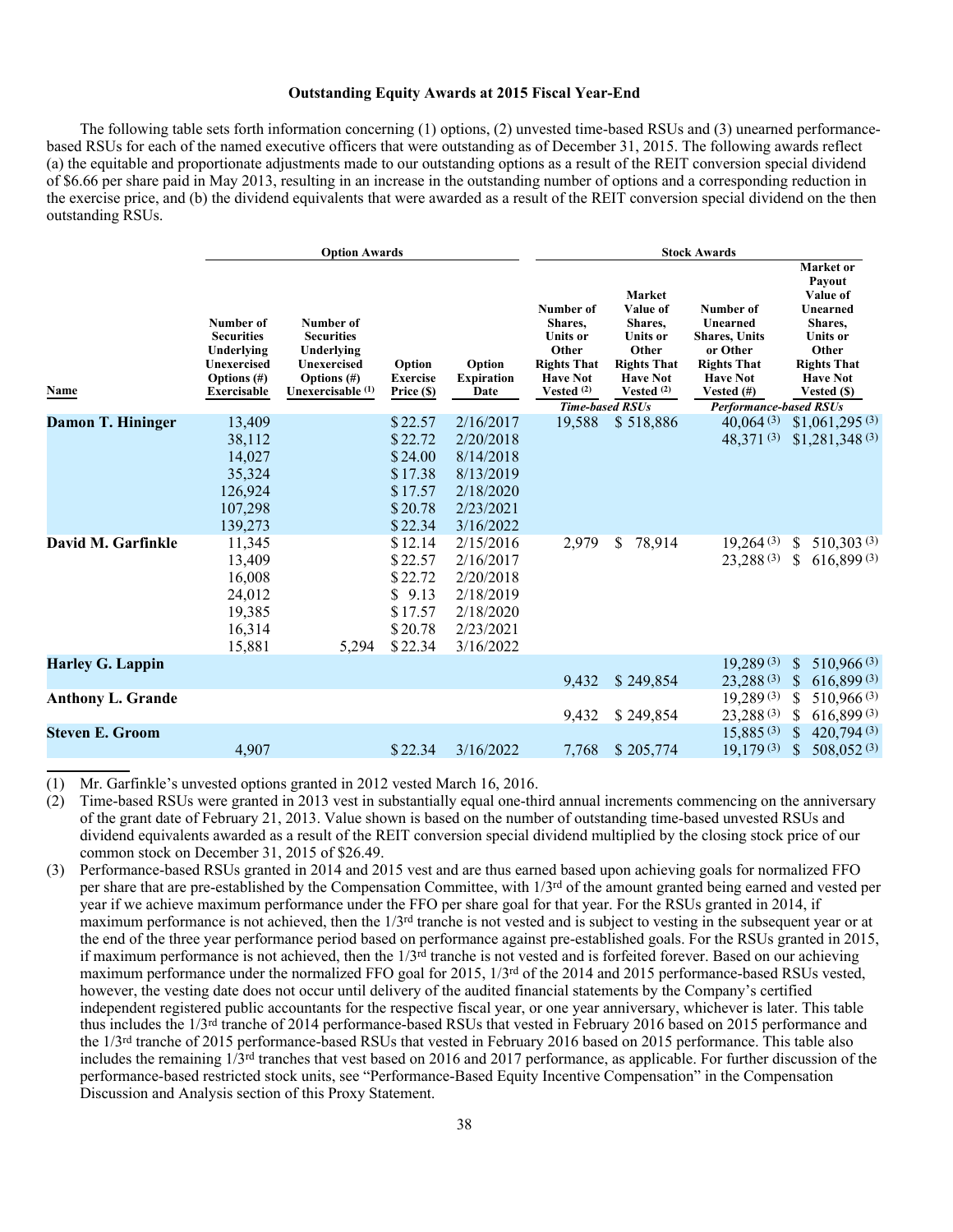### **Option Exercises and Stock Vested in 2015**

The following table sets forth information regarding the exercise of stock options and the vesting of RSUs and performancebased RSUs during the fiscal year ended December 31, 2015 for each of the named executive officers.

|                          | <b>Option Awards</b>                          |              |                                  | <b>Stock Awards</b>                           |                                     |  |  |
|--------------------------|-----------------------------------------------|--------------|----------------------------------|-----------------------------------------------|-------------------------------------|--|--|
|                          | <b>Number of Shares</b><br><b>Acquired on</b> |              | <b>Value Realized</b>            | <b>Number of Shares</b><br><b>Acquired on</b> | <b>Value Realized</b><br>on Vesting |  |  |
| <b>Name</b>              | Exercise (#)                                  |              | on Exercise $(S)$ <sup>(1)</sup> | Vesting $(\#)$                                | $(S)^{(2)}$                         |  |  |
| Damon T. Hininger        | 6.612                                         |              | 189,500                          | 52,744                                        | \$2,117,736                         |  |  |
| David M. Garfinkle       |                                               |              |                                  | 14,606                                        | 585,913                             |  |  |
| <b>Harley G. Lappin</b>  | 67,053                                        | $\mathbb{S}$ | 1,299,487                        | 25,393                                        | \$1,019,560                         |  |  |
| <b>Anthony L. Grande</b> | 22,351                                        | \$           | 384,198                          | 25,393                                        | 1,019,560                           |  |  |
| <b>Steven E. Groom</b>   | 13,500                                        |              | 119,753                          | 20,912                                        | 839,642                             |  |  |

(1) The value realized upon exercise of stock options reflects the price at which shares acquired upon exercise of the stock options were sold or valued for income tax purposes, net of the exercise price for acquiring shares.

(2) The value realized on vesting of RSUs and performance-based RSUs was calculated as the product of the closing price of a share of our common stock on the vesting date, multiplied by the number of units vested plus dividend equivalents awarded as a result of the REIT conversion special dividend. The performance-based RSUs that vested in 2015 were earned and vested based on our achievement of maximum Adjusted EPS goal as of December 31, 2014 and FFO per share goals for 2014. Also includes time based RSUs that vested in 2015.

## **Nonqualified Deferred Compensation in 2015**

The following table sets forth information concerning contributions made by the named executive officers and the Company pursuant to the Company's Executive Deferred Compensation Plan as well as aggregate individual account balances as of December 31, 2015.

| <b>Name</b>              | Executive<br>Contributions<br>In 2015 $(1)$ | Registrant<br><b>Contributions in</b><br>$2015^{(2)}$ | Aggregate<br>Earnings<br>In 2015 $(3)$ | Aggregate<br>Withdrawals/<br><b>Distributions</b><br>In $2015$ |              | <b>Aggregate Balance</b><br>at $12/31/2015$ <sup>(4)</sup> |
|--------------------------|---------------------------------------------|-------------------------------------------------------|----------------------------------------|----------------------------------------------------------------|--------------|------------------------------------------------------------|
| <b>Damon T. Hininger</b> | 76.450                                      | \$<br>72,028                                          | \$60,965                               |                                                                | P            | 1,206,991                                                  |
| David M. Garfinkle       | 33.721                                      | \$<br>20.471                                          | \$13,810                               |                                                                |              | 284,612                                                    |
| <b>Harley G. Lappin</b>  | 21.126                                      | \$<br>25,876                                          | \$10,539                               |                                                                | $\mathbb{S}$ | 232,594                                                    |
| <b>Anthony L. Grande</b> | 40.266                                      | \$<br>27,016                                          | \$35,863                               |                                                                |              | 703,759                                                    |
| <b>Steven E. Groom</b>   |                                             |                                                       |                                        |                                                                |              |                                                            |

- (1) Of the amounts shown in this column, the following amounts are included in the "Salary" column of the Summary Compensation Table for 2015: Mr. Hininger - \$35,312 ; Mr. Garfinkle - \$19,367; Mr. Lappin - \$21,126; and Mr. Grande - \$21,126; the remaining amounts are included in the "Non-Equity Incentive Plan Compensation" of the Summary Compensation Table for 2014.
- (2) Of the amounts shown in this column, the following amounts are also reported in the "All Other Compensation" column of the Summary Compensation Table for 2015: Mr. Hininger - \$72,028; Mr. Garfinkle - \$20,471; Mr. Lappin - \$25,876; and Mr. Grande - \$27,016
- (3) Of the amounts shown in this column, the following amounts are reported in the "Change in Nonqualified Deferred Compensation Earnings" column of the Summary Compensation Table for 2015: Mr. Hininger - \$25,148; Mr. Garfinkle - \$5,697; Mr. Lappin - \$4,347; and Mr. Grande - \$14,793.
- (4) Of the amounts shown in this column, the following amounts were reported as compensation to the Named Executive Officer in the Company's Summary Compensation Table for 2015, 2014 and 2013: Mr. Hininger (\$132,488 for 2015, \$132,885 for 2014 and \$101,211 for 2013); Mr. Garfinkle (\$45,535 for 2015, and \$39,839 for 2014); Mr. Lappin (\$51,349 for 2015, \$34,850 for 2014 and \$3,449 for 2013); Mr. Grande (\$62,935 for 2015, \$60,483 for 2014 and \$45,754 for 2013).

Since 2002, we have maintained a non-qualified deferred compensation plan for certain senior executives, including the named executive officers (the "Executive Deferred Compensation Plan"). The Executive Deferred Compensation Plan is an unfunded plan maintained for the purpose of providing participating executives with the opportunity to defer a portion of their compensation.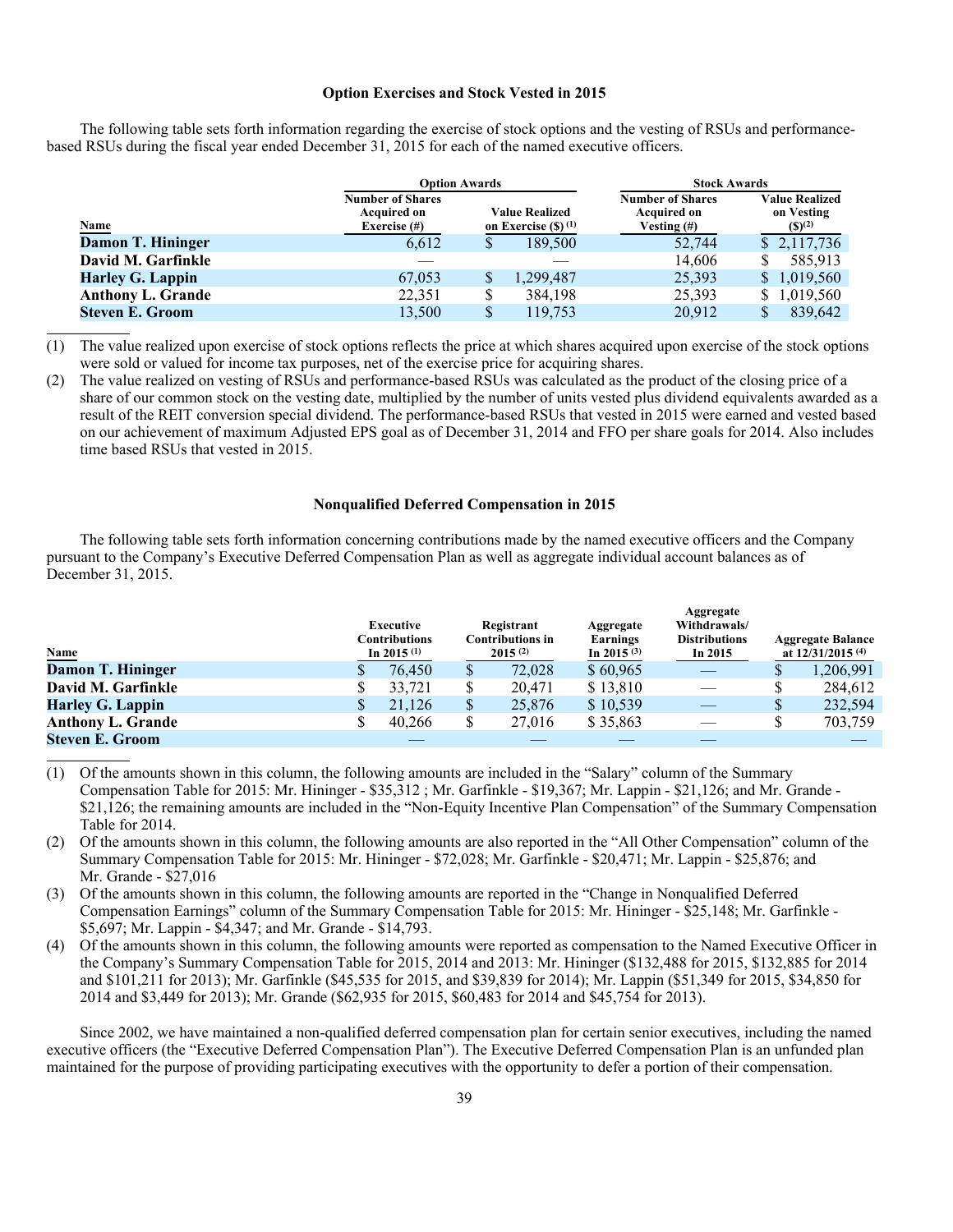Pursuant to the Executive Deferred Compensation Plan, participating executives may elect to contribute on a pre-tax basis up to 50% of their base salary and up to 100% of their cash bonus. The Company matches 100% of contributions up to 5% of total cash compensation. The matching contribution is credited on a monthly basis, but is reduced at the end of the plan year for any matching amounts contributed to the participant's 401(k) account. The Company also contributes a fixed rate of return on balances in the Executive Deferred Compensation Plan, determined at the beginning of each plan year. Participants are 100% vested in amounts deferred under the plan and earnings on those amounts, while the matching contributions vest 20% after two years of service, 40% after three years of service, 80% after four years of service and 100% after five years of service, which is the same vesting for discretionary matching contributions under the 401(k) Plan. Each Participant, however, shall become 100% vested in the matching contribution amounts upon termination of employment by reason of death, Disability or Retirement or upon the occurrence of a Change in Control; provided, however, that the Participant shall not become vested upon the occurrence of a Change in Control to the extent such vesting would cause any portion of his Deferred Compensation Benefits to constitute an "excess parachute payment" under Internal Revenue Code Section 280G.

Distributions to senior executives are generally payable no earlier than five years subsequent to the date an executive becomes a participant in the Plan, or upon termination of employment, at the election of the participant, but not later than the 15th day of the month following the month the individual attains age 65.

During 2015, the Company provided a fixed return of 5.6% to participants in the Executive Deferred Compensation Plan, which rate was based on the return received by the Company on the life insurance policies the Company has purchased on the lives of certain participating executives, including each of the named executive officers. The life insurance policies are intended to partially fund distributions from the Executive Deferred Compensation Plan and the Company is the sole beneficiary of such policies. The Company has established an irrevocable Rabbi Trust to secure the plan's obligations. However, assets in the Executive Deferred Compensation Plan are subject to creditor claims in the event of bankruptcy.

#### **Potential Payments Upon Termination or Change in Control**

The following benefits are provided under the employment agreements with each of our Named Executive Officers dated December 30, 2015. Our employment agreements were renewed in December 2014 on substantially similar terms as under the then existing agreements that were set to expire on December 31, 2014. The updated agreements were revised to reflect the updated base salaries of the executives.

*Retirement*. In the event of retirement (generally after attaining age 62), our equity award agreements provide that vested options would be exercisable for the remaining stated term of the option (as opposed to a voluntary or for cause termination in which case the Named Executive Officer will generally only have three months following termination to exercise their vested options), and matching contributions under the Executive Deferred Contribution Plan would become 100% vested. Mr. Groom is the only named executive officer who is retirement eligible. In August 2015, Mr. Groom announced his intention to retire from his position as Executive Vice President and General Counsel in 2016.

**Death or Disability**. In the event of death or disability, benefits under our disability plan and payments under our life insurance plan, as applicable, would be payable, which, in the event of death, would equal twice the executive's compensation subject to certain caps. In addition, matching contributions under the Executive Deferred Contribution Plan would become 100% vested.

In accordance with the terms of our equity award agreements, in the event of the death or disability of a named executive officer (1) all RSUs, including performance-based RSUs, will become immediately and fully vested and non-forfeitable and (2) all unvested options that have not earlier terminated or expired in accordance with their terms will automatically vest in full and will be exercisable until the expiration of their stated term.

*Termination Without Cause or for Good Reason*. In accordance with the effective employment agreements with our current executive officers, if we terminate the employment of the executive without "cause" or if the executive terminates the employment for "good reason" we generally are required to pay a cash severance amount equal to the executive's annual base salary then in effect, payable in instalments in accordance with the terms of the agreements.

*Change in Control.* In accordance with the terms of our equity award agreements, in the event of a change of control (1) all RSUs, including performance-based RSUs, will become immediately and fully vested and non-forfeitable and (2) all unvested options that have not earlier terminated or expired in accordance with their terms will automatically vest in full and will be exercisable until the expiration of their stated term.

Our Amended and Restated 1997 Employee Share Incentive Plan (pursuant to which certain options remain outstanding, but no further options are being granted) provides that upon a "change in control" or "potential change in control," as defined in the plan, the value of all outstanding share options granted under the plan, to the extent vested, will be cashed out on the basis of a "change in control price," which is generally based on the highest price paid per share of common stock on the NYSE at any time during a 60-day period prior to the occurrence of the "change in control" event.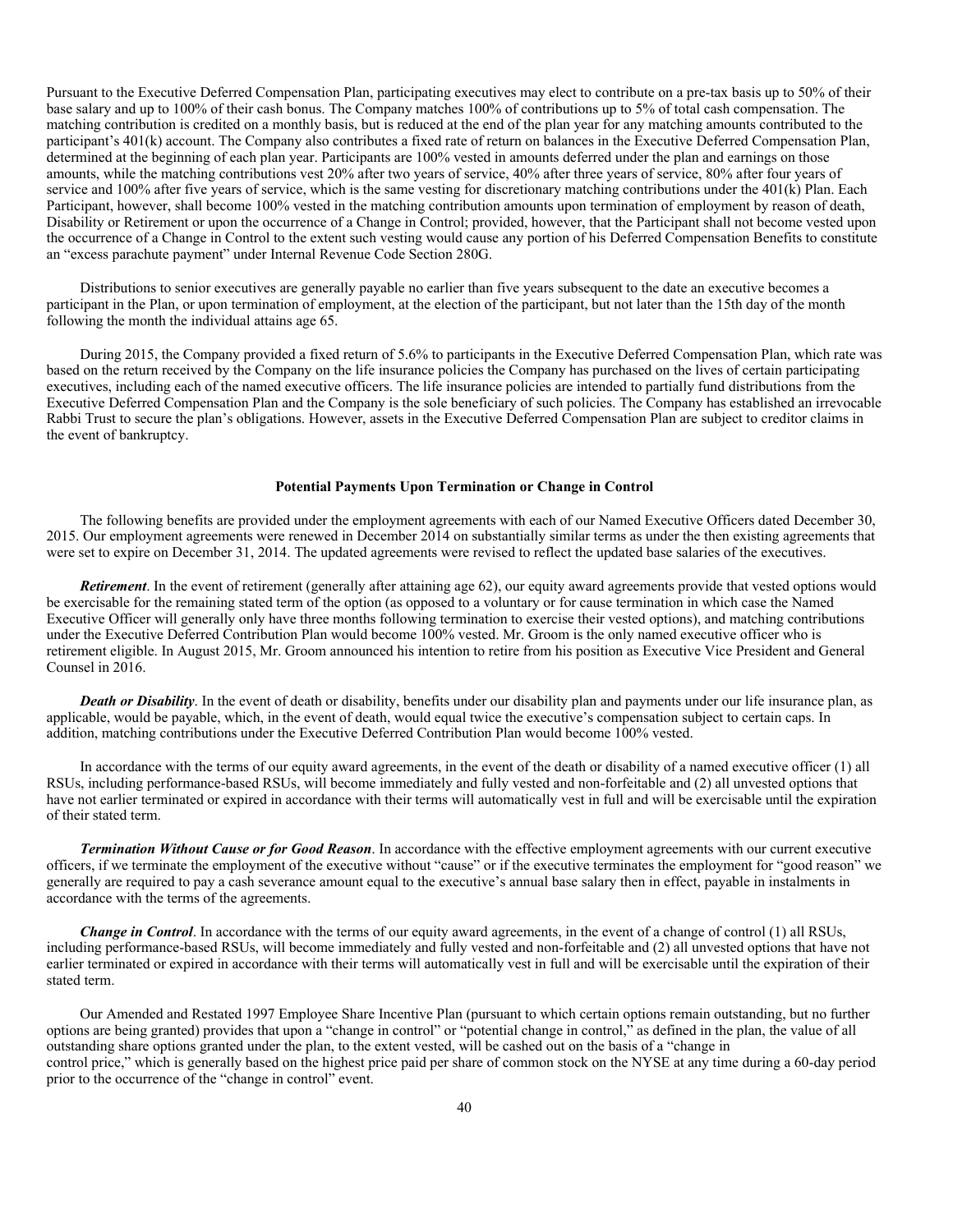Our Executive Deferred Compensation Plan provides that upon a change in control, the matching contributions would become 100% vested, unless such vesting would cause any portion of his Deferred Compensation Benefits to constitute an "excess parachute payment" under Internal Revenue Code Section 280G.

*Qualifying Termination Within 180 days of a Change in Control*. Pursuant to each of our effective employment agreements with our current executive officers, in the event of a termination by the Company (other than for "cause") or, subject to certain procedural requirements, termination by the executive for "good reason" within one-hundred eighty (180) days following a change in control, the executive will be entitled to receive a lump sum cash payment equal to 2.99 times his base salary then in effect, and the executive will continue to be covered under existing life, medical, disability and health insurance plans for a period of one year. All severance payments are made up front promptly after the time of termination in a lump sum payment in order to make a clean separation from, and avoid continued entanglement with, the executive.

*Definitions.* Our effective employment agreements with our named executive officers and our equity plans generally provide for the following definitions:

The definition of "Good Reason" means when the executive terminates employment with the Company due to a material reduction in the duties, powers or authority of the executive as an officer or employee of the Company. A termination under these circumstances shall be due to Good Reason only if (A) the executive notifies the Company of the existence of the condition that otherwise constitutes Good Reason within thirty (30) days of the initial existence of the condition, (B) the Company fails to remedy the condition within thirty (30) days following its receipt of executive's notice of the condition constituting Good Reason (the "Cure Period") and (C) if the Company fails to remedy the condition constituting Good Reason during the Cure Period, the executive terminates employment with the Company due to the condition within thirty (30) days of the expiration of the Cure Period.

The definition of "Cause" includes, among other things, the death or permanent disability of the executive, conviction of certain felonies or criminal acts, willful or material wrongdoing (including dishonesty or fraud), material breach by the executive of his employment agreement or of his fiduciary duty to the Company or its stockholders, and intentional violation of any applicable law or regulation affecting the Company in a material respect, as determined by the board of directors, in each case, if the event, action or breach can be cured, is not cured within 20 days.

The definition of "Change in Control" means:

- a "change in the ownership of the Company";
- a "change in the effective control of the Company"; or
- a "change in the ownership of a substantial portion of the assets of the Company,"

as such terms are defined in Section 1.409A-3(i)(5) of the Internal Revenue Treasury Regulations.

# **Table of Potential Payments Upon Termination or Change in Control**

The table below reflects the amount of compensation payable to each of the named executive officers in the event of termination of such executive's employment. The amount of compensation payable to each named executive officer upon a change of control, qualifying termination in connection with a change in control, involuntary termination not for cause, and in the event of disability or death of the executive is shown below. The amounts assume that such event was effective as of December 31, 2015, and thus do not include amounts earned through such time, and are estimates of the awards and amounts that would be paid out to the executives upon their termination. The amounts shown do not include: (i) benefits earned during the term of our named executive officers' employment that are available to all salaried employees, such as accrued vacation, and (ii) 2015 cash incentives which were earned as of December 31, 2015. The actual awards and amounts to be paid out can only be determined at the time of such executive's separation from the Company. References below to RSUs includes our performance-based RSUs and all dividend equivalent rights.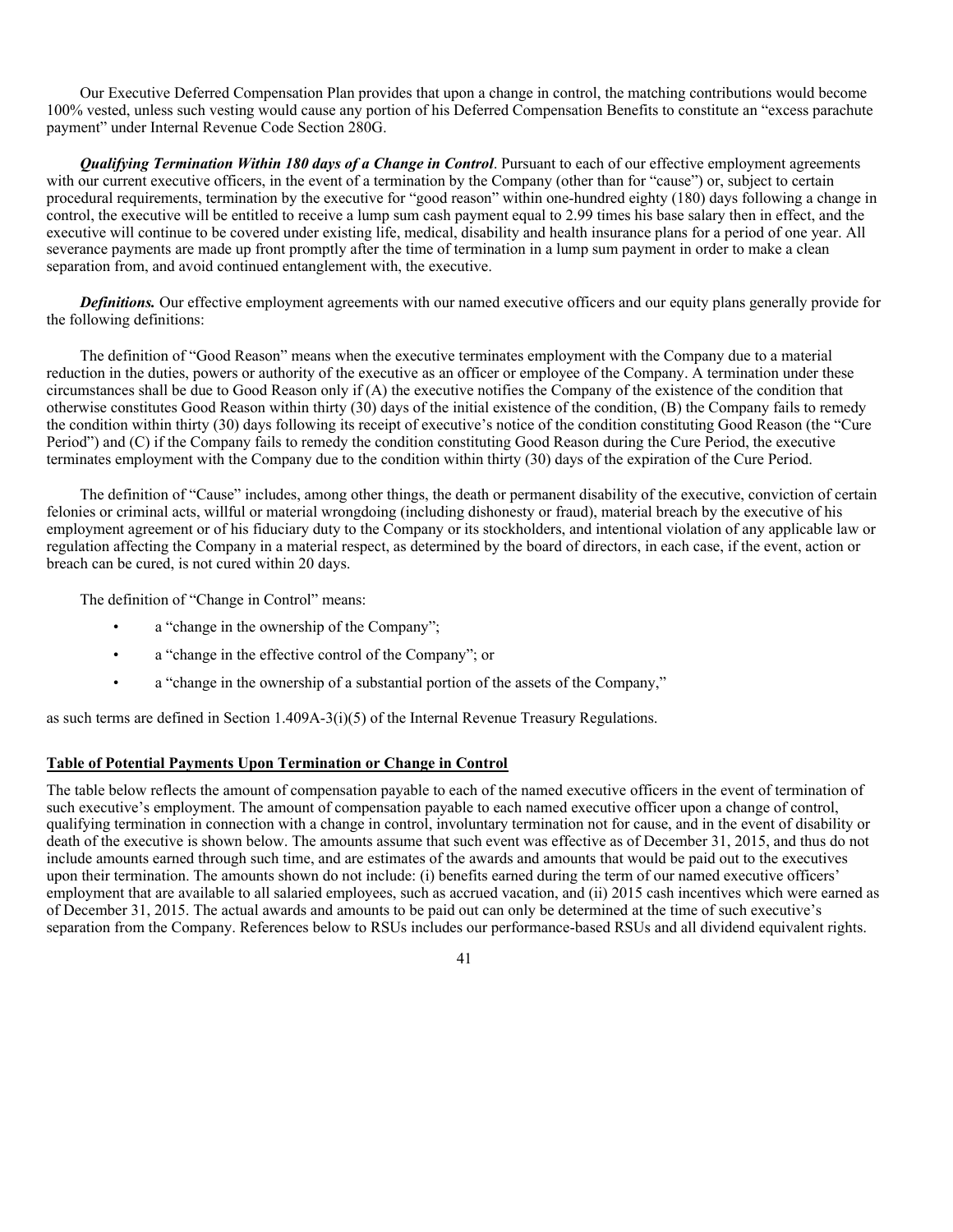|                                               |                           | <b>Change in Control</b> |    | Qualifying<br><b>Termination upon</b><br>a Change in |                           | Involuntary<br><b>Termination</b> | Death or          |
|-----------------------------------------------|---------------------------|--------------------------|----|------------------------------------------------------|---------------------------|-----------------------------------|-------------------|
| Name                                          |                           | Only                     |    | Control                                              |                           | <b>Without Cause</b>              | <b>Disability</b> |
| <b>Damon T. Hininger</b>                      |                           |                          |    |                                                      |                           |                                   |                   |
| Accelerated Vesting of Options <sup>(1)</sup> | \$                        |                          | \$ |                                                      |                           |                                   |                   |
| Accelerated Vesting of RSUs <sup>(1)</sup>    | $\overline{\$}$           | 3,253,620                | \$ | 3,253,620                                            |                           |                                   | \$3,253,620       |
| Cash Severance <sup>(2)</sup>                 |                           |                          |    | 2,574,390                                            | $\mathsf{\$}$             | 861,000                           |                   |
| Insurance Benefits <sup>(3)</sup>             |                           |                          | \$ | 29,433                                               |                           |                                   | \$1,500,000       |
| <b>Total:</b>                                 | \$                        | 3,253,620                | \$ | 5,857,443                                            | $\boldsymbol{\mathsf{S}}$ | 861,000                           | \$4,753,620       |
| David M. Garfinkle                            |                           |                          |    |                                                      |                           |                                   |                   |
| Accelerated Vesting of Options <sup>(1)</sup> | \$<br>\$                  | 21,970                   | \$ | 21,970                                               |                           |                                   | \$<br>21,970      |
| Accelerated Vesting of RSUs <sup>(1)</sup>    |                           | 1,348,766                | \$ | 1,348,766                                            |                           |                                   | \$1,348,766       |
| Cash Severance <sup>(2)</sup>                 |                           |                          | \$ | 1,157,130                                            | $\mathsf{\$}$             | 387,000                           |                   |
| Insurance Benefits <sup>(3)</sup>             |                           |                          | \$ | 23,073                                               |                           |                                   | \$1,210,000       |
| Total:                                        | \$                        | 1,370,736                | \$ | 2,550,939                                            | \$                        | 387,000                           | \$2,580,736       |
| <b>Harley G. Lappin</b>                       |                           |                          |    |                                                      |                           |                                   |                   |
| Accelerated Vesting of Options <sup>(1)</sup> |                           |                          |    |                                                      |                           |                                   |                   |
| Accelerated Vesting of RSUs <sup>(1)</sup>    | \$                        | 1,566,506                | \$ | 1,566,506                                            |                           |                                   | \$1,566,506       |
| Cash Severance <sup>(2)</sup>                 |                           |                          | \$ | 1,232,146                                            | \$                        | 412,089                           |                   |
| Insurance Benefits $(3)$                      |                           |                          | \$ | 18,351                                               |                           |                                   | \$1,358,000       |
| <b>Total:</b>                                 | $\boldsymbol{\mathsf{S}}$ | 1,566,506                | \$ | 2,817,003                                            | $\boldsymbol{\mathsf{S}}$ | 412,089                           | \$2,924,506       |
| <b>Anthony L. Grande</b>                      |                           |                          |    |                                                      |                           |                                   |                   |
| Accelerated Vesting of Options <sup>(1)</sup> |                           |                          |    |                                                      |                           |                                   |                   |
| Accelerated Vesting of RSUs <sup>(1)</sup>    | \$                        | 1,566,502                | \$ | 1,566,502                                            |                           |                                   | \$1,566,502       |
| Cash Severance <sup>(2)</sup>                 |                           |                          | \$ | 1,232,146                                            | \$                        | 412,089                           |                   |
| Insurance Benefits <sup>(3)</sup>             |                           |                          | \$ | 24,732                                               |                           |                                   | \$1,415,000       |
| <b>Total:</b>                                 | \$                        | 1,566,502                | \$ | 2,823,380                                            | \$                        | 412,089                           | \$2,981,502       |
| <b>Steven E. Groom</b>                        |                           |                          |    |                                                      |                           |                                   |                   |
| Accelerated Vesting of Options <sup>(1)</sup> |                           |                          |    |                                                      |                           |                                   |                   |
| Accelerated Vesting of RSUs <sup>(1)</sup>    | \$                        | 1,290,092                | \$ | 1,290,092                                            |                           |                                   | \$1,290,092       |
| Cash Severance <sup>(2)</sup>                 |                           |                          | \$ | 979,052                                              | \$                        | 327,442                           |                   |
| Insurance Benefits <sup>(3)</sup>             |                           |                          | \$ | 21,767                                               |                           |                                   | \$1,126,000       |
| <b>Total:</b>                                 | \$                        | 1,290,092                | \$ | 2,290,911                                            | \$                        | 327,442                           | \$2,416,092       |

 $Q = \text{ref}$ 

(1) Represents the value of accelerated vesting of stock options, RSUs and Performance-based RSUs, which occurs upon a change in control (whether or not the executive's employment is terminated) and upon the death or disability of the executive. Accelerated vesting of stock option amounts are calculated as the difference between the closing market price of our common stock on December 31, 2015 (\$26.49 per share as reported on the NYSE) and the respective exercise prices of in-the-money unvested stock options. Accelerated vesting of RSUs and Performance-based RSUs are calculated using the closing market price on December 31, 2015, and such amounts include the outstanding dividend equivalents associated with such RSUs which will similarly vest on an accelerated basis.

- (2) In the event of an involuntary termination without cause, represents an amount equal to one times current base salary, which for the first three months would be paid out on the same terms and with the same frequency as the executive's base salary was paid prior to December 31, 2015, and the remainder of the severance amount would be paid out in a lump sum. In the event of a qualifying termination upon a change in control, represents an amount equal to 2.99 times current base salary, to be paid out in a lump sum within 40 days of the termination date.
- (3) In the event of a qualifying termination upon a change in control represents the premiums expected to be paid based upon the types of insurance coverage the Company carried for such executive as of December 31, 2015 and the premiums in effect on such date. In the event of death, represents the payouts under the life insurance policies, equal to two times total cash compensation, subject to certain caps. The benefits payable under the supplemental long term disability policy in the event of a disability are not shown in the table. In general, executive officers are entitled to higher payment formulas and higher caps for a potentially longer period of time than other employees under the supplemental long term disability policy.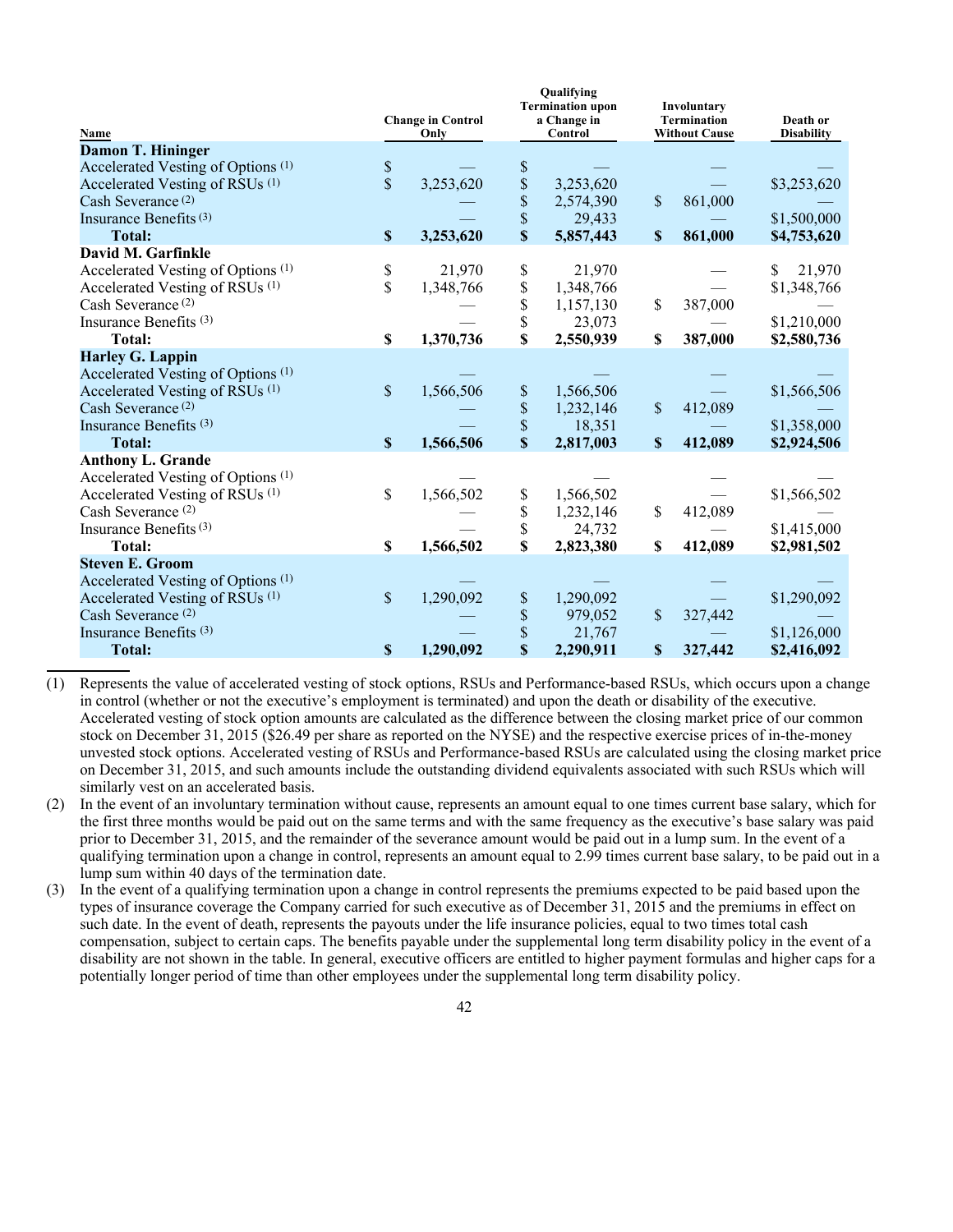### **Director Compensation**

Non-employee directors (*i.e.,* all directors other than Mr. Hininger and Mr. Ferguson) are compensated pursuant to our Non-Employee Directors' Compensation Plan and 2008 Stock Plan, which for 2015 provided for the following:

- Annual equity grants;
- Annual retainers; and
- Board and committee meeting fees.

Non-employee directors may elect to receive all or a portion of their retainers in the form of common stock rather than cash. Non-employee directors may also defer all or a portion of their retainer and meeting fees pursuant to our Non-Employee Directors' Deferred Compensation Plan. In addition, non-employee directors are reimbursed for reasonable expenses incurred to attend Board and committee meetings, as well as director education programs.

The retainers and meeting fees paid to our non-employee directors for 2015 are as follows:

| <b>Retainers and Fees</b>                               | 2015                 |
|---------------------------------------------------------|----------------------|
| Board retainer                                          | $\overline{$}53,500$ |
| Board meeting fee.                                      | \$3,250              |
| Audit and Risk chair retainer                           | \$20,000             |
| Audit and Risk member retainer                          | \$2,200              |
| Compensation and Nominating & Governance chair retainer | \$5,350              |
| Committee chair meeting fee (excluding Executive)       | \$2,700              |
| Non-chair committee meeting fee                         | \$2,200              |

In addition to cash compensation, non-employee directors are granted RSUs with a grant date fair market value of approximately \$105,000 per year, generally on the same date as grants of equity awards are made to our executive officers and other employees. These RSUs vest on the anniversary of the grant date, subject to continued service through such date.

*Compensation Changes Effective January 1, 2016.* In August 2015, PwC prepared a report for the Compensation Committee analysing and providing market data regarding board compensation packages and trends for non-employee board compensation among our peer group companies. PwC found that our non-employee director total compensation was at the median of our peer group, but was difficult to administer and the per meeting fees was not common among our peers. After detailed review and discussion, the Compensation Committee recommended to the Board of Directors and the Board approved a revised non-employee director compensation package that was effective as of January 1, 2016. The revisions for 2016 include

- elimination of board and committee meeting fees (other than \$1,000 per unscheduled meeting);
- increase annual board retainer from \$53,500 to \$80,000;
- maintain audit chair retainer at \$20,000, and increase other committee chair retainers from \$5,350 to \$10,000;
- increase committee membership retainer from \$2,200 to \$8,000 for audit committee member and \$4,000 for all other committee members; and
- increased the annual equity grant to \$120,000 from \$105,000.

*Mr. Ferguson's Compensation.* John D. Ferguson is currently employed by the Company as our executive Chairman of the Board; however, Mr. Ferguson will be retiring from his position as of the Annual Meeting. Mr. Ferguson formerly served as our Chief Executive Officer from 2000 to 2009. Mr. Ferguson is paid cash compensation for his services as our employee, based largely on reductions to the cash compensation paid to him in 2009 (as approved by the Compensation Committee from time to time). Mr. Ferguson does not currently receive any equity award compensation for his services, nor does Ferguson receive any nonexecutive director compensation for his services as a director. In connection with his retirement, pursuant to Mr. Ferguson's employment agreement (as amended by the letter agreement between Mr. Ferguson and the Company, dated August 14, 2009), Mr. Ferguson will become entitled to receive severance benefits and payments consisting of (i) two times his base salary (or a total of \$1,121,536), payable over a two-year period, plus (ii) a one time lump sum cash payment of approximately \$19,000 for Mr. Ferguson's use toward securing continued insurance, including medical, health, and disability insurance for two years following his retirement.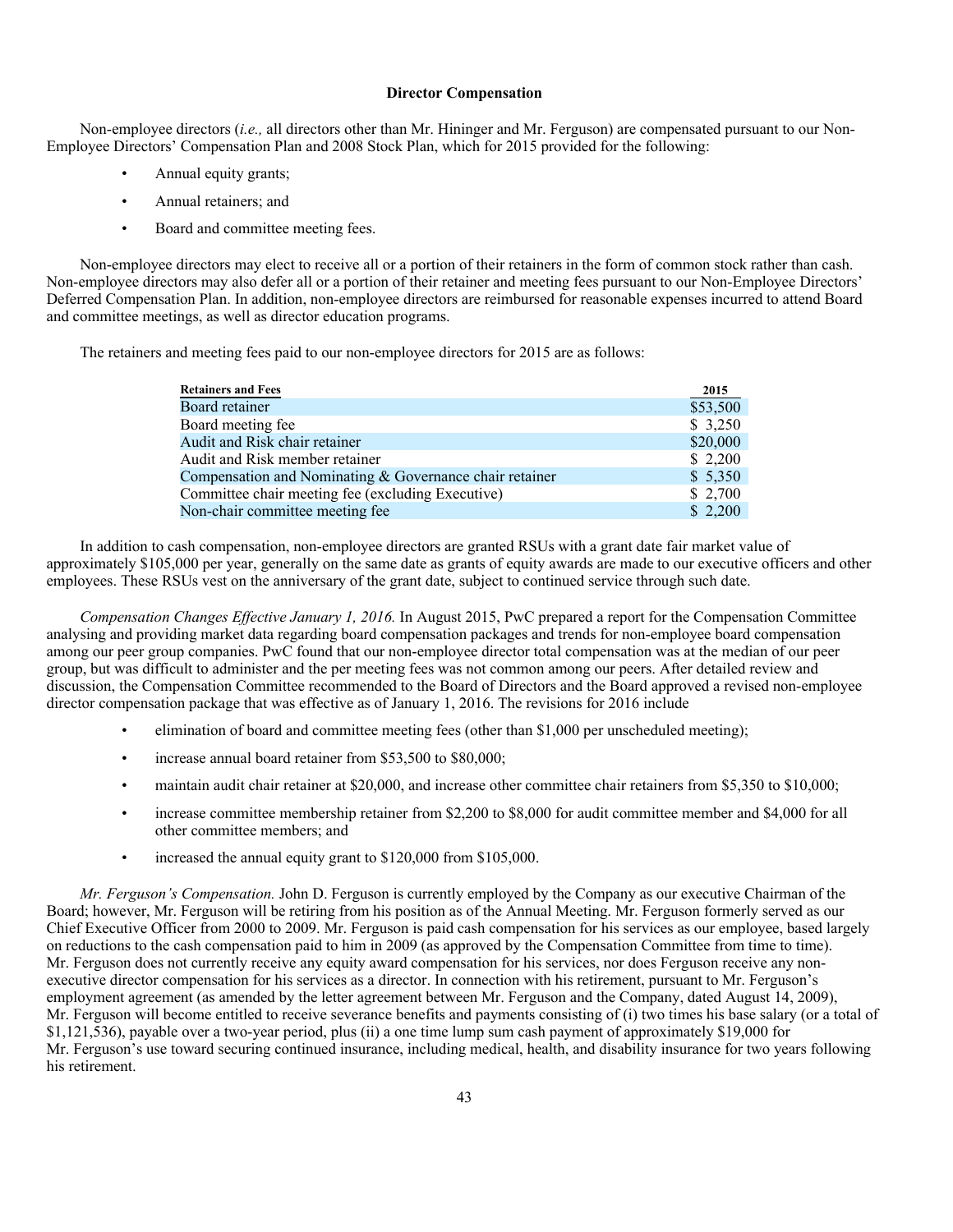# **2015 Director Compensation Table**

The following table summarizes the compensation paid with respect to the fiscal year ended December 31, 2015 to each of the Company's directors except Damon T. Hininger, our Chief Executive Officer, whose compensation is reflected in the Summary Compensation Table.

| Name                            | Fees<br><b>Earned or</b><br>Paid in<br>Cash | <b>Stock</b><br>Awards<br>$(2)$ (5) | Change in<br>Nonqualified<br><b>Deferred</b><br>Compensation<br>Earnings $(3)$ |              | <b>All Other</b><br>Compensation | Total     |
|---------------------------------|---------------------------------------------|-------------------------------------|--------------------------------------------------------------------------------|--------------|----------------------------------|-----------|
| Donna M. Alvarado               | \$96,150                                    | \$104,986                           |                                                                                |              |                                  | \$201,136 |
| John D. Correnti <sup>(1)</sup> | \$52,424                                    | \$104,986                           |                                                                                |              |                                  | \$157,410 |
| Robert J. Dennis                | \$80,750                                    | \$104,986                           |                                                                                |              |                                  | \$185,736 |
| Mark A. Emkes                   | \$89,550                                    | \$104,986                           |                                                                                |              |                                  | \$194,536 |
| John D. Ferguson                |                                             |                                     | \$<br>85,537                                                                   | $\mathbb{S}$ | 902,182(4)                       | \$987,719 |
| C. Michael Jacobi               | \$102,950                                   | \$104,986                           | \$<br>310                                                                      |              |                                  | \$208,246 |
| Anne L. Mariucci                | \$87,350                                    | \$104,986                           | 763                                                                            |              |                                  | \$193,099 |
| Thurgood Marshall, Jr.          | \$83,950                                    | \$104,986                           |                                                                                |              |                                  | \$188,936 |
| Charles L. Overby               | \$103,500                                   | \$104.986                           |                                                                                |              |                                  | \$208,486 |
| John R. Prann, Jr.              | \$93,950                                    | \$104,986                           | \$<br>366                                                                      |              |                                  | \$199,302 |
| Joseph V. Russell               | \$94,150                                    | \$104,986                           | \$<br>28,106                                                                   |              |                                  | \$227,242 |

(1) Mr. Correnti passed away in August 2015.

(2) The amounts shown in this column represent the aggregate grant-date fair value of RSUs based on the closing stock price of \$40.24 on February 19, 2015, the date of annual grant of 2,609 RSUs. The director RSUs vest on the anniversary date of the grant and have dividend equivalent rights that are payable in cash only when and to the extent the RSUs vest and the underlying shares are issued. All grants of RSUs and dividend equivalents were made under the Company's 2008 Plan.

(3) The amounts shown in this column represent above-market earnings on fees that the Director chose to defer pursuant to the Non-Employee Directors' Deferred Compensation Plan, which is more fully described below. Amounts shown are based on the Company's fixed rate for 2015 of 5.6%, and 120% of the applicable federal long-term rate, with compounding (as prescribed under section 1274(d) of the Internal Revenue Code, (26 U.S.C. 1274(d))) of 3.29%.

(4) The amount reflects total employee compensation Mr. Ferguson earned for his services as executive chairman of the board during 2015, which consists of: salary of \$560,768; cash incentive plan of \$285,992; and Company matching contributions to the Executive Deferred Compensation Plan of \$55,422.

(5) As of December 31, 2015, the aggregate number of unvested stock awards and option awards outstanding for each of the Company's non-employee directors, other than Mr. Correnti, who passed away in August 2015, were as follows:

| <b>Name</b>            | <b>Aggregate Stock Awards</b><br>Outstanding as of<br>December 31, 2015 | <b>Aggregate Option Awards</b><br>Outstanding as of<br>December 31, 2015 |
|------------------------|-------------------------------------------------------------------------|--------------------------------------------------------------------------|
| Donna M. Alvarado      | 2,609                                                                   | 87,742                                                                   |
| Robert J. Dennis       | 2,609                                                                   |                                                                          |
| Mark A. Emkes          | 2,609                                                                   |                                                                          |
| John D. Ferguson       |                                                                         |                                                                          |
| C. Michael Jacobi      | 2,609                                                                   | 43,535                                                                   |
| Anne L. Mariucci       | 2,609                                                                   | 10,952                                                                   |
| Thurgood Marshall, Jr. | 2,609                                                                   | 87,742                                                                   |
| Charles L. Overby      | 2,609                                                                   | 59,532                                                                   |
| John R. Prann, Jr.     | 2,609                                                                   | 43,535                                                                   |
| Joseph V. Russell      | 2,609                                                                   | 57.817                                                                   |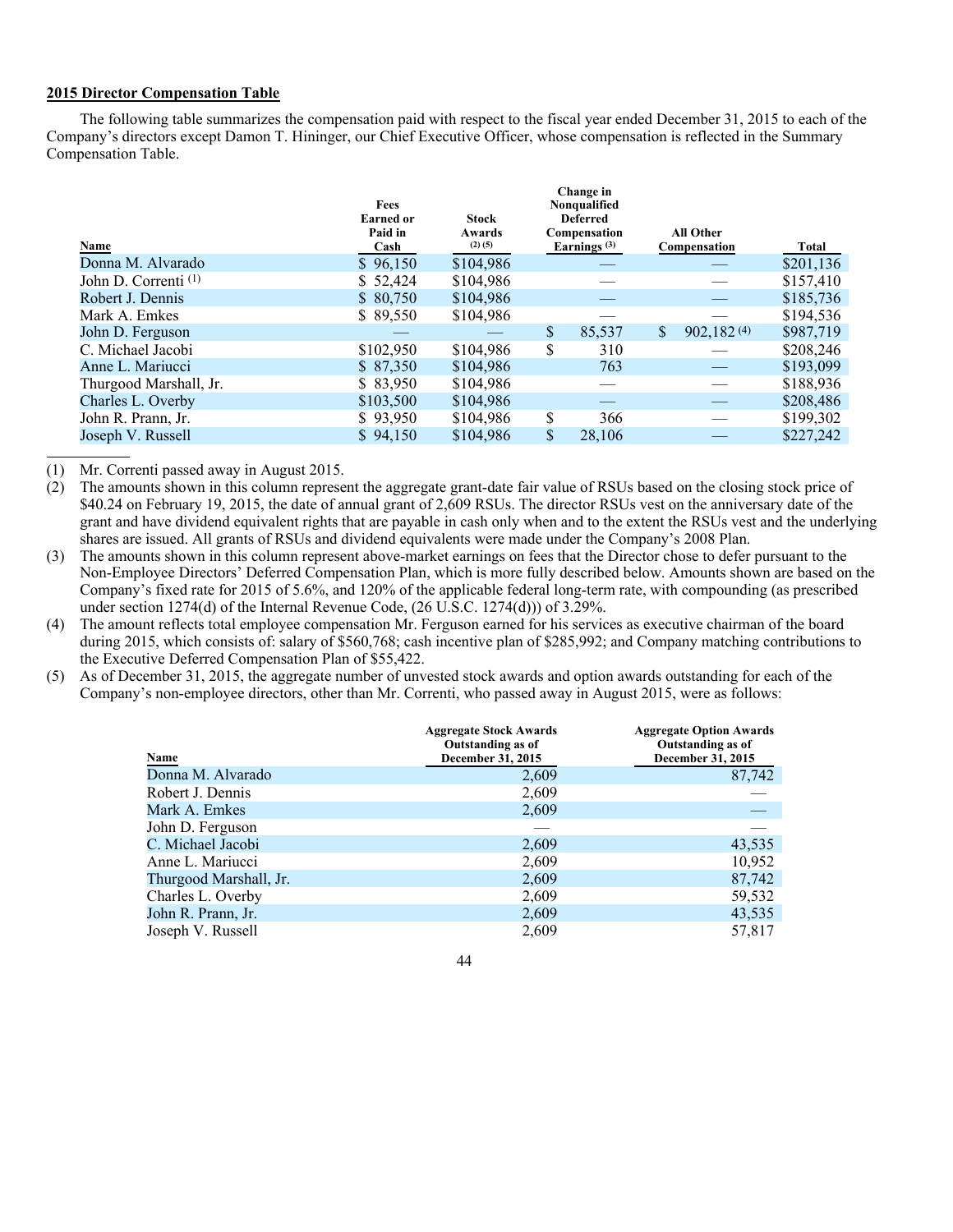# **Director Stock Ownership Guidelines**

We maintain stock ownership guidelines applicable to our executive officers and directors. The Company's original stock ownership guidelines were adopted by our Board of Directors on March 1, 2007. The stock ownership guidelines are designed to align the economic interests of executive officers and directors with those of stockholders, and to discourage excessive risk-taking by management and directors. The guidelines as applied to our directors provide that the Company's non-executive directors are expected to own a fixed number of shares of common stock of the Company equal to four times such director's annual retainer (excluding any retainer for chairing or serving as a member of a committee) in effect as of March 1, 2012 or their later date of initial election or appointment to the Board, divided by the Company's closing common stock price, as reported on the NYSE, on such date. The stock ownership guidelines were amended by our Board of Directors in May 2013 to increase the number of shares the directors and officers are expected to own to give effect to the REIT conversion special dividend. Non-executive directors are required to achieve these ownership levels, subject to a limited hardship exemption, five years following their initial election or appointment to the Board, or (in the case of directors serving on the Board at the time the guidelines were adopted) by March 1, 2012. See "Stock Ownership Guidelines" in the Compensation Discussion and Analysis section of this proxy for the shares counted in determining share ownership.

Our guidelines and the compliance status of the Company's current directors as of the last quarterly review date of February 2, 2016 are shown in the table below.

| <b>Name</b>            | <b>Shares Required by</b><br><b>Guidelines</b> | <b>Number of Shares</b><br>Held $(1)$ | <b>Compliance Date</b> |
|------------------------|------------------------------------------------|---------------------------------------|------------------------|
| Donna M. Alvarado      | 9,105                                          | 31,153                                | 3/1/2012               |
| Robert J. Dennis       | 7,112                                          | 11,096                                | 2/21/2018              |
| Mark A. Emkes          | 6,050                                          | 2,484                                 | 8/14/2019              |
| John D. Ferguson $(2)$ | 95,597                                         | 181,410                               | 3/1/2012               |
| C. Michael Jacobi      | 9,105                                          | 74,519                                | 3/1/2012               |
| Anne L. Mariucci       | 11,909                                         | 20,747                                | 12/8/2016              |
| Thurgood Marshall, Jr. | 9,105                                          | 16,195                                | 3/1/2012               |
| Charles L. Overby      | 9,105                                          | 23,671                                | 3/1/2012               |
| John R. Prann, Jr.     | 9,105                                          | 27,066                                | 3/1/2012               |
| Joseph V. Russell      | 9,105                                          | 271,697                               | 3/1/2012               |

<sup>(1)</sup> Does not include 2,609 shares from the RSUs granted to the non-employee directors in 2015, which vested on February 19, 2016.

<sup>(2)</sup> Calculated using executive officer formula due to Mr. Ferguson's status as a salaried employee.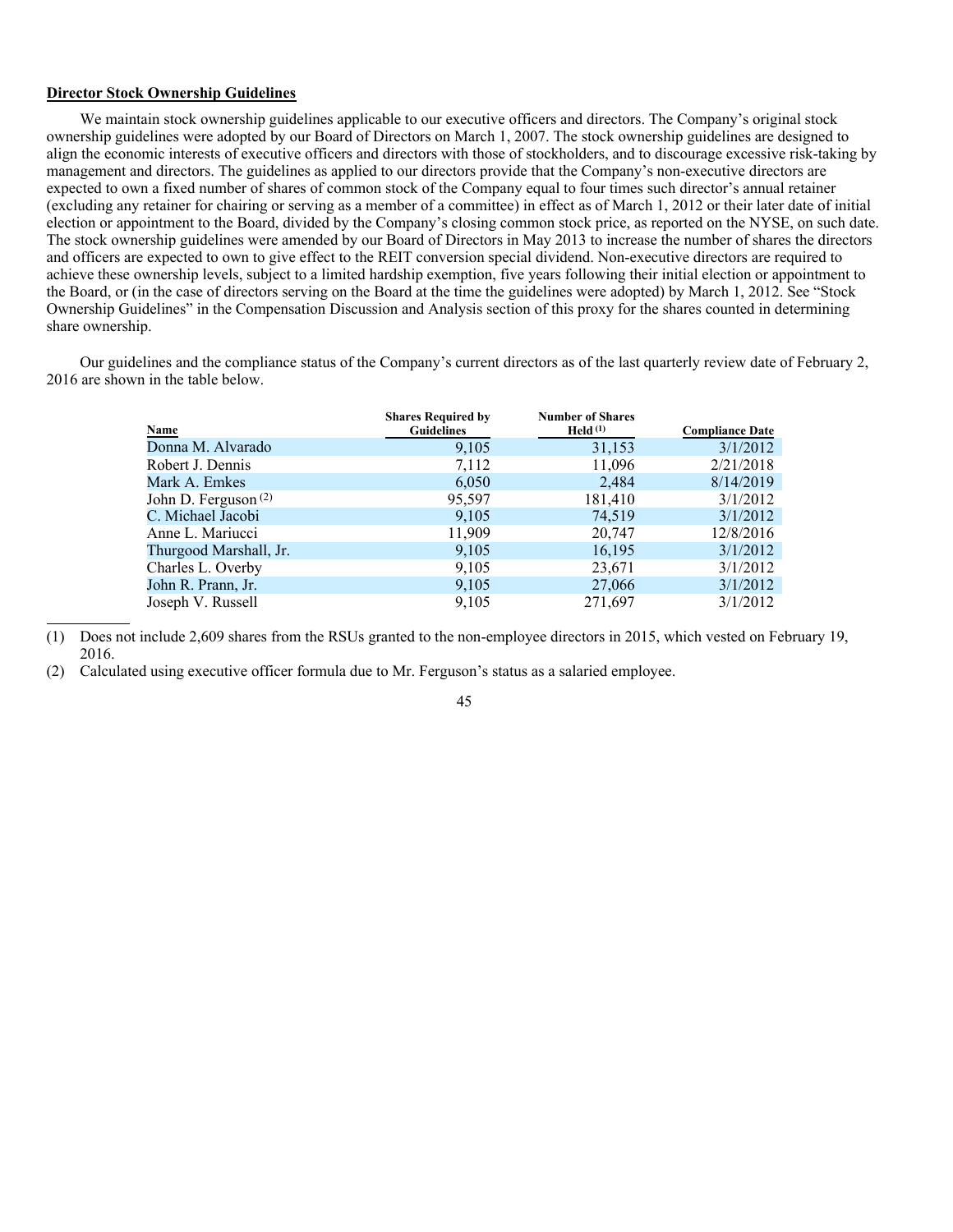# **SECURITY OWNERSHIP OF CERTAIN BENEFICIAL OWNERS AND MANAGEMENT**

# **Ownership of Common Stock – Directors and Executive Officers**

The following table contains information regarding the beneficial ownership of our common stock as of March 14, 2016 by (i) each current director and nominee, (ii) our named executive officers, and (iii) all of our current directors and executive officers as a group.

| <b>Name of Beneficial Owner</b>                                         | Number of<br><b>Shares</b><br><b>Beneficially</b><br>Owned $(1)$ | <b>Shares</b><br>Acquirable<br>Within 60<br>Days $(2)$ | <b>Total</b><br><b>Beneficial</b><br>Ownership | Percent of<br><b>Common Stock</b><br><b>Beneficially</b><br>Owned $(3)$ |
|-------------------------------------------------------------------------|------------------------------------------------------------------|--------------------------------------------------------|------------------------------------------------|-------------------------------------------------------------------------|
| John D. Ferguson (4)                                                    | 181,410                                                          |                                                        | 181,410                                        | $\ast$                                                                  |
| Damon T. Hininger                                                       | 197,461                                                          | 474,367                                                | 671,828                                        | $\ast$                                                                  |
| Donna M. Alvarado                                                       | 33,762                                                           | 87,742                                                 | 121,504                                        | $\ast$                                                                  |
| Robert J. Dennis                                                        | 13,705                                                           |                                                        | 13,705                                         | $\ast$                                                                  |
| Mark A. Emkes                                                           | 5,093                                                            |                                                        | 5,093                                          | $\ast$                                                                  |
| David M. Garfinkle                                                      | 63,727                                                           | 110,303                                                | 174,030                                        | $\ast$                                                                  |
| C. Michael Jacobi                                                       | 77,128                                                           | 43,535                                                 | 120,663                                        | $\ast$                                                                  |
| Thurgood Marshall, Jr.                                                  | 26,020                                                           | 73,637                                                 | 99,657                                         | $\ast$                                                                  |
| Anne L. Mariucci                                                        | 23,356                                                           | 10,952                                                 | 34,308                                         | $\ast$                                                                  |
| Charles L. Overby                                                       | 26,280                                                           | 59,532                                                 | 85,812                                         | $\ast$                                                                  |
| John R. Prann, Jr.                                                      | 29,675                                                           | 43,535                                                 | 73,210                                         | $\ast$                                                                  |
| Joseph V. Russell <sup>(5)</sup>                                        | 274,306                                                          | 57,817                                                 | 332,123                                        | $\ast$                                                                  |
| Anthony L. Grande                                                       | 41,689                                                           |                                                        | 41,689                                         | $\ast$                                                                  |
| Steven E. Groom                                                         | 78,023                                                           | 4,907                                                  | 82,930                                         | $\ast$                                                                  |
| Harley G. Lappin                                                        | 69,260                                                           |                                                        | 69,260                                         | $\ast$                                                                  |
| All current directors and executive officers as<br>a group (17 persons) | 1,195,427                                                        | 993,738                                                | 2,189,165                                      | $1.8\%$                                                                 |

\* Represents beneficial ownership of less than 1% of the outstanding shares of our common stock.

(1) Except as set forth below, each person in the table has sole voting and investment power over the shares listed.

(2) Reflects the number of shares that could be purchased upon exercise of stock options that are exercisable with 60 days of March 14, 2016. None of our outstanding RSUs will vest within 60 days of March 14, 2016.

- (3) The percentages in this column are based on 117,460,831 shares outstanding as of March 14, 2016. In addition, pursuant to SEC rules, shares of the Company's common stock that an individual owner has a right to acquire within 60 days pursuant to the exercise of stock options are deemed to be outstanding for the purpose of computing the ownership of that owner and for the purpose of computing the ownership of all directors and executive officers as a group, but are not deemed outstanding for the purpose of computing the ownership of any other owner.
- (4) Includes (i) 4,167 shares held in our 401(k) Plan; (ii) 80,573 shares held by Calco Investments, LLC; (iii) 80,573 held by Ferguson Financial, LLC; and (iv) 1,182 shares held by the Ferguson Family Trust. Mr. Ferguson shares investment and voting control with his wife on the shares held in the Ferguson Family Trust.
- (5) Includes 25,500 shares held indirectly through two trusts established for the benefit of Mr. Russell's grandchildren, and as to which Mr. Russell has voting and dispositive control as trustee.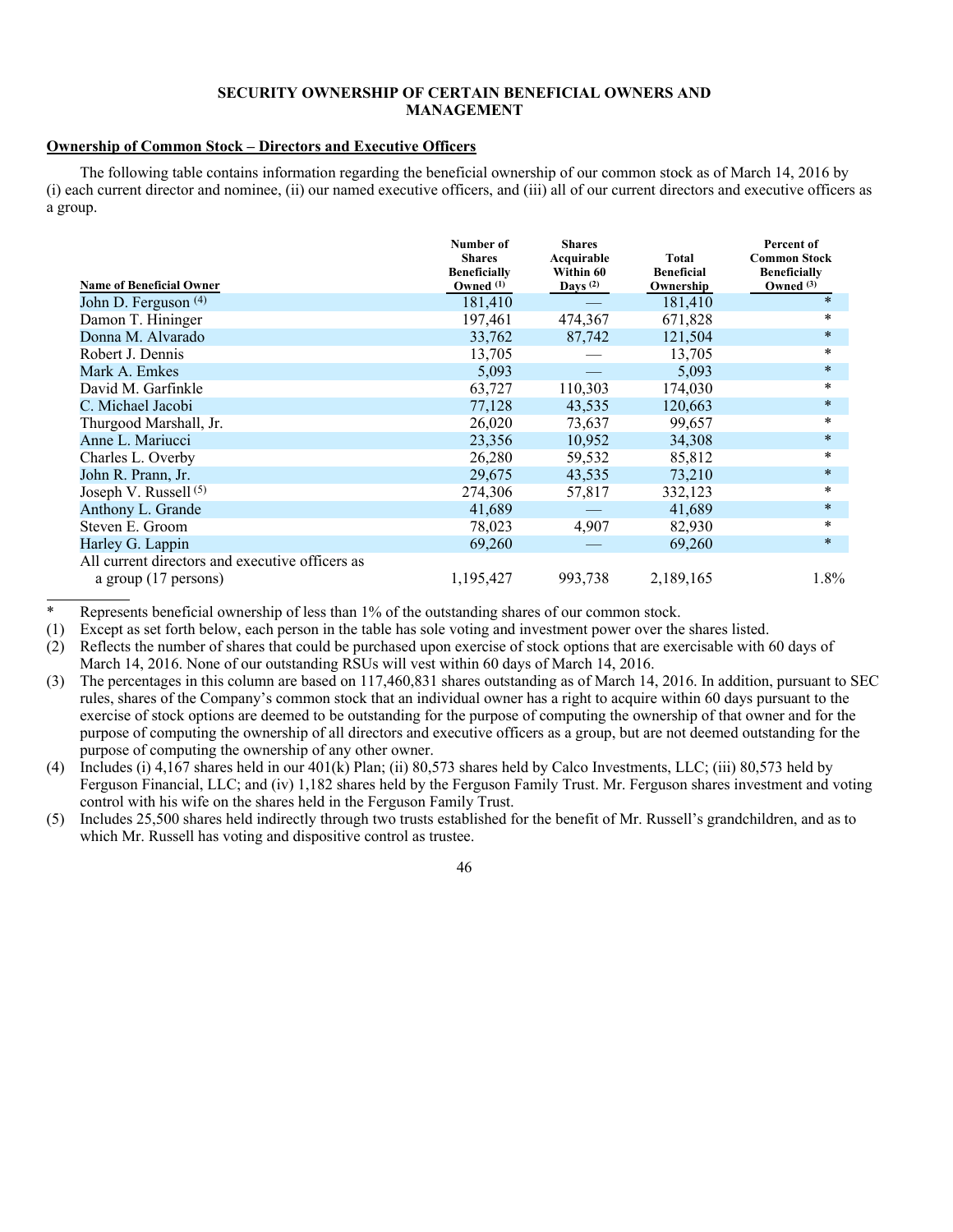## **Ownership of Common Stock – Principal Stockholders**

The following table sets forth certain information with respect to the beneficial ownership of our voting securities as of March 14, 2016 by each person who is known by CCA to own beneficially more than 5% of any class of outstanding voting securities of CCA:

|                                             | Number of<br><b>Shares</b> | Percent of<br><b>Common Stock</b> |
|---------------------------------------------|----------------------------|-----------------------------------|
| <b>Name of Beneficial Owner</b>             | <b>Beneficially Owned</b>  | <b>Beneficially Owned</b> (1)     |
| The Vanguard Group, Inc. (2)                |                            |                                   |
| 100 Vanguard Blvd.                          |                            |                                   |
| Malvern, PA 19355                           | 16,868,942                 | $14.4\%$                          |
| Vanguard Specialized Funds                  |                            |                                   |
| Vanguard REIT Index Fund (3)                |                            |                                   |
| 100 Vanguard Blvd. Malvern, PA 19355        | 8,436,925                  | $7.2\%$                           |
| BlackRock, Inc. (4)                         |                            |                                   |
| 55 East 52nd Street                         |                            |                                   |
| New York, NY 10055                          | 8,837,191                  | $7.5\%$                           |
| Epoch Investment Partners, Inc. (5)         |                            |                                   |
| 399 Park Avenue                             |                            |                                   |
| New York, New York, 10022                   | 7,283,290                  | $6.2\%$                           |
| Managed Account Advisors LLC <sup>(6)</sup> |                            |                                   |
| 101 Hudson Street, 9th Floor                |                            |                                   |
| Jersey City, New Jersey 07302               | 7,078,039                  | $6.0\%$                           |
| Lazard Asset Management LLC <sup>(7)</sup>  |                            |                                   |
| 30 Rockefeller Plaza New York,              |                            |                                   |
| New York 10112                              | 6,812,164                  | $5.8\%$                           |
| The London Company <sup>(8)</sup>           |                            |                                   |
| 1800 Bayberry Court, Suite 301              |                            |                                   |
| Richmond, Virginia 23226                    | 6,203,255                  | $5.3\%$                           |

(1) The percentages in this column are based on 117,460,831 shares outstanding as of March 14, 2016.

(2) Based on the Schedule 13G/A filed with the SEC on February 10, 2016 by The Vanguard Group, which reported sole voting power over 84,116 shares, shared voting power over 5,700 shares, sole dispositive power over 16,786,060 shares and shared dispositive power over 82,882 shares. 8,436,925 shares included in this amount are owned by Vanguard Specialized Funds (see footnote 3 below).

- (3) Based on the Schedule 13G/A filed with the SEC on February 9, 2016 by Vanguard Specialized Funds—Vanguard REIT Index Fund, which reported sole voting power over all of the shares and dispositive power over none of the shares.
- (4) Based on the Schedule 13G/A filed with the SEC on February 10, 2016 by Blackrock, Inc., which reported sole voting power over 8,443,752 shares and sole dispositive power over 8,837,191 shares.
- (5) Based on the Schedule 13G/A filed with the SEC on February 11, 2016 by TD Asset Management, Inc., which reported sole voting and dispositive power over 271,240 shares, and Epoch Investment Partners, Inc., which reported sole voting and dispositive power over 7,012,050 shares.
- (6) Based on the Schedule 13G filed with the SEC on February 2, 2016 by Managed Account Advisors LLC, which reported sole dispositive power over 7,047,801 shares and shared voting and dispositive power over 30,238 shares.
- (7) Based on the Schedule 13G filed with the SEC on February 5, 2016 by Lazard Asset Management LLC, which reported sole voting power over 596,908 shares and sole dispositive power over 6,812,164 shares.
- (8) Based on the Schedule 13G/A filed with the SEC on February 9, 2016 by The London Company, which reported sole voting and dispositive power over 5,313,263 shares and shared dispositive power over 889,992 shares.

# **Section 16(a) Beneficial Ownership Reporting Compliance**

Section 16(a) of the Securities Exchange Act of 1934 requires our executive officers and directors to file reports of ownership and changes in ownership with the SEC and the NYSE. Based on our records and other information, all Section 16(a) filing requirements were satisfied by our executive officers and directors in 2015, except for the following:

• A Form 4 for Mr. Russell was filed late on August 31, 2015 to report the acquisition an aggregate of 20,000 shares of Company stock, of which 9,500 shares are directly owned and an aggregate of 10,500 shares are indirectly owned through trusts established for the benefit of his grandchildren.